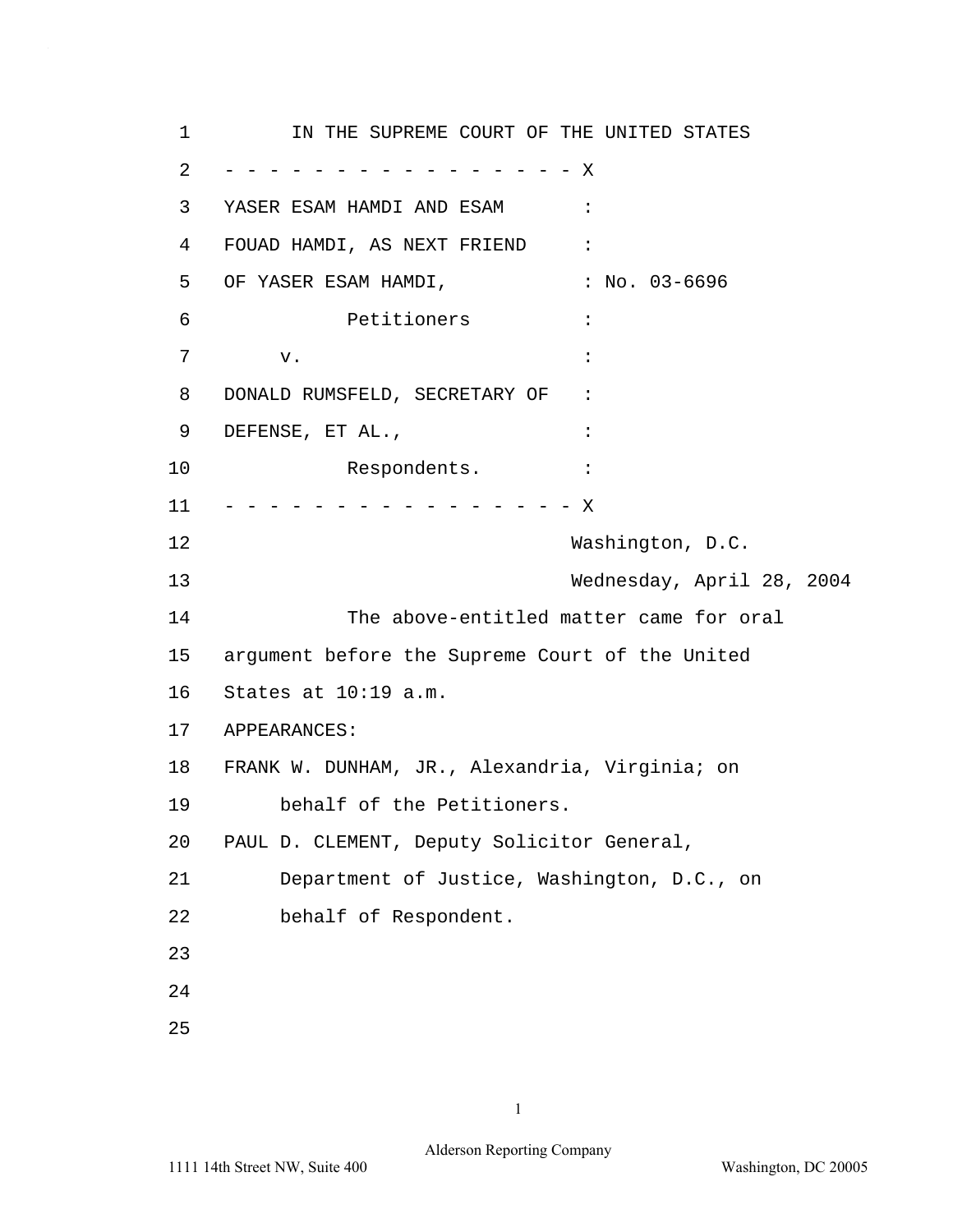| $\mathbf 1$ | CONTENTS                     |      |
|-------------|------------------------------|------|
| 2           | ORAL ARGUMENT OF             | PAGE |
| 3           | FRANK W. DUNHAM, JR.         |      |
| 4           | On behalf of the Petitioners | 3    |
| 5           | ORAL ARGUMENT OF             |      |
| 6           | PAUL D. CLEMENT              |      |
| 7           | On behalf of the Respondents | 26   |
| 8           | REBUTTAL ARGUMENT OF         |      |
| 9           | FRANK W. DUNHAM, JR.         |      |
| 10          | On behalf of the Petitioners | 54   |
| 11          |                              |      |
| 12          |                              |      |
| 13          |                              |      |
| 14          |                              |      |
| 15          |                              |      |
| 16          |                              |      |
| 17          |                              |      |
| 18          |                              |      |
| 19          |                              |      |
| 20          |                              |      |
| 21          |                              |      |
| 22          |                              |      |
| 23          |                              |      |
| 24          |                              |      |
| 25          |                              |      |

 $\hat{\mathcal{A}}$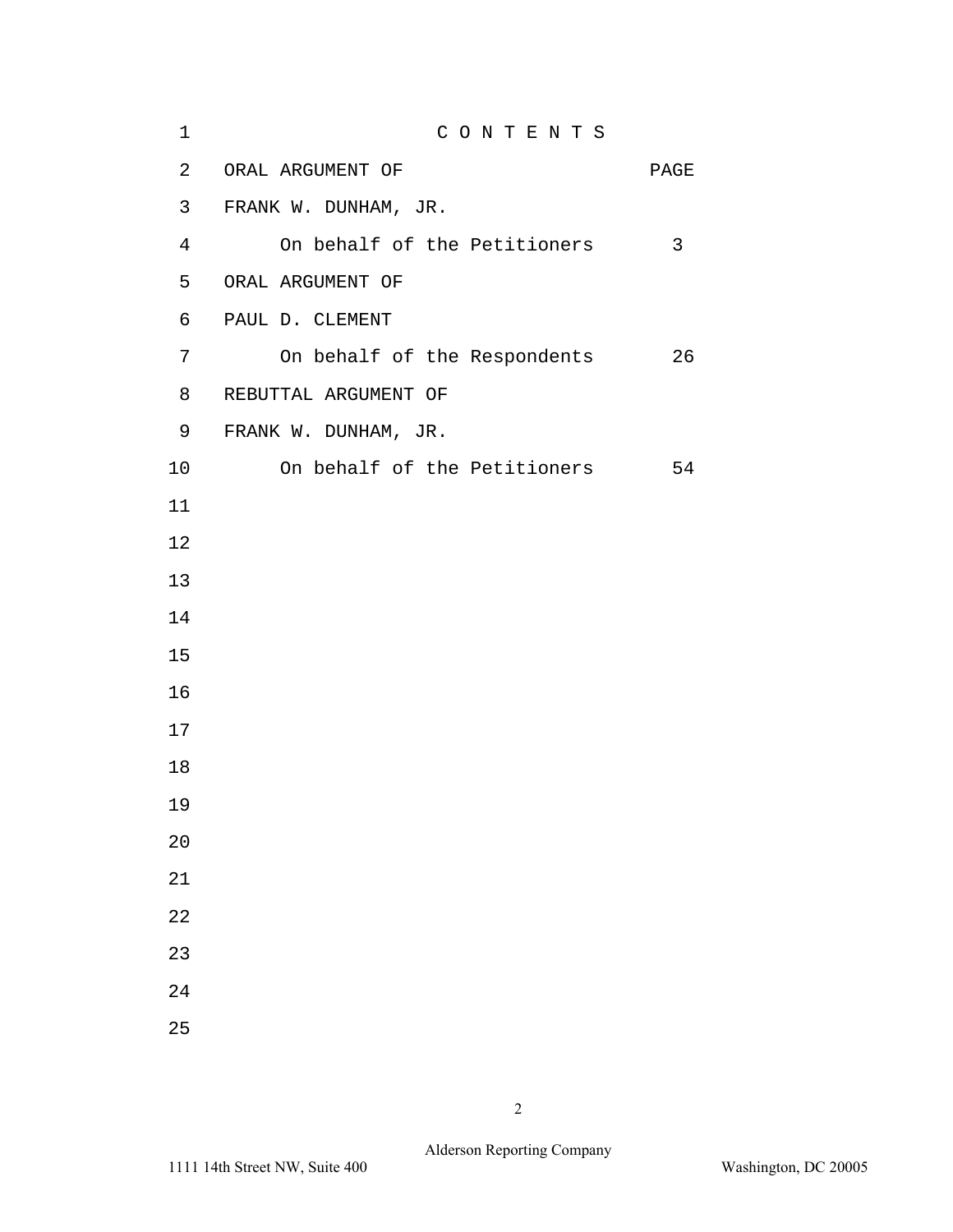1 P R O C E E D I N G S 2 CHIEF JUSTICE REHNQUIST: We'll hear argument 3 first this morning in number 03-6696, Yaser Esam 4 Hamdi vs. Donald Rumsfeld. Mr. Dunham. 5 ORAL ARGUMENT OF FRANK W. DUNHAM, JR. 6 ON BEHALF OF PEITIONERS 7 MR. DUNHAM: Mr. Chief Justice, and may it 8 please the Court: 9 Petitioner Hamdi is a citizen who has been 10 held over two years in the United States with no 11 opportunity to be heard as to the facts on which his 12 detention is based. Mr. Hamdi makes two claims. 13 First, the Fourth Circuit wrongly prevented Hamdi in 14 this habeas proceeding from being heard as to the 15 facts of the case on grounds that allowing him to be 16 heard would interfere with executive power. 17 Second, that the Fourth Circuit erred in 18 finding even on the one-sided record that's before 19 this Court that his detention is authorized by law. 20 The historical core of habeas corpus is to challenge 21 extrajudicial executive detention. It cannot be a 22 violation of the separation of powers for an Article 23 III court to perform its judicial function of inquiry 24 into long-term, indefinite detention of a citizen in 25 a habeas corpus proceeding.

3

## Alderson Reporting Company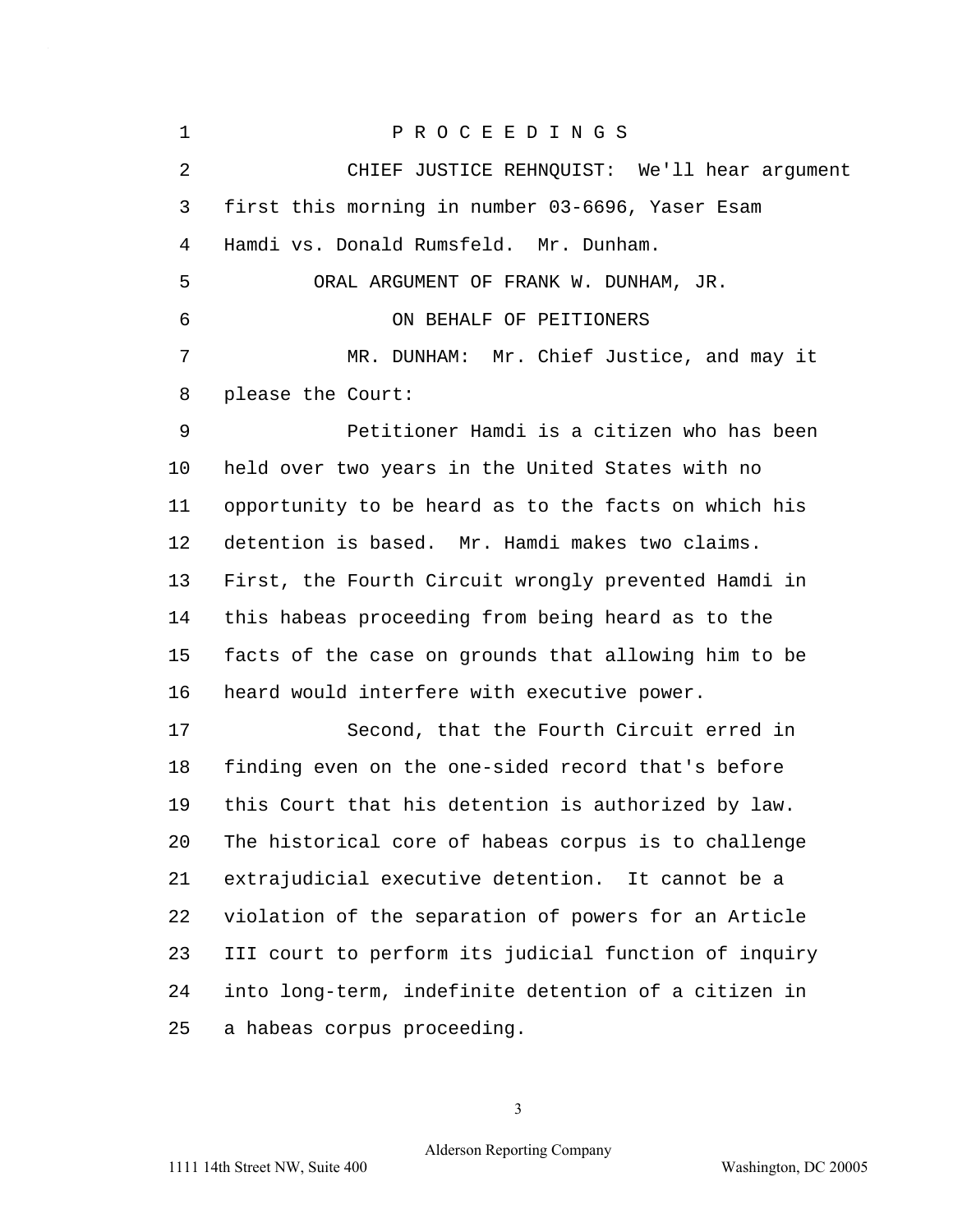1 Quoting from INS v. St. Cyr, at its 2 historical core, the writ of habeas corpus has served 3 as a means of reviewing the legality of executive 4 detention and it is in that context that its 5 protections have been strongest. 6 QUESTION: Do we have precedents for 7 applying the writ in wartime situations to enemy 8 combatants? 9 MR. DUNHAM: For aliens, yes. And in 10 Quirin -- 11 QUESTION: But for a citizen who turns out 12 to be an enemy combatant? 13 MR. DUNHAM: There are two -- 14 OUESTION: What precedents do we look to? 15 MR. DUNHAM: There are only two precedents 16 that I'm aware of, Justice O'Connor. The first is 17 the treatment of the American citizen saboteur spy in 18 Ex parte Quirin, and the other is Mr. Territo, in In 19 re Territo, which was a Ninth Circuit case. It is 20 not a case coming out of this Court. 21 In our view, first off, in Territo, the , 22 -- he was not an enemy combatant. He was called a 23 prisoner of war in that case, but in Territo, there 24 was a full hearing by the district judge. Territo 25 was claiming that he was not a prisoner of war, that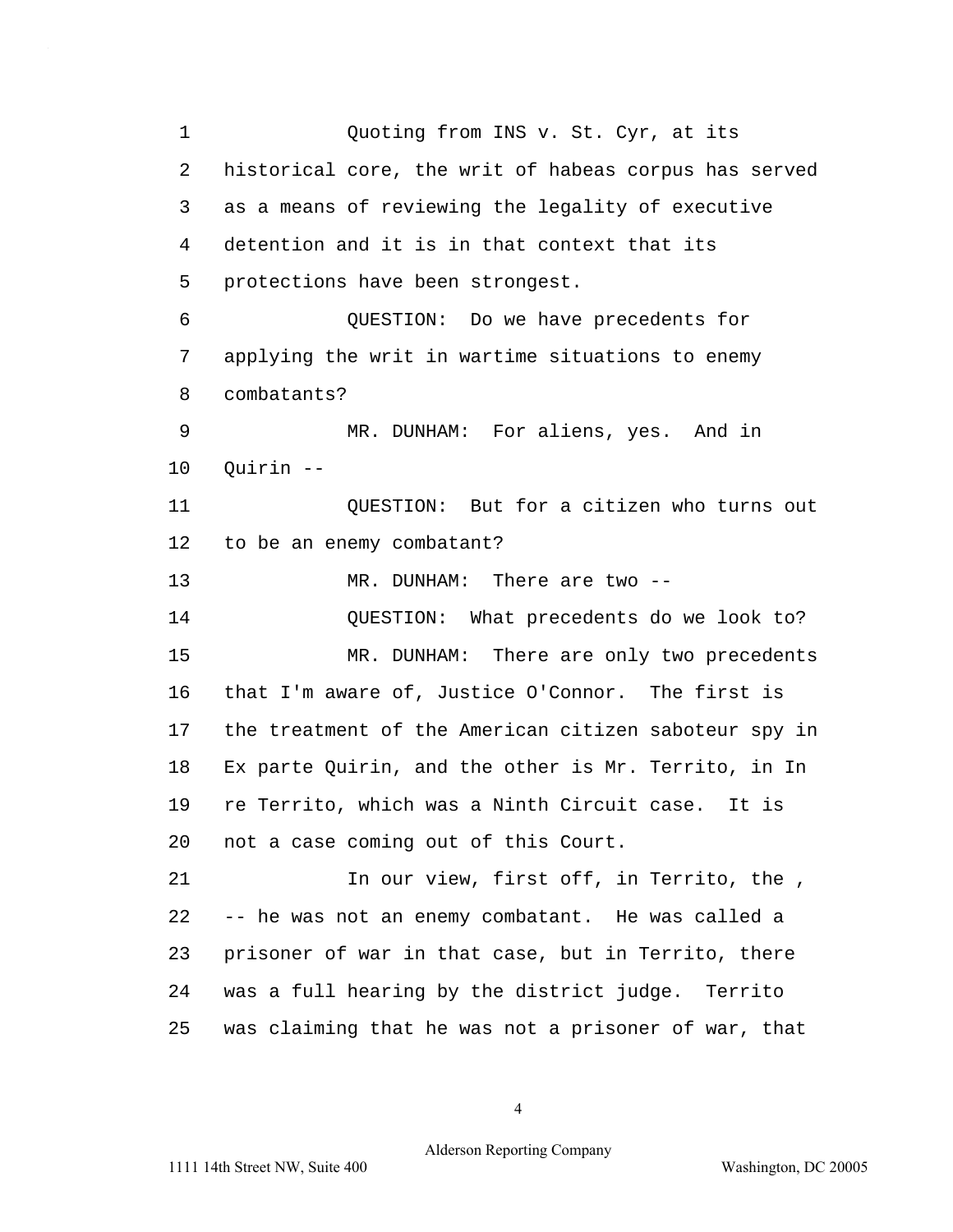1 he was forced to serve. That he was an American 2 citizen. That he had a right to have it determined 3 that he was not a voluntary combatant. 4 QUESTION: That's not the complaint, or 5 the allegation here, is it? 6 MR. DUNHAM: The allegation here is that, 7 as I understand it, is that Mr. Hamdi is an enemy 8 combatant, whatever that means. We don't find it 9 defined in any case. We don't find it defined in any 10 statute, and it hasn't been defined by regulation or 11 by anything that's been filed in this case. 12 QUESTION: Well, it's an English word. It 13 means somebody who is combatting. 14 MR. DUNHAM: That's correct. 15 QUESTION: I assume it means someone who 16 is -- has taken up arms against the armed forces of 17 the United States. Isn't that -- really, do we have 18 to quibble about that word? 19 MR. DUNHAM: No. I mean, in its ordinary 20 sense, Your Honor, you're absolutely right. And 21 that's what we would take it to mean. We would give 22 it -- 23 QUESTION: Well, if the Government's 24 right, he is an unlawful belligerent, I take it, if 25 the Government's right.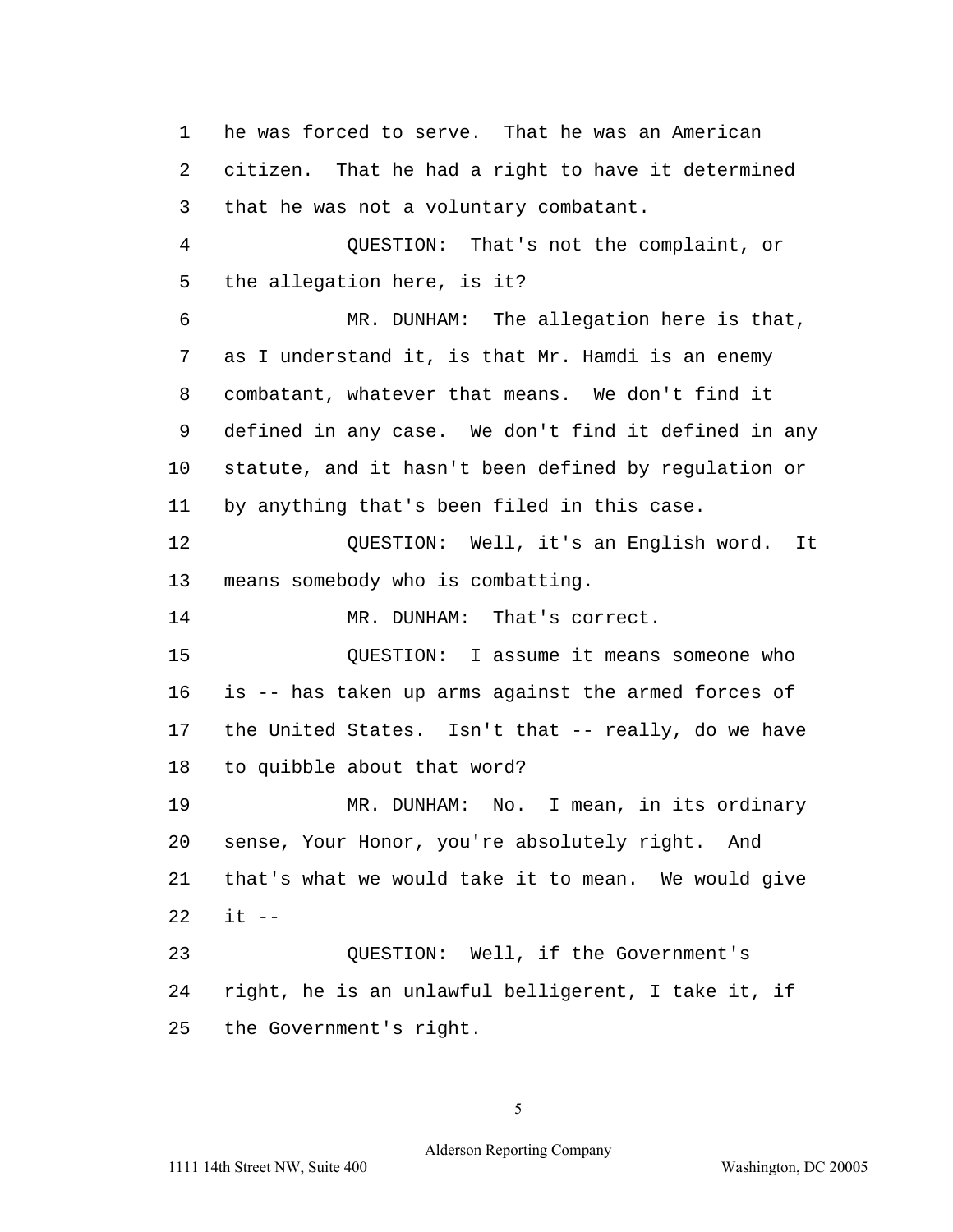1 MR. DUNHAM: Well, the Government hasn't 2 claimed in this, on the record in this case, which is 3 limited to the Mobbs Declaration, it doesn't say 4 anywhere in the Mobbs Declaration that Mr. Hamdi is 5 an unlawful combatant. The Fourth Circuit in this 6 case limited the district court's consideration to 7 that, to that affidavit, and said he could consider 8 nothing else.

9 Now, there is nothing in that declaration 10 that says that Mr. Hamdi was an unlawful combatant. 11 And getting back to Justice Scalia's point, we do 12 accord the words enemy combatant their ordinary 13 English meaning because we have nothing else to tie 14 ourselves to, and those words mean an enemy is -- an 15 enemy is a member of a hostile power or force. And a 16 combatant is one taking part in combat.

17 **DESTION:** Well, it certainly is possible 18 that a U.S. citizen could end up fighting for the 19 enemy in a war against our country. That's possible. 20 MR. DUNHAM: That's happened.

21 OUESTION: Yes.

22 OUESTION: Happening.

23 QUESTION: And so when that individual is 24 captured then, by our country, the question is, to 25 what extent does the habeas statute apply, and if it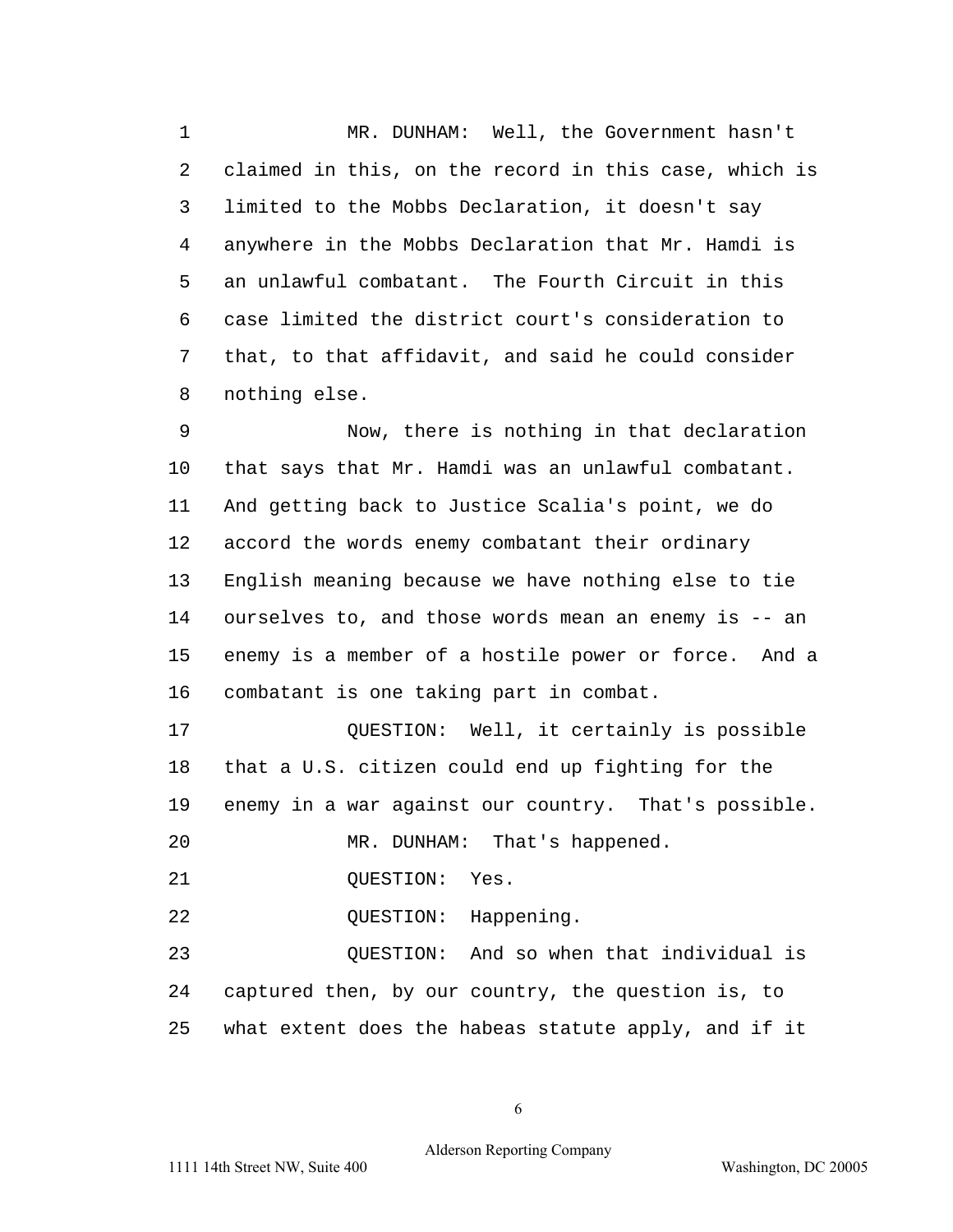1 does, are the proceedings limited in some way? 2 Because of that status of being an enemy combatant? 3 MR. DUNHAM: Well, Your Honor, I believe 4 that the -- his status is the thing that is the 5 subject of the habeas proceeding. I mean, if you 6 start from the premise that he is fighting against 7 our country, that's one thing. But what we are 8 saying here is that that fact is in dispute, and that 9 we ought to -- 10 QUESTION: But you could say the same 11 thing about, about noncitizen combatants. I mean, 12 anyone captured in a war could say, you got the wrong 13 man. I, in fact, was not taking up arms against the 14 United States, and I insist upon a judicial 15 proceeding to let me make that point. 16 Now, you surely wouldn't allow every 17 captured enemy in a war to go through a habeas 18 proceeding because he wants to challenge the fact, 19 would you? 20 MR. DUNHAM: Your Honor --21 QUESTION: Or would you? I don't know. 22 MR. DUNHAM: No. I wouldn't allow every 23 person captured to go through a habeas proceeding, 24 but there is a different legal status of a U.S. 25 citizen from an enemy alien captured on a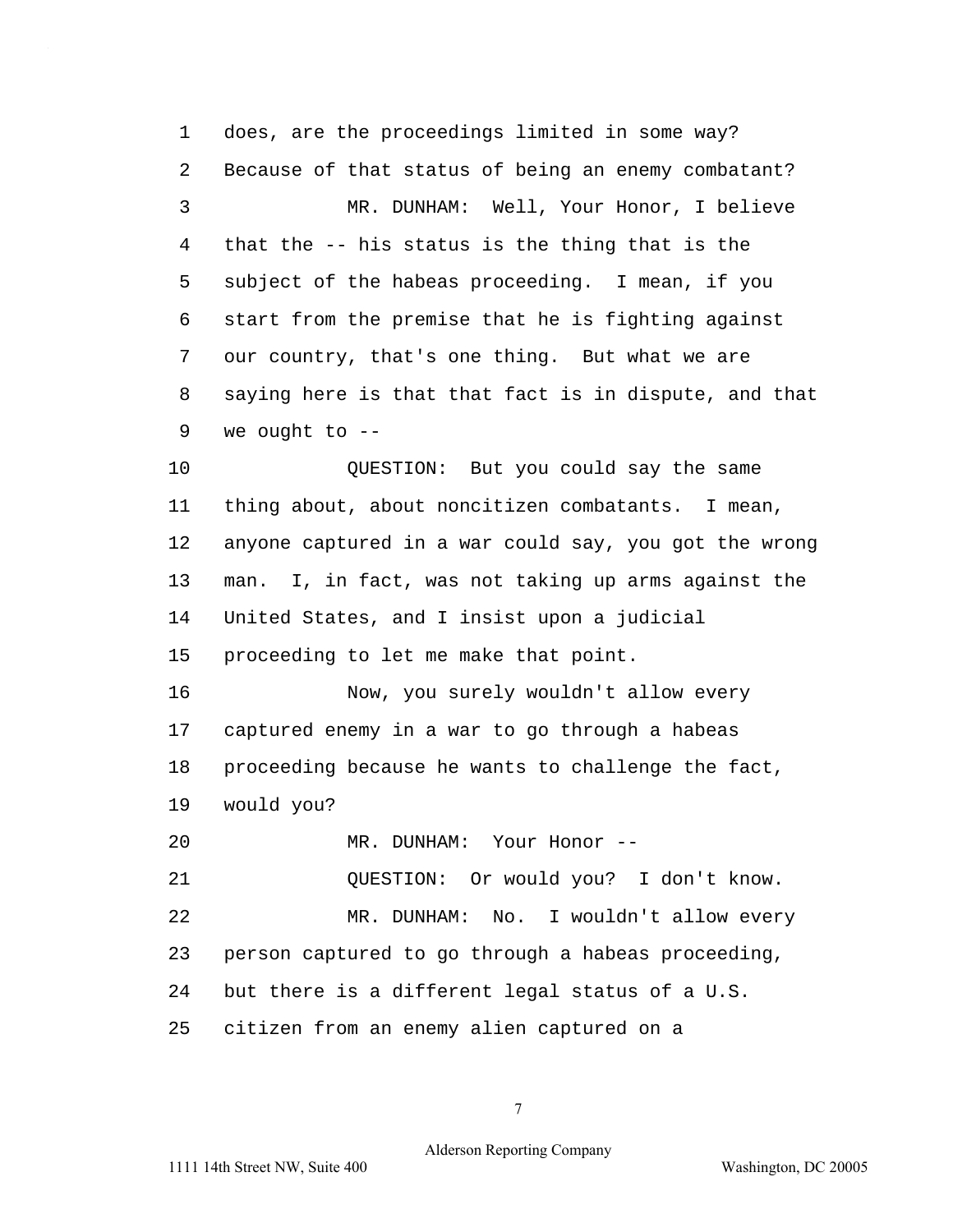1 battlefield. They have a different status.

2 QUESTION: Well, I'm still not clear what 3 you do with Justice O'Connor's question and it's 4 basically the Quirin case. You are a citizen but you 5 are an enemy combatant and you are captured. Are 6 your rights any different from that of a noncitizen 7 in the same status? You haven't answered that. 8 MR. DUNHAM: Well, yes. First off, in 9 Quirin, we have to start with the premise that the 10 Quirin proceeding was authorized by Congress. They 11 were proceeding -- 12 QUESTION: I'm asking you to distinguish 13 between citizen and noncitizen in the hypothetical 14 case where each are combatants against the United 15 States and are captured. Any difference? 16 MR. DUNHAM: Not in the Quirin case. No, 17 Your Honor. 18 QUESTION: Any difference in your view and 19 under your theory of the case that you're presenting 20 here? 21 MR. DUNHAM: Yes. 22 QUESTION: And what is that difference? 23 MR. DUNHAM: That difference is that 24 Mr. Hamdi is a citizen. He is not entitled to 25 belligerent immunity. He is subject to prosecution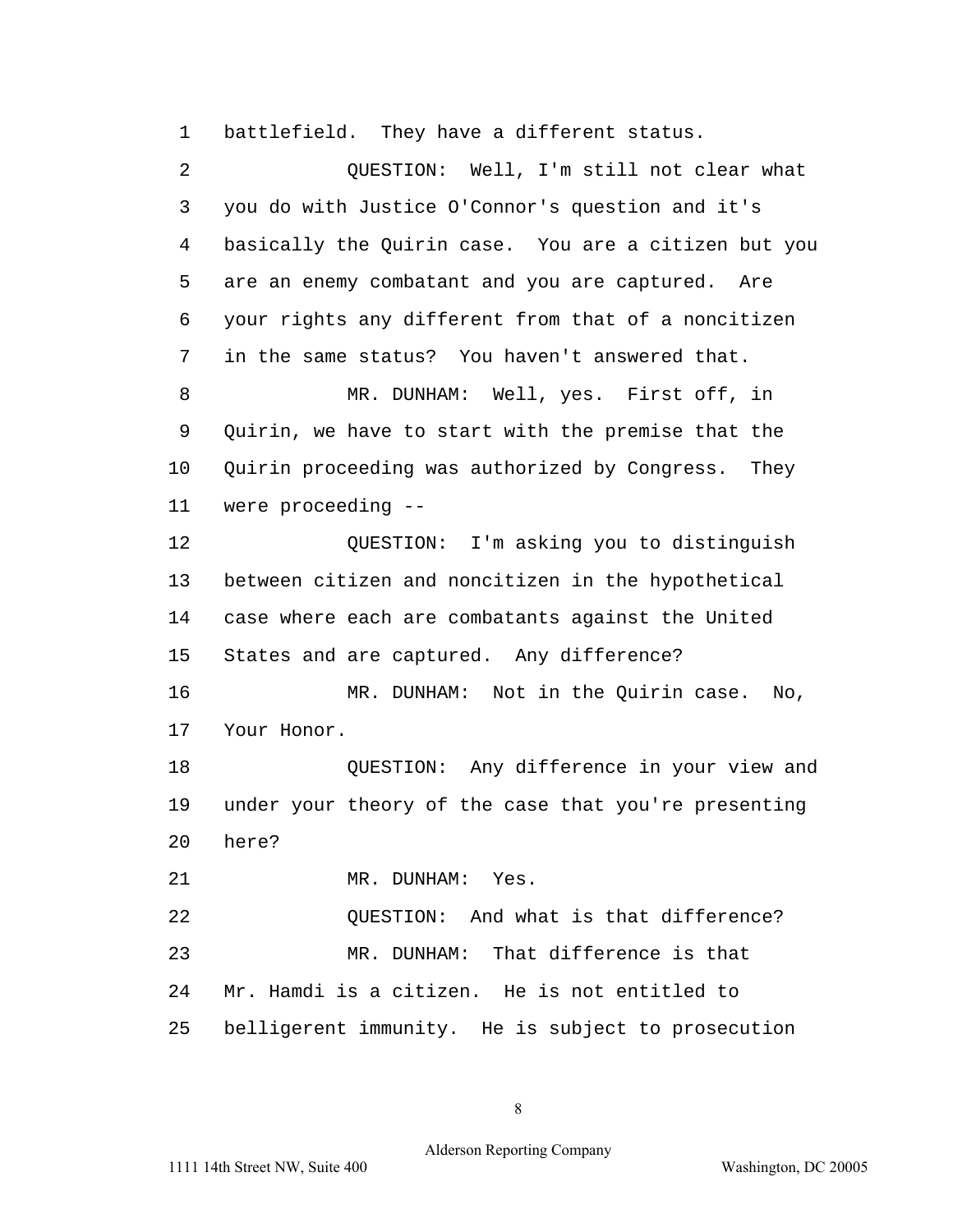1 under our laws if he was, in fact, participating in 2 taking up arms against our forces. But that begs the 3 question.

4 QUESTION: You mentioned, you mentioned in 5 connection with Quirin that there was a statute, and 6 I think one -- one of the defendants was alleged to 7 be a U.S. citizen. So I thought you were making what 8 -- were there regimes in prior wars for entertaining 9 the claims of people who said, I was an innocent 10 bystander, I was indeed captured by the enemy. In 11 Vietnam and World War II, were there means to 12 entertain the claims of people who said, I wasn't an 13 enemy?

14 MR. DUNHAM: There were regimes then and 15 there are regimes now, but they haven't been used by 16 the military here. There are outstanding military 17 regulations that provide for a hearing for someone 18 captured on the battlefield to determine their status 19 if there is any doubt as to their status.

20 QUESTION: Would those military 21 proceedings satisfy your claim? Your point is that 22 Hamdi has not had a chance to be heard on his claim 23 that this was a dreadful mistake, I wasn't an enemy. 24 MR. DUNHAM: Those proceedings would go a 25 long way towards satisfying the process part of our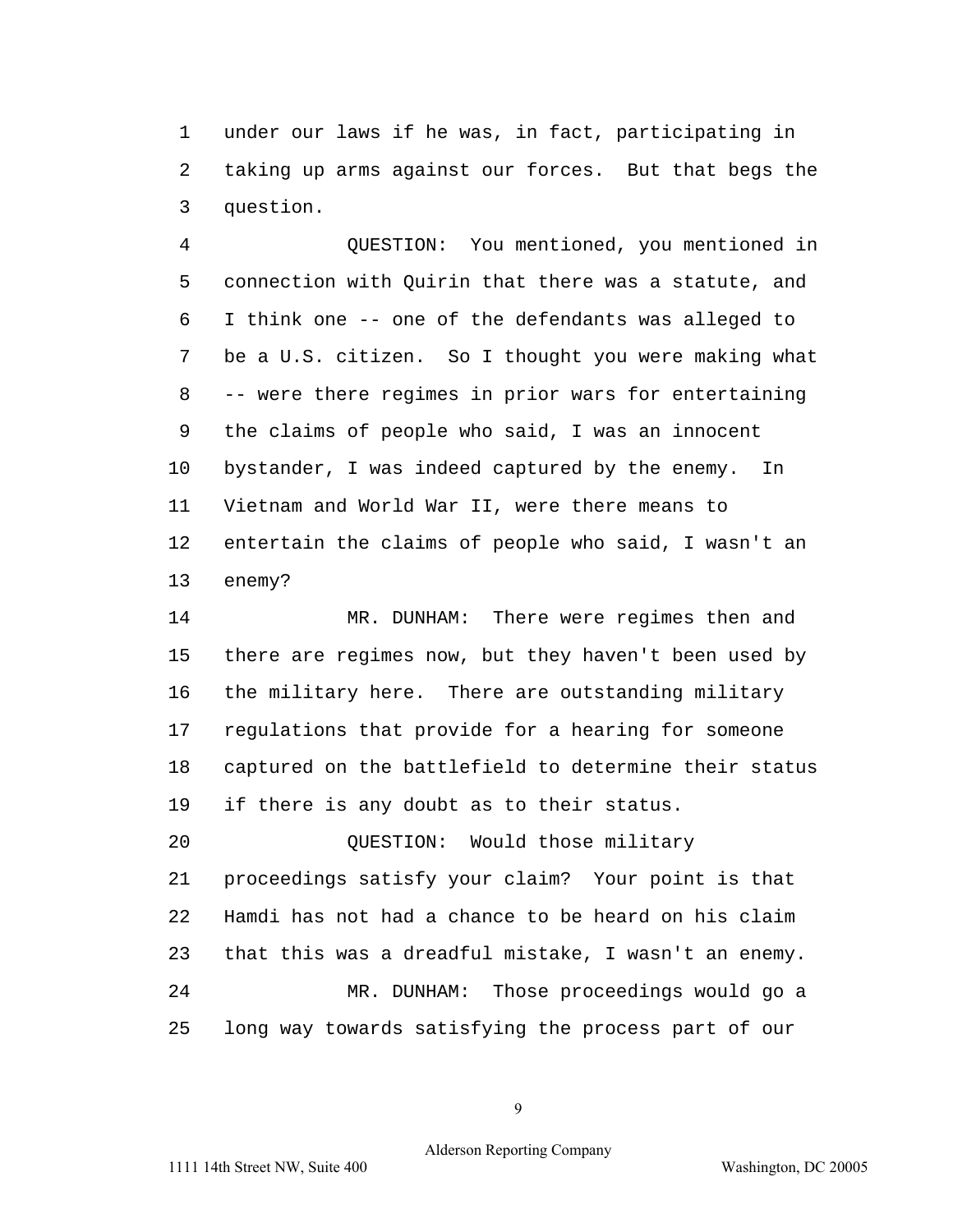1 claim, Your Honor, but they don't really address the 2 authorization part of our claim, which we have two 3 claims here really.

4 The first is that he has never been -- had 5 an opportunity to give, to assert a claim of 6 innocence. And those regulations, if they had been 7 followed in this case, would certainly have given him 8 that opportunity. And then if he filed a habeas 9 corpus petition which would be his right, the 10 district judge would have had a record of a hearing 11 like he does on a -- on reviewing a state criminal 12 conviction.

13 QUESTION: But I don't think any 14 proceeding, Mr. Dunham, conducted by the military at 15 this stage, is going to reveal much that's factual. 16 How are you going to get people, you know, if he was 17 seized on the battlefield, what evidence are you 18 going to get now from the, from those people who 19 probably don't even remember it? If the military 20 accorded some process at that time, as I understand 21 they said they did, surely that is more reliable than 22 anything that would come up now two years later. 23 MR. DUNHAM: Your Honor, they did not 24 provide any process as contemplated by their 25 regulations. In fact, the district judge offered to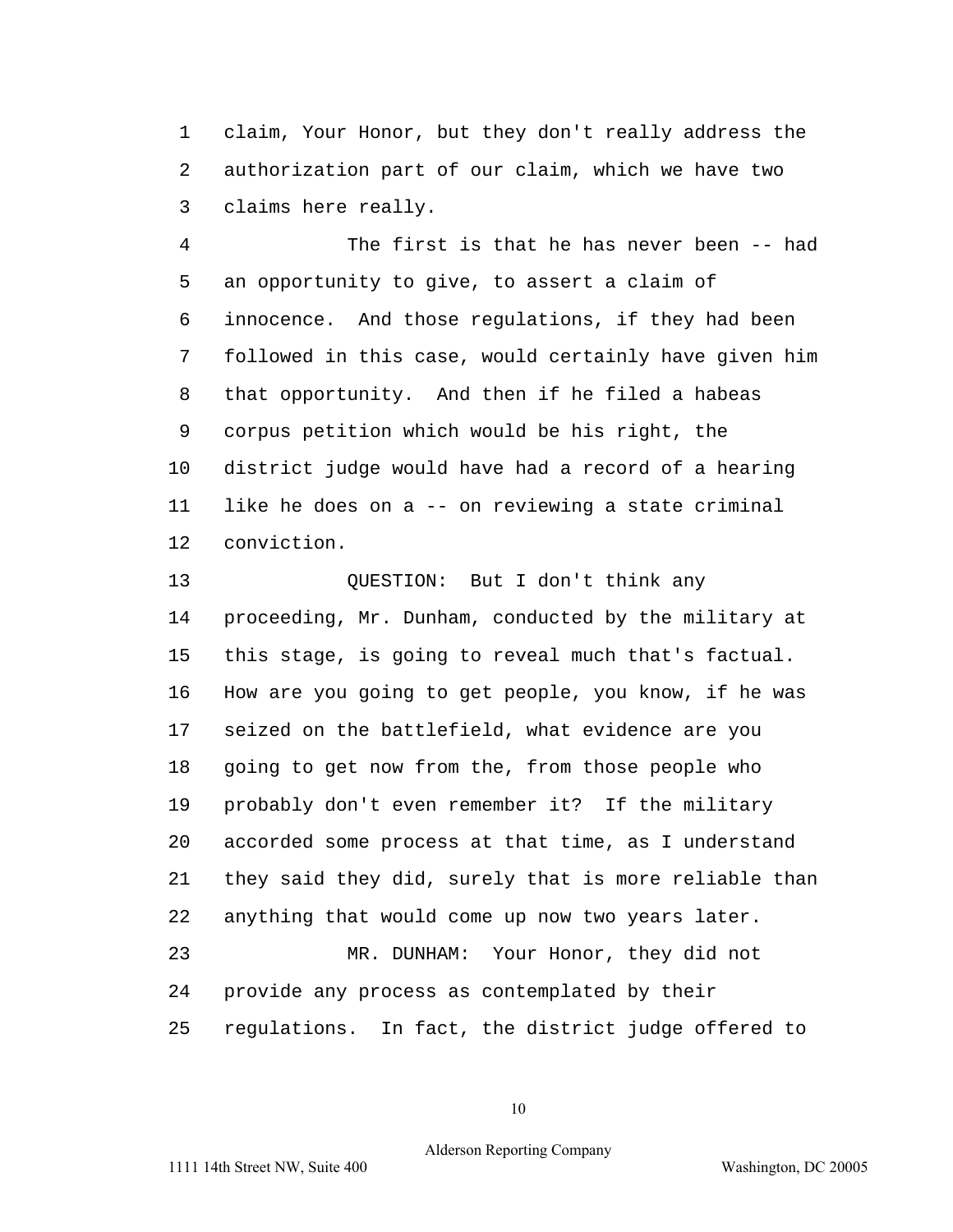1 let the military take this man and give him one of 2 those hearings. The very hearings their own 3 regulations specify.

4 QUESTION: What would you expect the 5 military to do? As I understand it, he wasn't even 6 captured by our own forces. He was captured by 7 allied forces and turned over to our forces. 8 MR. DUNHAM: Well, that's certainly,

9 certainly part of the problem, Your Honor. We have a 10 strong --

11 QUESTION: Well, you want them to run down 12 the members of the Afghan allies who captured this 13 man and get them to testify in a proceeding? It's 14 just putting unreasonable demands upon, upon a war 15 situation. I just --

16 MR. DUNHAM: Your Honor, I don't -- my 17 view is that it can never be an unreasonable demand 18 to comply with habeas corpus and the Fifth Amendment.

19 QUESTION: That is the question --

20 QUESTION: Are you claiming --

21 QUESTION: -- is what it means. And the 22 Chief Justice and Justice Scalia both indicated and 23 it concerns me, too. What do you want to happen at 24 this hearing? You get your hearing. Are we supposed 25 to send a Gulfstream over with 10 people who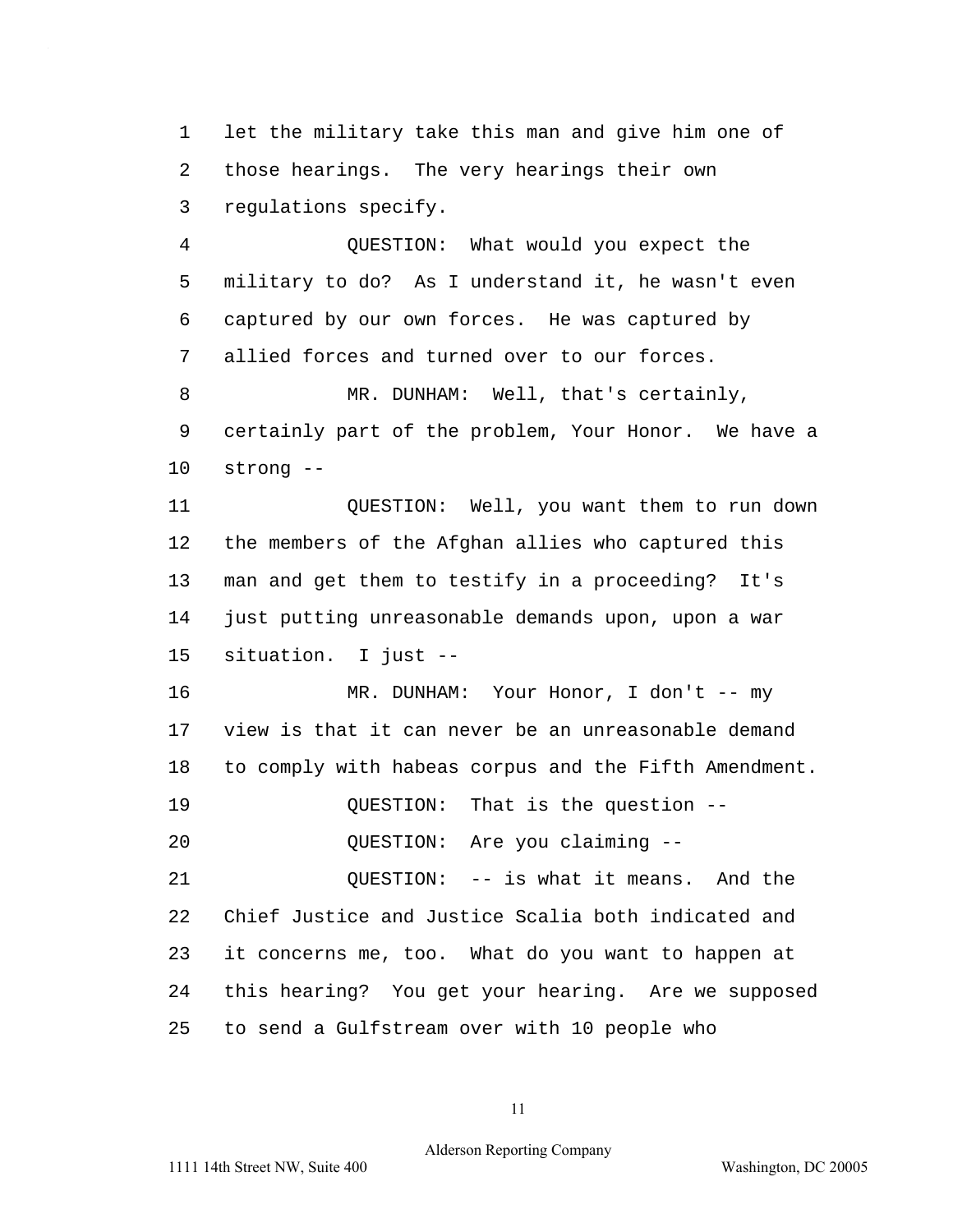1 witnessed the capture? How does this work? 2 MR. DUNHAM: Well, the military's own 3 regulations provide a good guide for how this hearing 4 would work. They allow testimony by affidavit when 5 it can't, when it's not convenient to obtain it in 6 any other way. And we are living in an age where we 7 have -- we are not living in the World War II age. 8 We have fax machines. We have phones that have 9 pictures. You can get depositions. 10 QUESTION: What if they get a deposition 11 from an American colonel who says this prisoner was 12 turned over to me by allied forces, our Afghan allies 13 in this combat, and I was assured by them that they 14 had captured him in a firefight? Now, is that going 15 to satisfy our habeas corpus review? 16 MR. DUNHAM: Your Honor, that would be a 17 lot more than what we have now. 18 QUESTION: Oh, it certainly would, but you 19 wouldn't accept that, would you? 20 MR. DUNHAM: Well, I wouldn't accept it 21 without Mr. Hamdi --22 OUESTION: Of course you wouldn't. 23 MR. DUNHAM: -- having an opportunity to be 24 heard. Fundamental to -- 25 QUESTION: So your objection is not the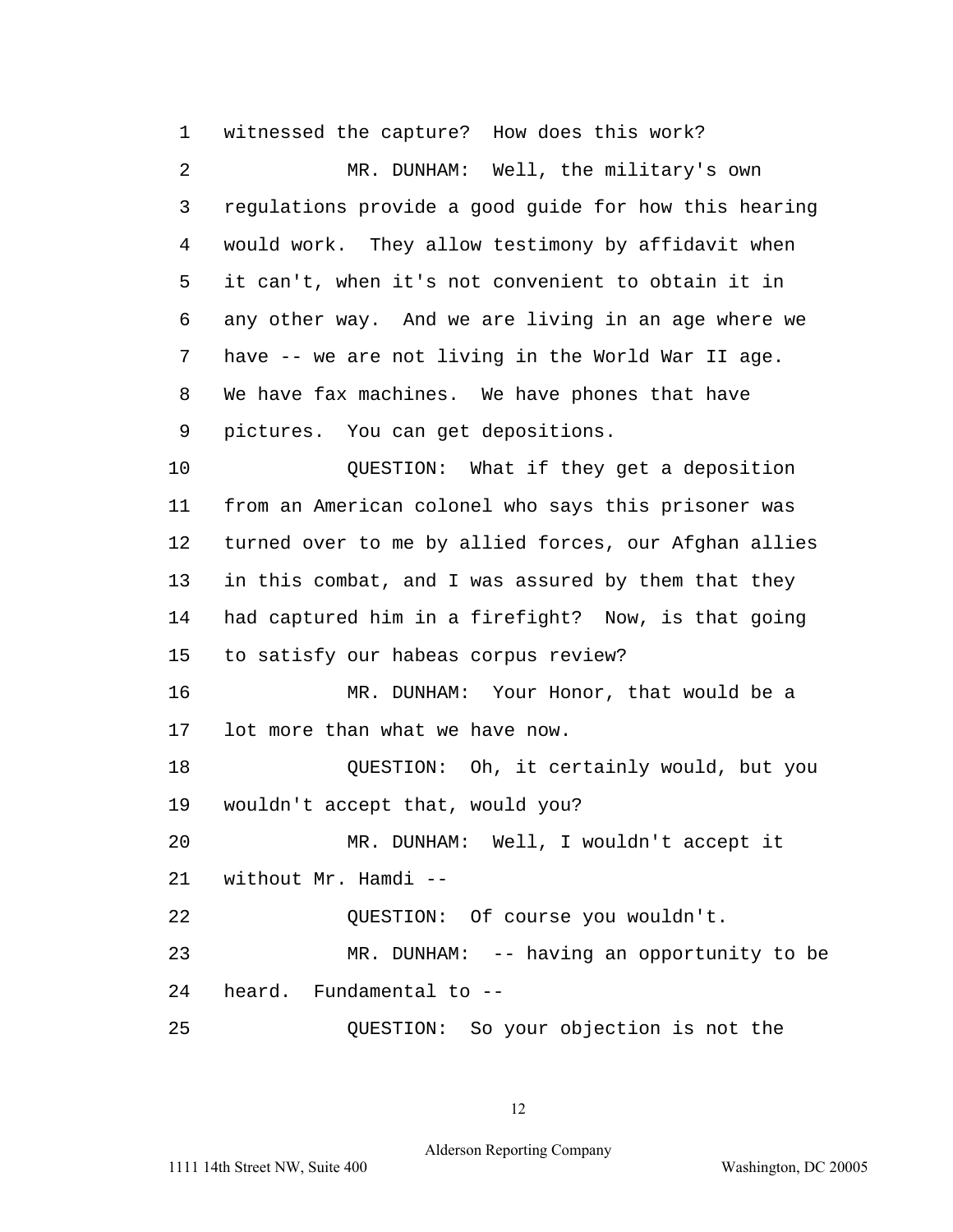1 hearsay rule, your objection is the right to make 2 some kind of response. That's your basic process 3 claim?

4 MR. DUNHAM: That's correct, Your Honor. 5 That we have, we have never authorized detention of a 6 citizen in this country without giving him an 7 opportunity to be heard, to say, hey, I am an 8 innocent person. We don't -- he hasn't even been 9 able to say that yet. He hasn't been able to look at 10 the facts that have been alleged against him and give 11 any kind of an explanation as to his side of the 12 story, which may well turn out to be true and may 13 well clear up some of the deficiencies in the Mobbs 14 Declaration.

15 QUESTION: But if this -- I'm sorry. Go 16 on.

17 QUESTION: At this stage of the game, I 18 take it, you have no per se objection to some form of 19 military process, so long as he could be heard? 20 MR. DUNHAM: The only problem I would have 21 with that, Your Honor, and it's a small one, is that 22 the military has refused to give this process to him. 23 QUESTION: No, I realize that. But 24 that's what you're -- you're asking us for something. 25 And my suggestion is, if I understand your argument,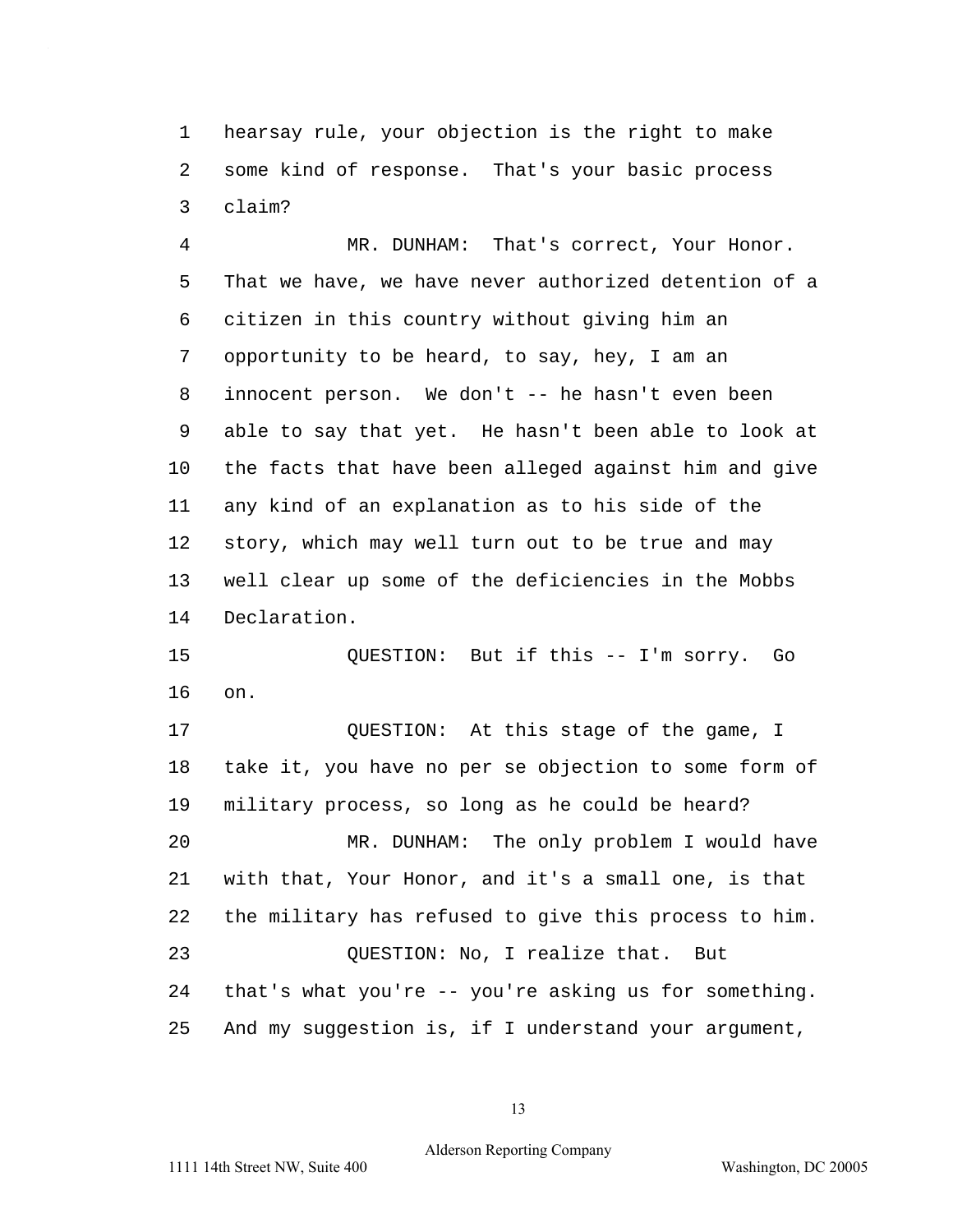1 that if ultimately you were found, your client was 2 found to be entitled to some process, it might be, 3 consistently with your position, that military 4 process with an opportunity to be heard in response 5 would satisfy your demand.

6 MR. DUNHAM: Yes. That's correct, Your 7 Honor.

8 OUESTION: All right.

9 MR. DUNHAM: The military procedure 10 requires the military to call witnesses and allows 11 the detainee an opportunity to give his own side of 12 the story and call his own witnesses.

13 QUESTION: Do you still think that habeas 14 is necessary in order to determine that that process 15 has been afforded him?

16 MR. DUNHAM: Well, right now, habeas is 17 necessary to even get him that process.

18 QUESTION: Let's assume the regime that 19 Justice Souter suggested, it's in place. You are 20 entitled to habeas in order to ensure that that has 21 taken place and have, have the Article III court 22 supervise that, or would affidavits that this, from 23 the Government that this procedure has been afforded 24 be satisfactory?

25 MR. DUNHAM: That would be a separate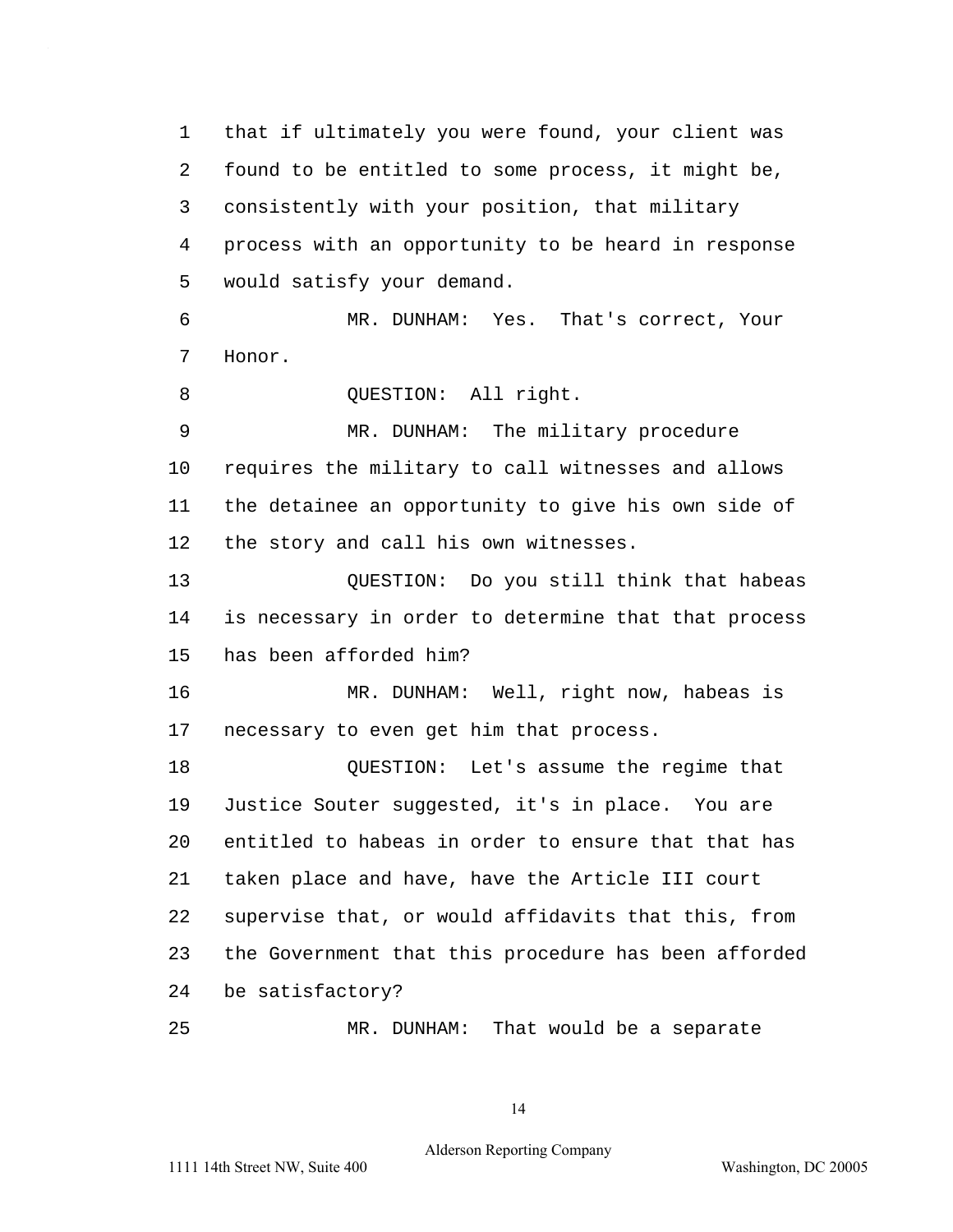1 habeas proceeding, Your Honor, which might be filed 2 after the hearing was held by the military, and -- 3 QUESTION: I'm asking if you are entitled

4 to file that as a matter of right.

5 MR. DUNHAM: I believe that any U.S. 6 citizen has a right to file a habeas corpus petition 7 at any time he is detained by the government. But I 8 don't know that the Article III court would need to 9 supervise the military hearing if that's what he got. 10 He would certainly have the right, when that hearing 11 was over, just like anybody does, to file a habeas 12 petition saying that I'm detained by the government.

13 And then the district judge could look at 14 the hearing, if there was a hearing by the military, 15 he could review it for fundamental fairness, if 16 that's what the detainee decided to do at that point. 17 But it wouldn't be --

18 **DUESTION:** But it is reviewable on habeas? 19 You are not saying that it would be an adequate 20 defense in a subsequent habeas position simply to say 21 there was a hearing of the kind prescribed in the 22 military regulations, and after that hearing, he was 23 found to be an enemy combatant. That would not 24 satisfy you? You would allow the habeas court to 25 re-examine the facts brought up in that hearing?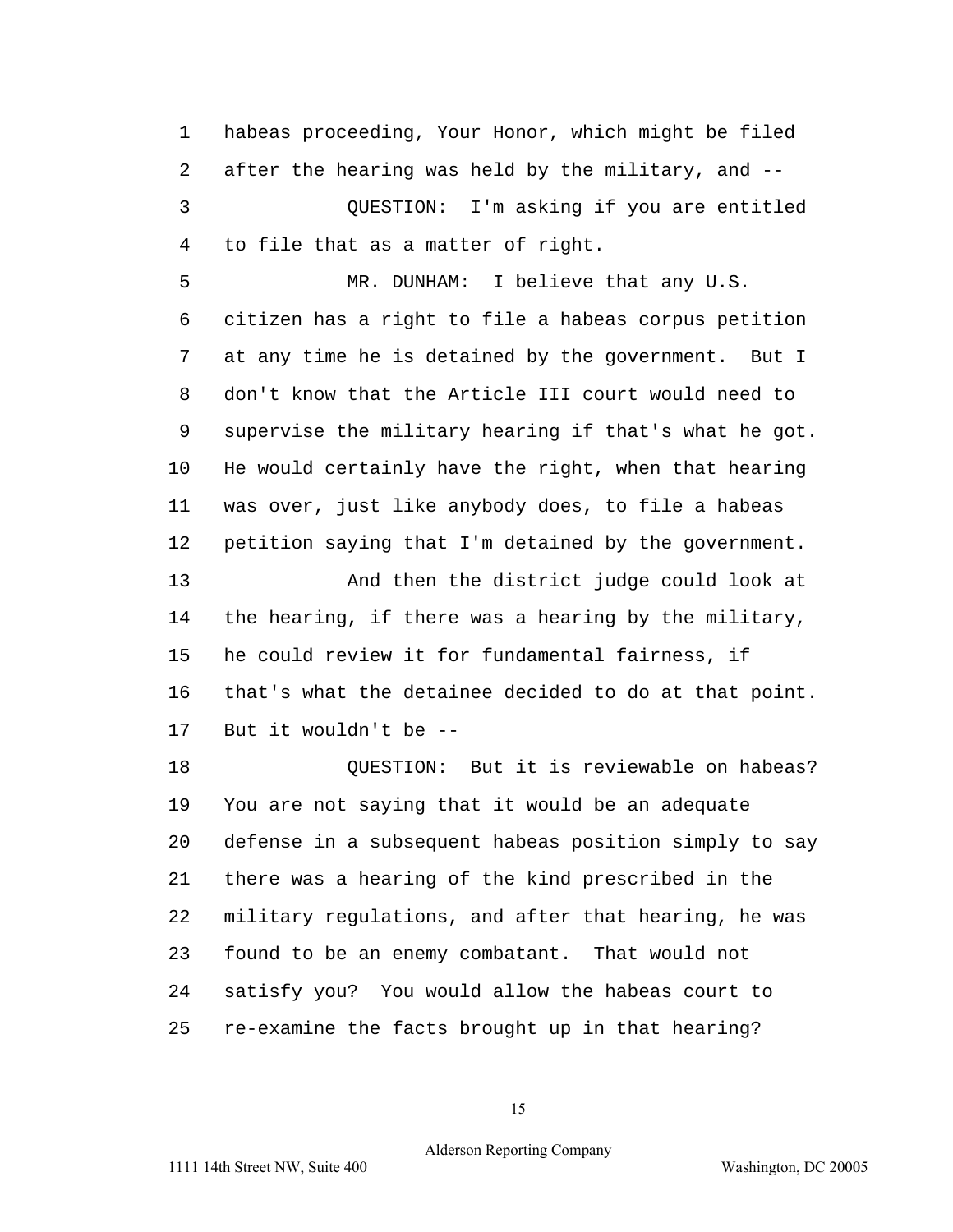1 MR. DUNHAM: I believe that the habeas 2 court could always review the process to see that it 3 was fair. That's a habeas court's function. 4 QUESTION: Right. 5 MR. DUNHAM: But it wouldn't be anything 6 extensive. If there was a record from the military 7 proceeding, the district judge would simply --8 QUESTION: Well, it depends on what you 9 mean by fair, of course, and what, you know, what 10 common law courts usually mean by fair, for example, 11 is no hearsay testimony. And you apply that rule to 12 a wartime situation and everybody will get off. 13 MR. DUNHAM: Well, Your Honor, the 14 regulations, the military's own regulations say how 15 the hearing is to be held. The district judge would 16 be basically looking to see whether those regulations 17 were complied with. 18 OUESTION: Oh, that's different. I 19 thought you said that he would look to see whether 20 those regulations were fair. 21 MR. DUNHAM: Oh, no, not the regulation --22 whether the proceeding was fair, whether it complied 23 with fundamental due process. And that would --24 QUESTION: That's something quite 25 different from saying they followed the regulations.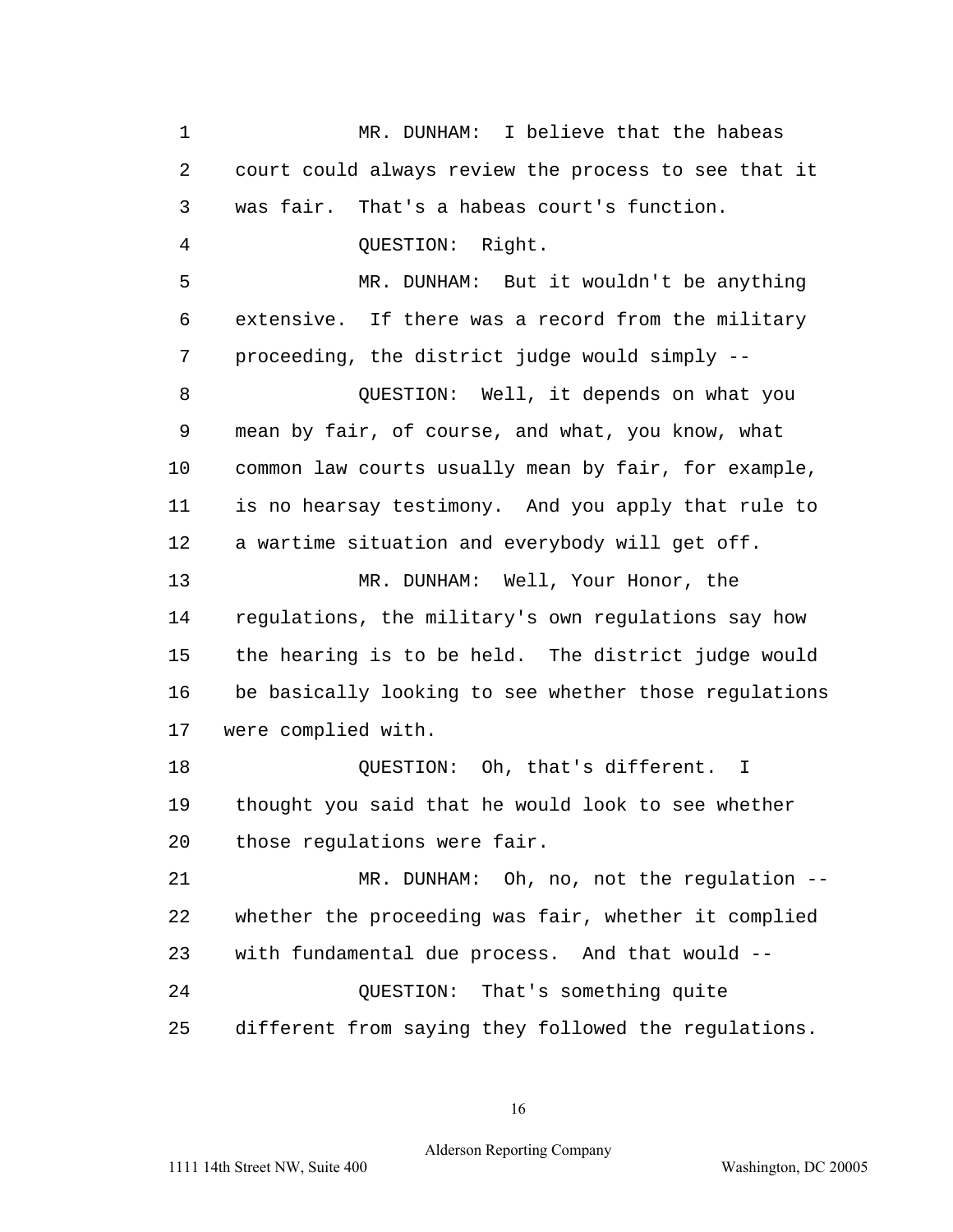1 The regulations might be something that a common law 2 judge thinks does not comply with due process. In 3 that case, you would override the military judgment, 4 right?

5 MR. DUNHAM: Well, I believe the district 6 court has that power, Your Honor. The Article III 7 court has that power in a habeas proceeding.

8 QUESTION: But I didn't understand your 9 basic answer. The basic question is, in the ordinary 10 case, not some unusual case, but in the ordinary 11 case, if they set up an ordinary military tribunal 12 according to Article I(6) and it worked and so forth, 13 then isn't that due process? I thought Justice 14 Scalia -- in response to Justice Scalia's question, 15 you said that wouldn't satisfy you, but my impression 16 was you were saying in the ordinary case, that would 17 satisfy you. 18 MR. DUNHAM: That's correct.

19 QUESTION: All right, it would satisfy 20 you. Fine.

21 MR. DUNHAM: All I wanted to say was that 22 you haven't had that hearing.

23 QUESTION: No, I understand that. That's 24 the second half of my question. They could satisfy 25 you, I take it, in one of two ways. A, that they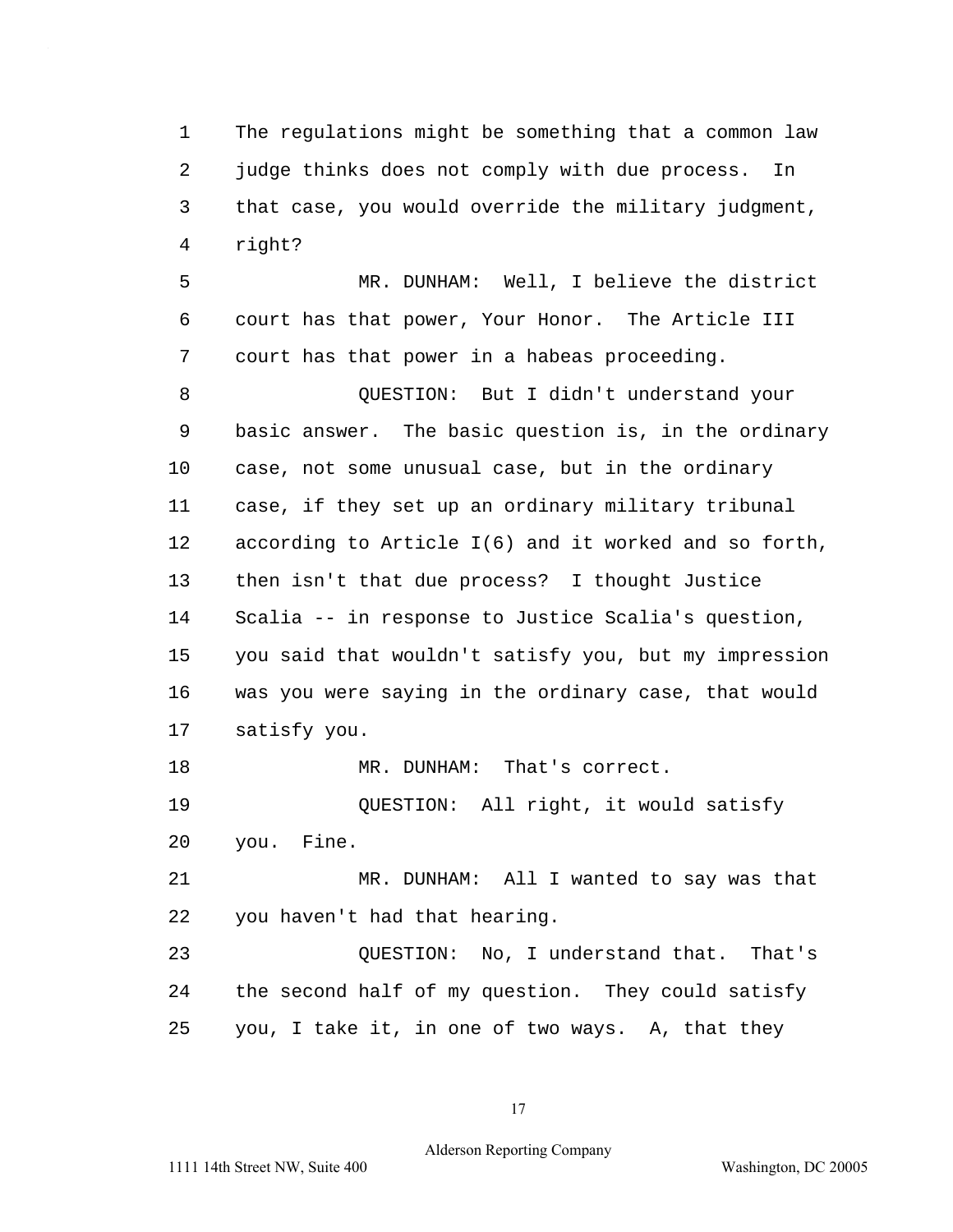1 have the military tribunal that they've given in 2 every war and so forth, the ordinary procedure there, 3 a neutral decision maker and an opportunity to 4 present proofs and arguments, or B, they don't do 5 that.

6 Now, if they refuse to do that, then what, 7 in your opinion, should the habeas court do?

8 MR. DUNHAM: Then the habeas court should 9 hold a hearing that would be very similar to what the 10 military should have done. Judge Doumar here tried 11 to send the case back to the military to have them 12 hold the very hearing we're talking about, using 13 their own officers to do it just as the military 14 regulations require it.

15 QUESTION: But that would be a different 16 approach. I mean, it might be not that the habeas 17 court has to hold the hearing that the military would 18 have held, but that the habeas court has to say to 19 the military, hold the hearing or let him go. You 20 would be satisfied, I take it, if the habeas court, 21 on Justice Breyer's hypothesis, said, hold the 22 hearing.

23 MR. DUNHAM: That would be satisfactory, 24 Your Honor, but the question is what interferes with 25 the military more, for the district judge to hold a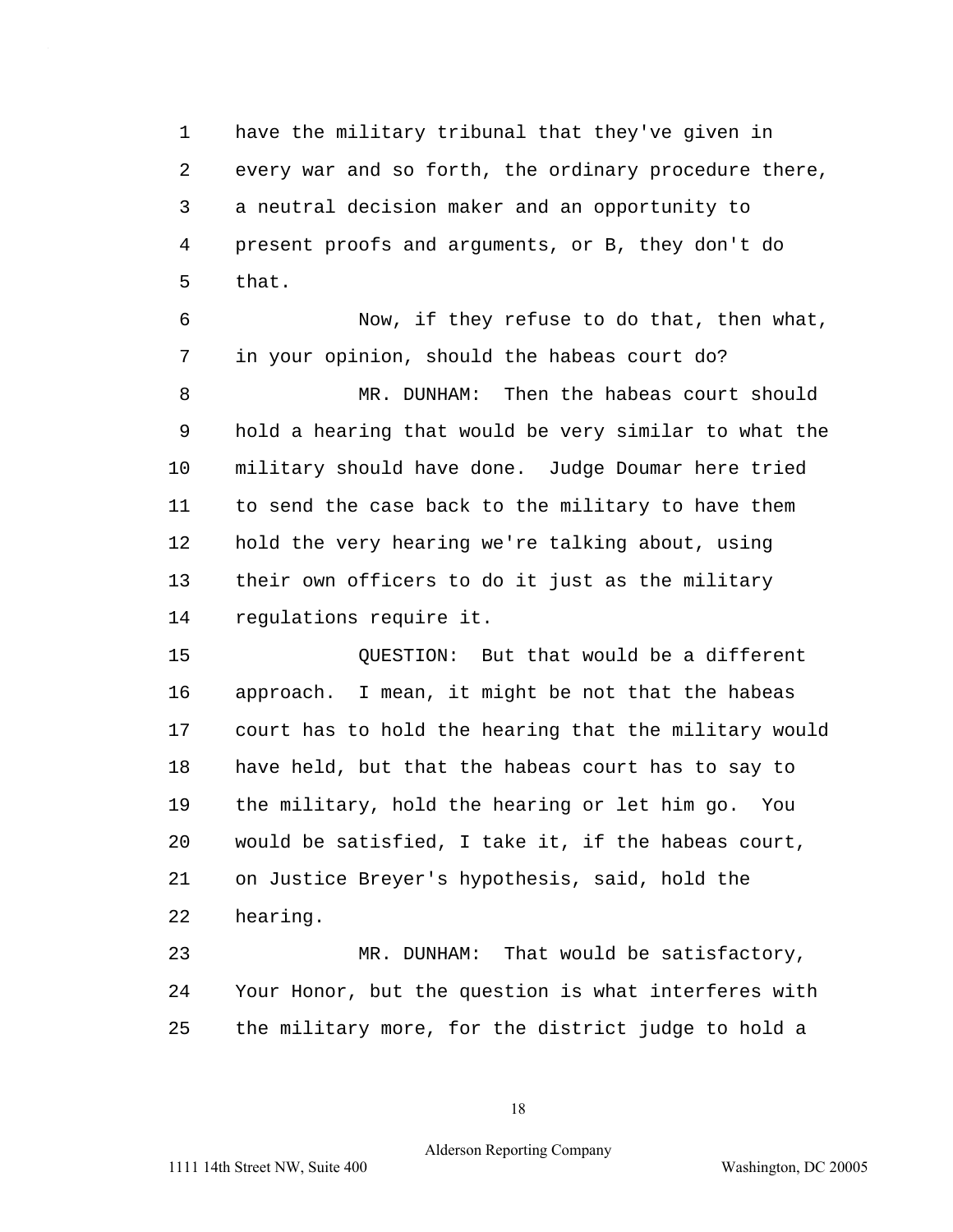1 hearing that the military has previously refused to 2 do, or to order the military to follow their own 3 rules?

4 QUESTION: Was there a reason given -- 5 when the district judge suggested that solution, why 6 did the Government say, we don't want to use the 7 procedure that we used, say, in Vietnam? 8 MR. DUNHAM: As I recall, the answer was 9 we're not required to and we don't choose to do so. 10 QUESTION: Is that procedure -- does that 11 have -- did Congress have a part in that, the 12 military regulations that provided for how you treat 13 people in wartime situations who say, I'm innocent 14 essentially? 15 MR. DUNHAM: No, Congress has not passed 16 these rules. 17 QUESTION: Well, Congress did pass 18 something called the Authorization for Use of 19 Military Force, did it not? 20 MR. DUNHAM: Yes, it did, Your Honor. 21 QUESTION: And it affects this very 22 conflict. 23 MR. DUNHAM: Yes, it does, Your Honor. 24 QUESTION: Now, what application does that 25 have here? It appears to allow detention of people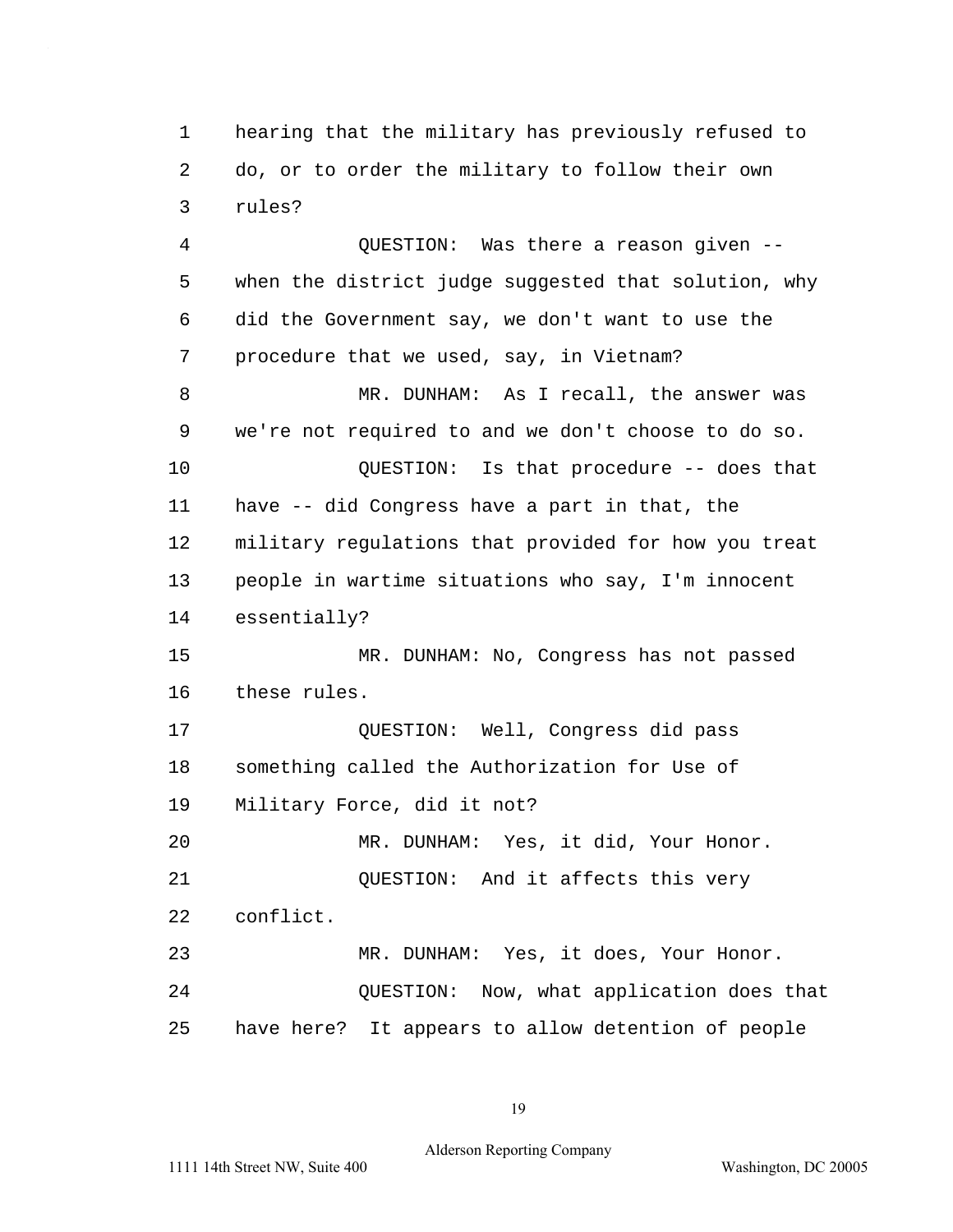1 captured.

 $\hat{\mathcal{A}}$ 

| 2  | The Authorization for Use of<br>MR. DUNHAM:             |
|----|---------------------------------------------------------|
| 3  | Military Force does not have the word detention         |
| 4  | anywhere in it. It talks about use of force and it      |
| 5  | is the equivalent, in our view, of a declaration of     |
| 6  | Although it is not a formal declaration of war,<br>war. |
| 7  | it would have that same operative effect. And in our    |
| 8  | history, we have never had any substantive rights       |
| 9  | conveyed to the commander-in-chief by the mere act of   |
| 10 | a declaration of war.                                   |
| 11 | QUESTION: He has them inherently. I mean,               |
| 12 | certainly,                                              |
| 13 | you know, when there is a declaration of war or a       |
| 14 | resolution such as this, surely the President has the   |
| 15 | right to kill foreign combatants, no?                   |
| 16 | MR. DUNHAM: He certainly has the right to               |
| 17 | kill them and if they're aliens --                      |
| 18 | QUESTION: Now, is it conceivable that he                |
| 19 | has to kill them but not to detain them?                |
| 20 | MR. DUNHAM: He has the right to detain                  |
| 21 | alien combatants, no question about it. But when it     |
| 22 | comes to U.S. citizens, you don't simply detain them.   |
| 23 | You prosecute them, like they did with John Walker      |
| 24 | Lindh.                                                  |
| 25 | QUESTION: You're saying that AMUF is                    |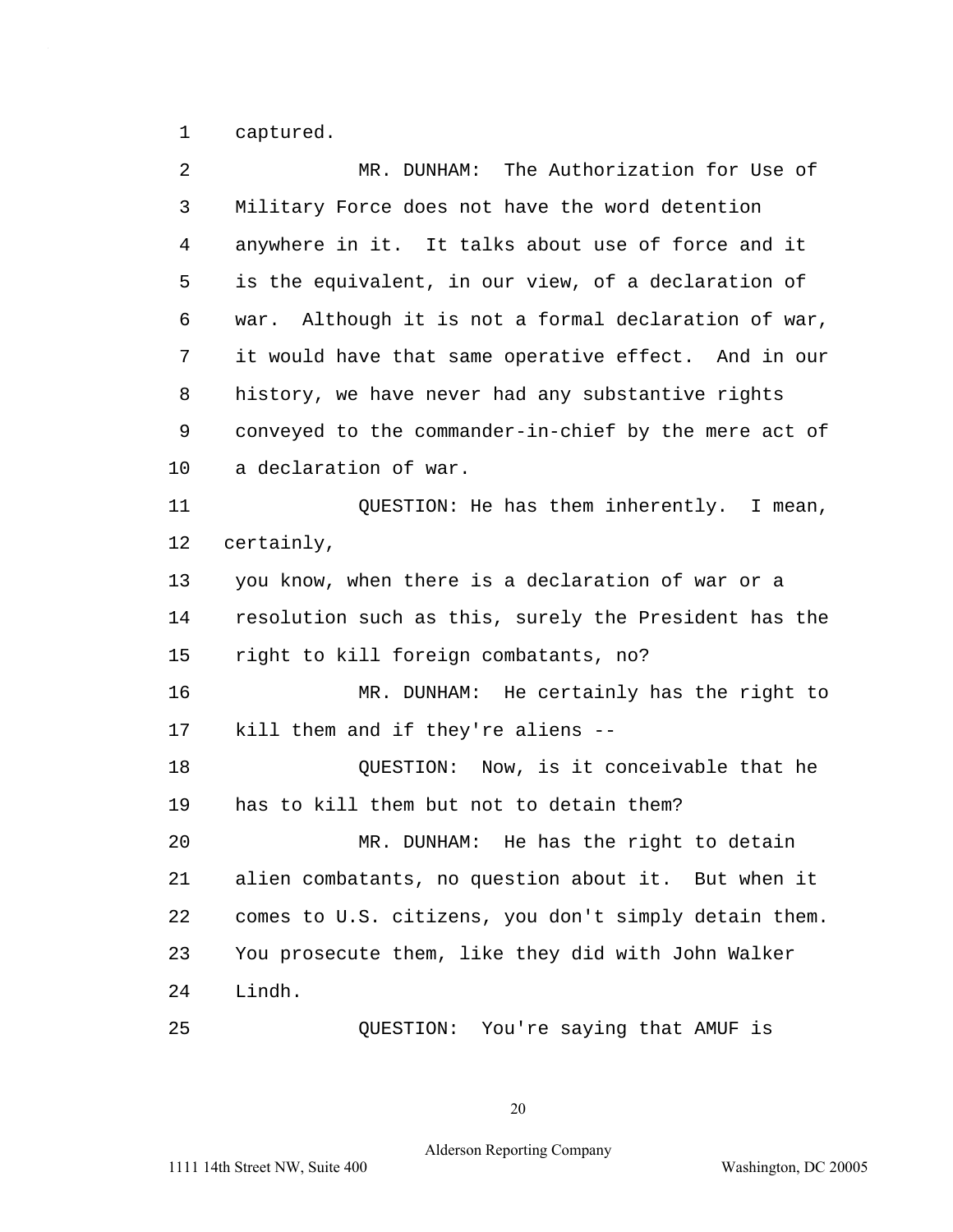1 insufficient in this case to detain, because 2 declarations of war and the AMUF historically have 3 simply authorized the President to use his judgment 4 and his force and his capacities and his power 5 without having an extensive list of the different 6 things that he can do. And you're asking for 7 something quite different, it seems to me.

8 MR. DUNHAM: Well, in the War of 1812, 9 there was a general declaration of war but Congress 10 still passed a list of specific things the President 11 could do. Obviously a declaration of war doesn't 12 give the President the power to appropriate funds to 13 fight the war.

14 QUESTION: No, but look, it does say in 15 this authorization, the President is authorized to 16 use all necessary and appropriate force against 17 persons he determines planned, authorized, committed 18 or aided the terrorist attacks.

19 MR. DUNHAM: If that is interpreted to 20 mean that he can impose indefinite executive 21 detention on anybody that he thinks is necessary in 22 order to fulfill that command, we could have people 23 locked up all over the country tomorrow without any 24 due process, without any opportunity to be heard, 25 because we know that this war that we're talking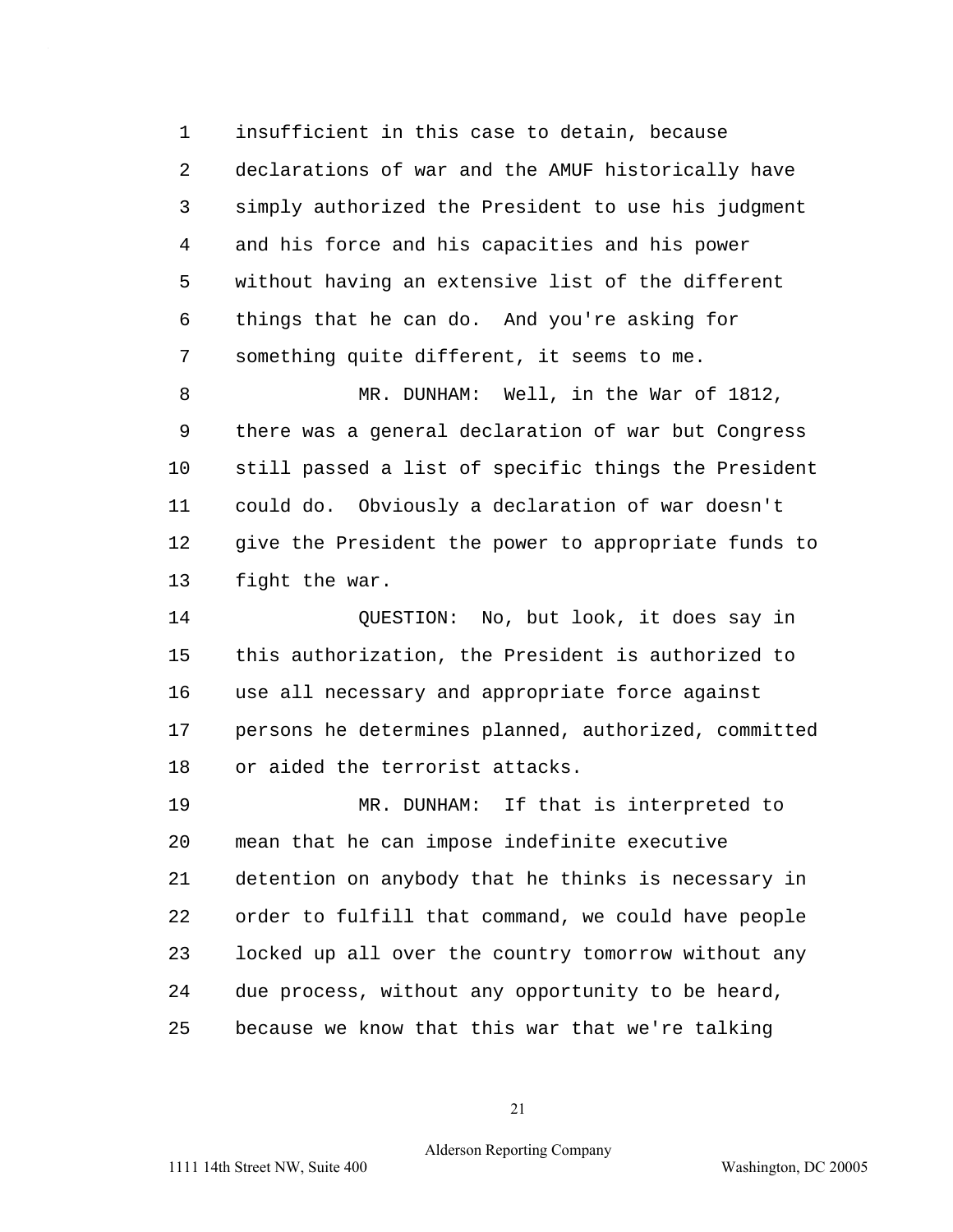1 about here is going on worldwide and it's going on 2 within our own borders.

3 Congress didn't intend to -- when it 4 passed this Authorization for Use of Military Force 5 to authorize widespread detentions of people with no 6 opportunity to be heard, indefinite, solitary 7 confinement for as long as they might live. Congress 8 -- there is no indication that Congress intended any 9 such thing.

10 QUESTION: Did Congress intend that the 11 President has the authority and the right to use 12 whatever powers are necessary to suppress the 13 terrorists and to prevent future attacks, consistent 14 with the traditions and the powers of that office? 15 MR. DUNHAM: I believe they authorize it 16 consistent with our laws. I don't think Congress 17 repealed any laws when they wrote the Authorization 18 for Use of Military Force.

19 QUESTION: Mr. Dunham, can I ask you sort 20 of a preliminary question. We're talking about way 21 down the road now, but do you contest any of the 22 facts in the Mobbs Declaration?

23 MR. DUNHAM: Well, I've only recently been 24 allowed to talk to my client, Your Honor, and 25 everything he has told me they tell me is classified,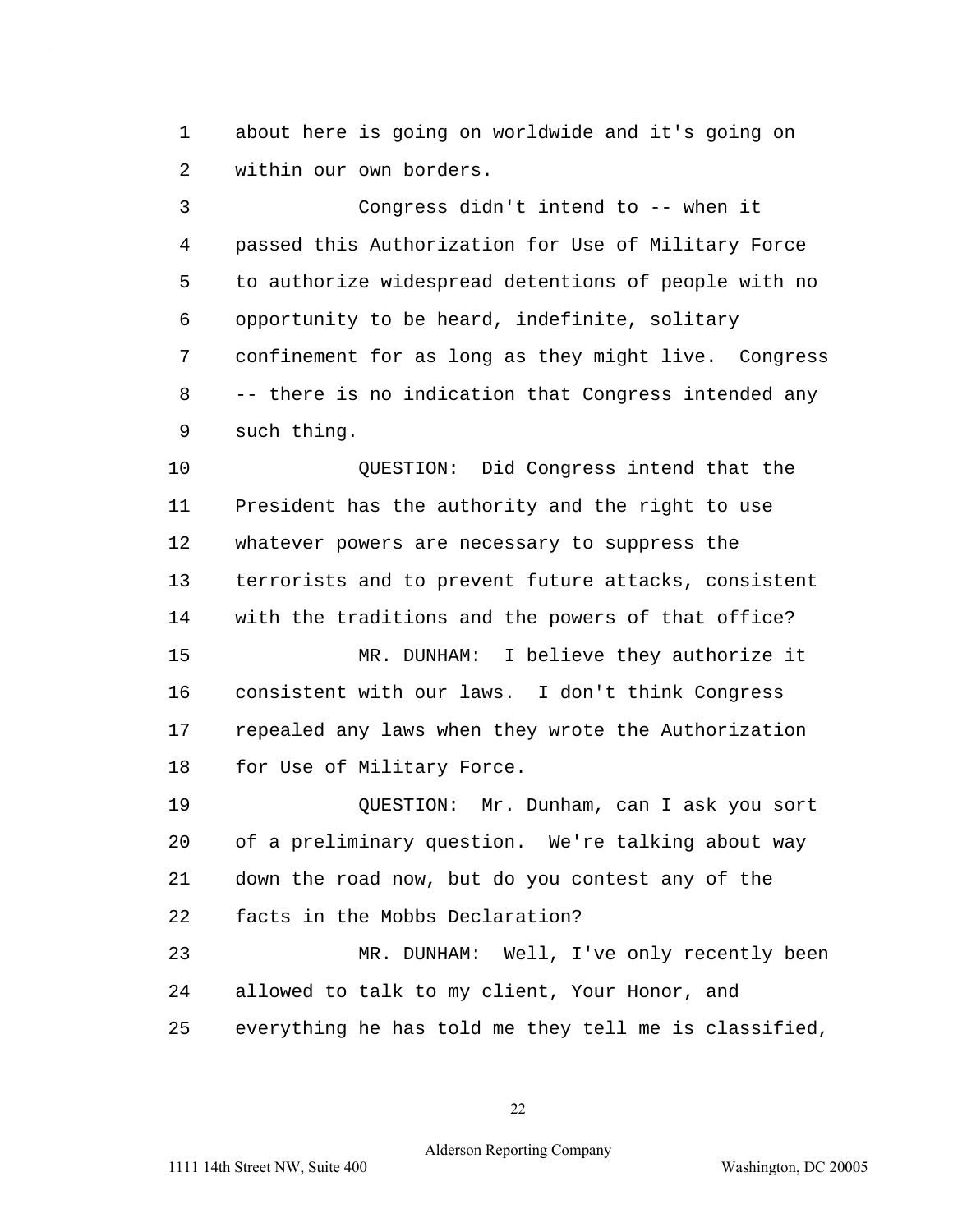1 so I'm not allowed to convey it to the Court this 2 morning. But the best I can say is in an overall 3 general way, there is a substantial dispute. 4 QUESTION: There is a substantial dispute, 5 and have you had an opportunity, on behalf of the 6 client, to supplement or to contradict or supplement 7 the information in the Mobbs Declaration? 8 MR. DUNHAM: No, because it's -- it's 9 while the matter has been pending before this Court 10 and there is no way to go before the Court at this 11 point, absent a remand, in order to do that. If the 12 Court remanded, I would be able to do that provided 13 that we had appropriate protective orders in place so 14 that I could convey classified information to the 15 Court.

16 QUESTION: Mr. Dunham, one of the judges 17 on the Fourth Circuit in the en banc denial, Judge 18 Motz, had a proposal that was similar to the one that 19 Judge Mukasey proposed in New York. And that is, 20 initially, the Mobbs affidavit is taken as true but 21 that you have an opportunity to rebut it. Would that 22 be a satisfactory -- would that comport with due 23 process? In your view? 24 MR. DUNHAM: Your Honor, that is the way

25 the statutory habeas proceeding is supposed to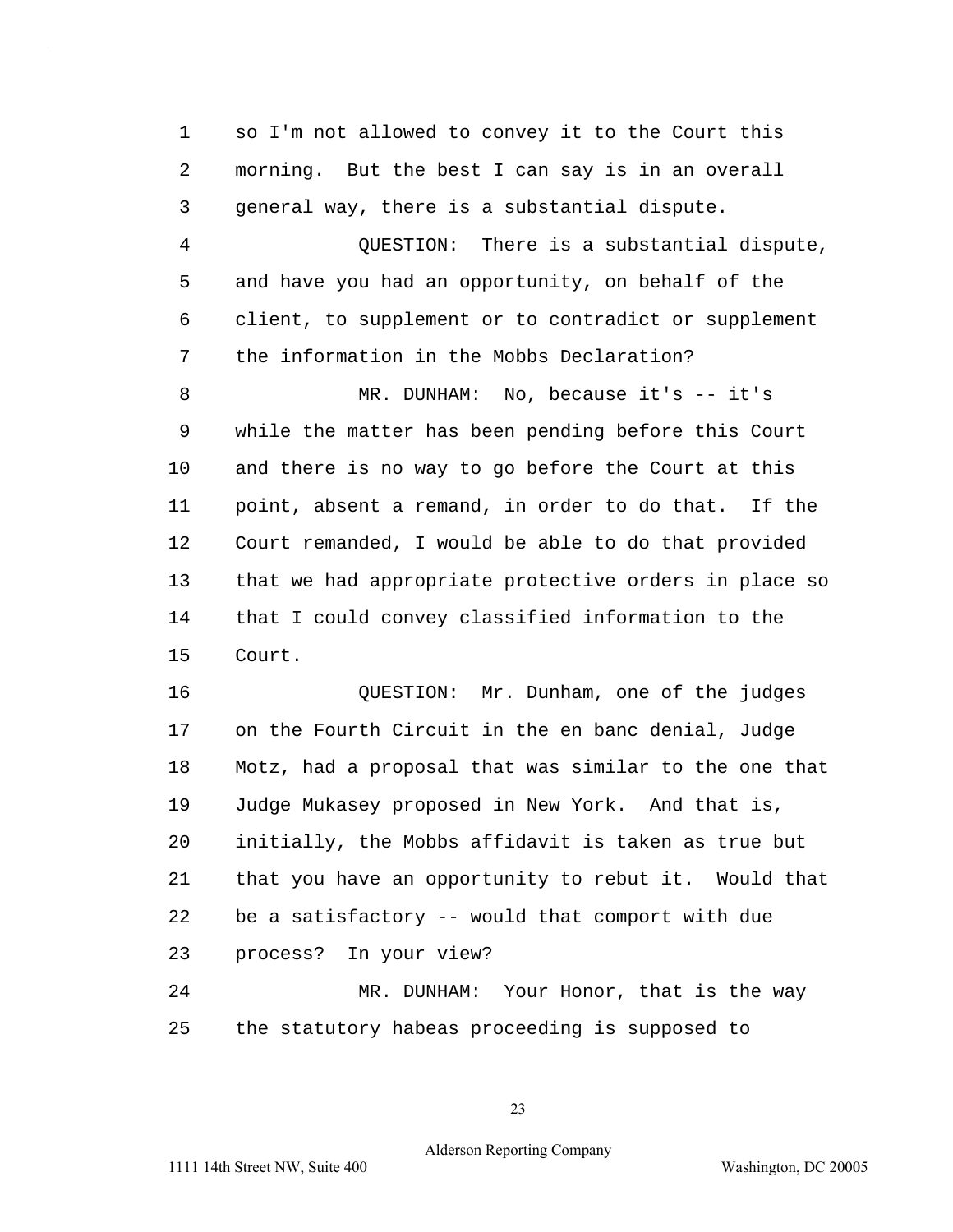1 unfold. The Government doesn't deny that we have a 2 right to have a habeas proceeding. They've conceded 3 it at three different points in their brief. So once 4 we're before the court on a petition for habeas 5 corpus, the question is what does that proceeding 6 look like. And I suggest it's spelled out in the 7 U.S. code.

8 When Congress passed the Authorization for 9 Use of Military Force, it did not say we suspend 10 habeas. Habeas corpus statutes are still on the 11 books and exactly what Your Honor is talking about is 12 what should happen.

13 QUESTION: So every United States citizen, 14 even if captured on the field of combat, is 15 entitled to a habeas hearing?

16 MR. DUNHAM: That of course assumes he's 17 captured on the field of combat, Your Honor, which we 18 don't concede.

19 QUESTION: Well, that's right. He's 20 entitled to a habeas hearing to determine whether in 21 fact he was captured on the field of combat opposing 22 the United States, right?

23 MR. DUNHAM: Well, if he files a petition 24 for habeas corpus, yes.

25 QUESTION: And I presume that anybody who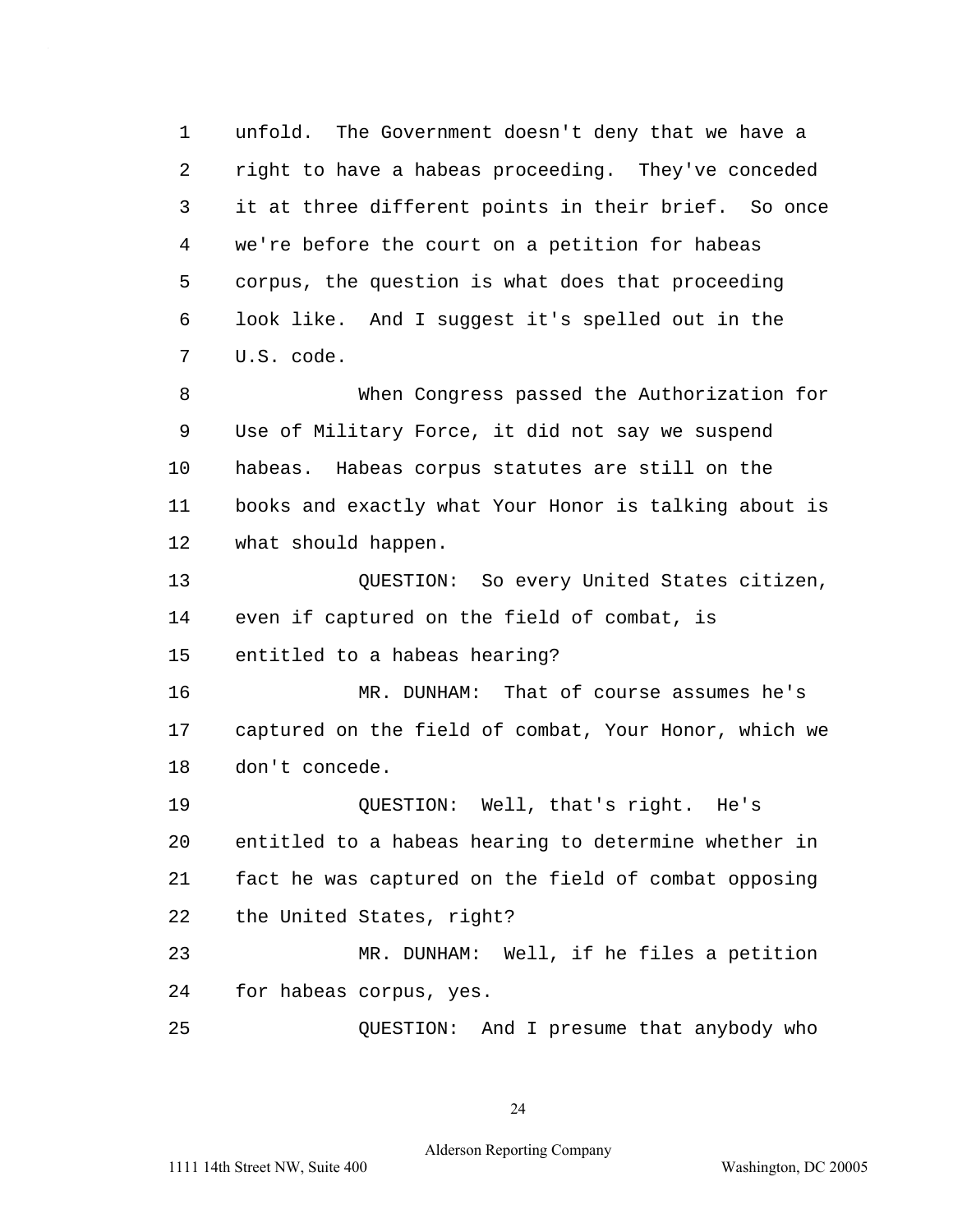1 claims to be an American citizen would be entitled to 2 a habeas hearing on the question of whether he is in 3 fact an American citizen, and then the subsequent 4 question of whether he was captured on the field of 5 combat while taking up arms against the 6 United States, right?

7 MR. DUNHAM: Well, the military --8 QUESTION: So every foreigner captured, if 9 he claims to be an American citizen, would be 10 entitled to the kind of habeas hearing you're talking 11 about?

12 MR. DUNHAM: Not necessarily on a mere 13 claim, Your Honor. The military is required to take 14 a long list of biographical data from anybody they 15 capture. And in this particular case, there is no 16 dispute about the man's citizenship. There is a 17 birth certificate in the record. The military has 18 not -- they're the ones that determined he was a 19 citizen.

20 QUESTION: I'm not talking about this 21 case. I'm talking about the principle that you're 22 asking us to adopt and how it would apply. I mean, 23 if there is a habeas corpus right for an American 24 citizen, there has to be, it seems to me, a habeas 25 corpus right for everyone who claims he is an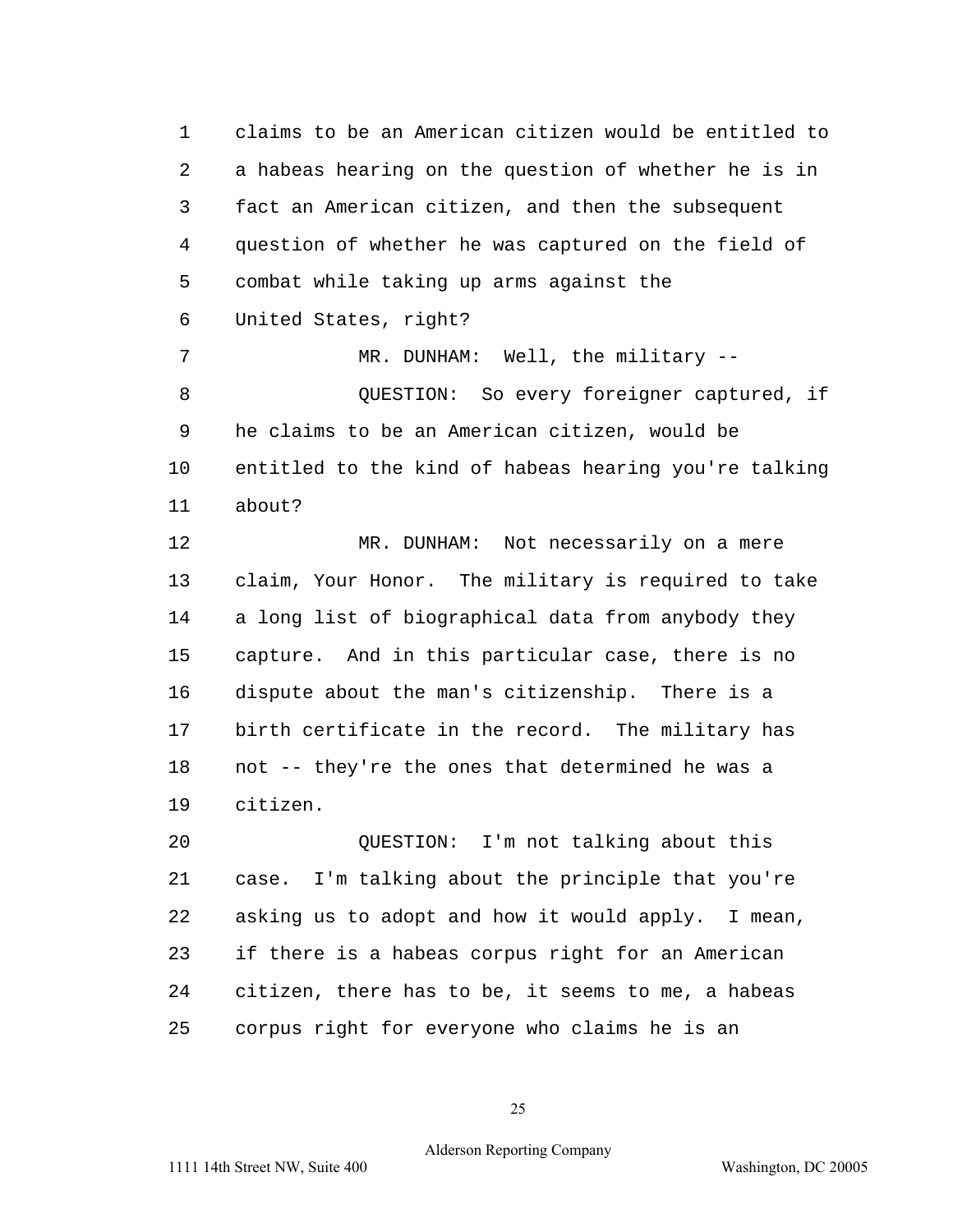1 American citizen.

2 MR. DUNHAM: Your Honor, that may be the 3 case but that doesn't justify taking away the habeas 4 corpus right from a citizen. That is a right that 5 has been there since this country was founded and it 6 doesn't justify taking away a citizen's right because 7 some sham claim might be made. 8 QUESTION: Whether it's been there since 9 the country was founded when he is captured on the 10 field of battle is the very controverted question 11 that's up here. You can't say that with that 12 assurance. I mean, that's why we have a case here. 13 MR. DUNHAM: If it please the Court, I 14 would like to save the balance of my time for 15 rebuttal. 16 QUESTION: Very well, Mr. Dunham. 17 Mr. Clement, we'll hear from you. 18 ORAL ARGUMENT BY PAUL D. CLEMENT 19 ON BEHALF OF RESPONDENTS 20 MR. CLEMENT: Mr. Chief Justice and may it 21 please the Court: 22 Petitioners contend that the Government 23 categorically lacks the authority to hold Hamdi as an 24 enemy combatant. But it has been well established 25 and long established that the Government has the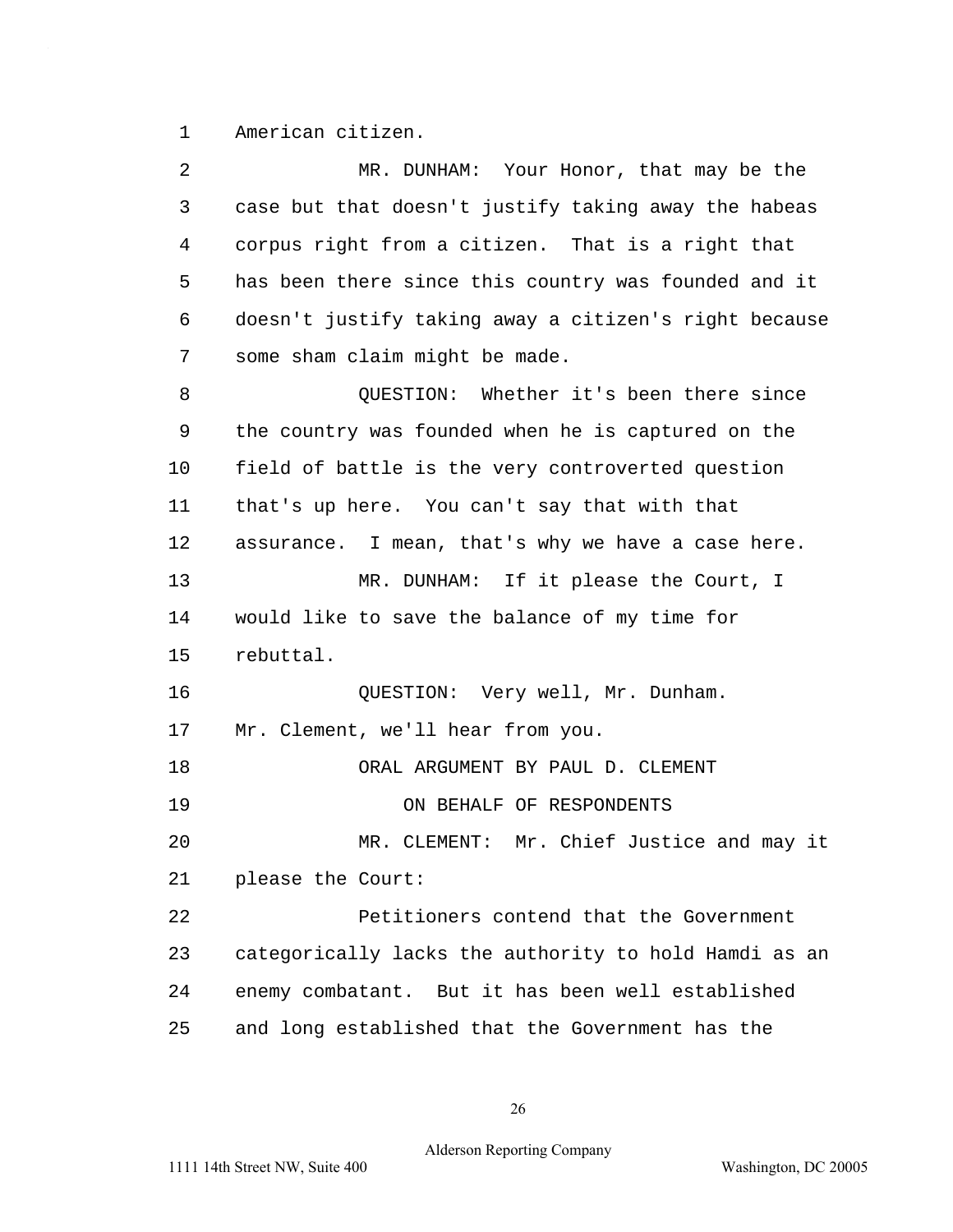1 authority to hold both unlawful enemy combatants and 2 lawful prisoners of war captured on the battlefield 3 in order to prevent them from returning to the 4 battle.

5 Over 10,000 United States troops remain on 6 the field of battle in Afghanistan. No principle of 7 law or logic requires the United States to release an 8 individual from detention so that he can rejoin the 9 battle against the United States.

10 QUESTION: But the question of whether 11 it's a criminal procedure or this detention without 12 -- does the Government have any rhyme or rationale as 13 to why some of these people -- I think Mr. Dunham 14 mentioned Lindh, there is also Moussaoui, there is 15 this John -- they are also being kept away from 16 returning any place because there are criminal 17 charges against them.

18 And then there is Hamdi and Padilla and 19 al-Marri who are in this detention state with no 20 charges. What does the Government -- how does the 21 Government justify some going through the criminal 22 process and others just being held indefinitely? 23 MR. CLEMENT: Justice Ginsburg, I think 24 that reflects a sound exercise of prosecutorial and 25 executive discretion. There are some individuals who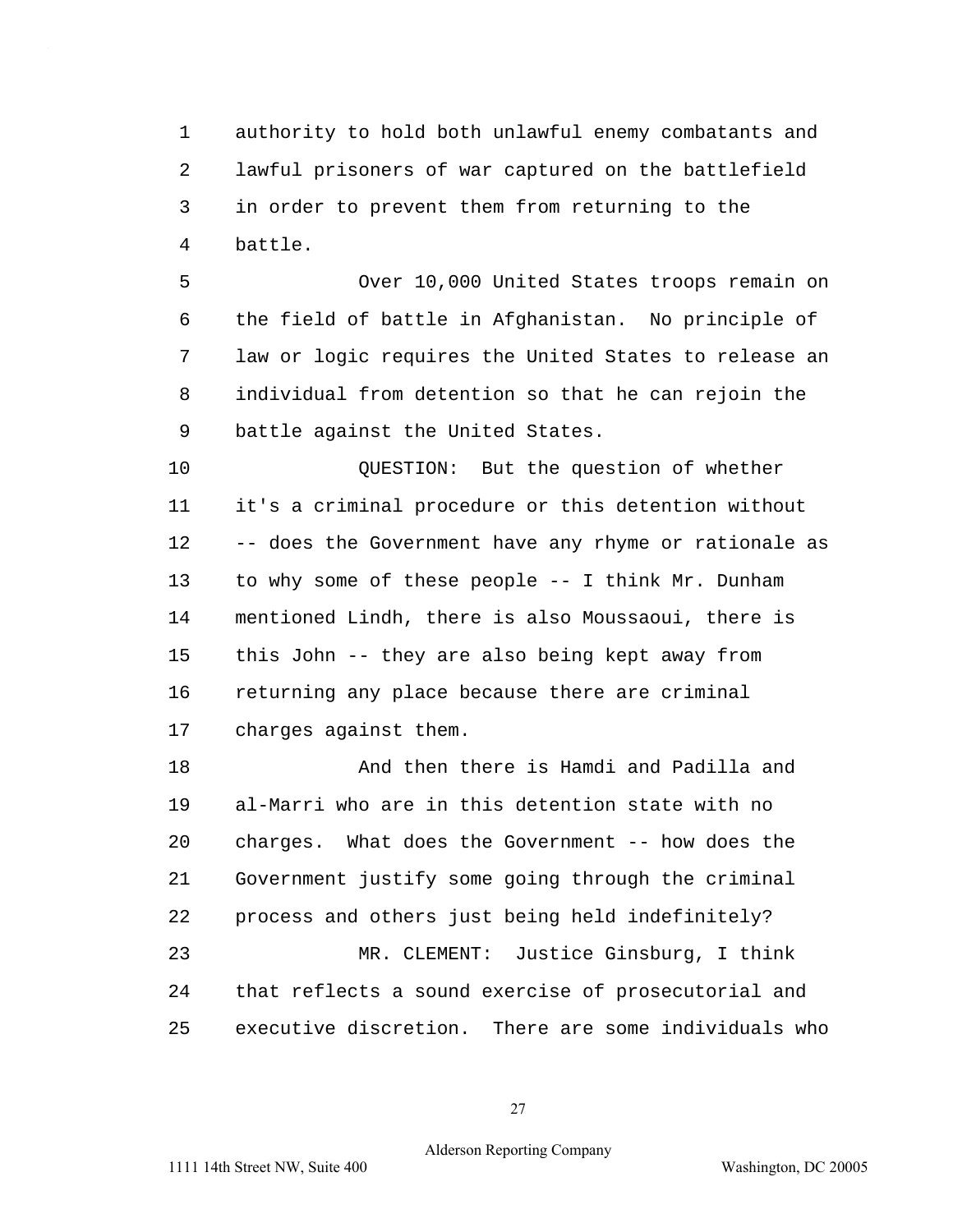1 may be captured in a situation where they do not 2 have any particular intelligence value, they have 3 been handled in a way where there are no difficult 4 evidentiary questions that would be raised in a 5 criminal prosecution and those individuals can be 6 dealt with in the Article III system.

7 But there are plenty of individuals who 8 either have a paramount intelligence value that 9 putting them into the Article III system immediately 10 and providing them with counsel whose first advice 11 would certainly be to not talk to the Government is a 12 counterproductive way to proceed in these cases.

13 QUESTION: At the moment, nobody -- 14 QUESTION: I'm trying to find whether 15 there is any literature or commentary on how long the 16 detention is required before the intelligence value, 17 the interrogation value of the custody serves no 18 further purpose. Can you give me any ideas of the 19 outer bounds of how long the detention would take in 20 order to get the value from the interrogation that 21 you want?

22 MR. CLEMENT: Well, Justice Kennedy, I'm 23 not sure I can give you the outer bounds, but what I 24 can say is that the case here before you today in 25 Hamdi, and the case in Padilla, suggests that the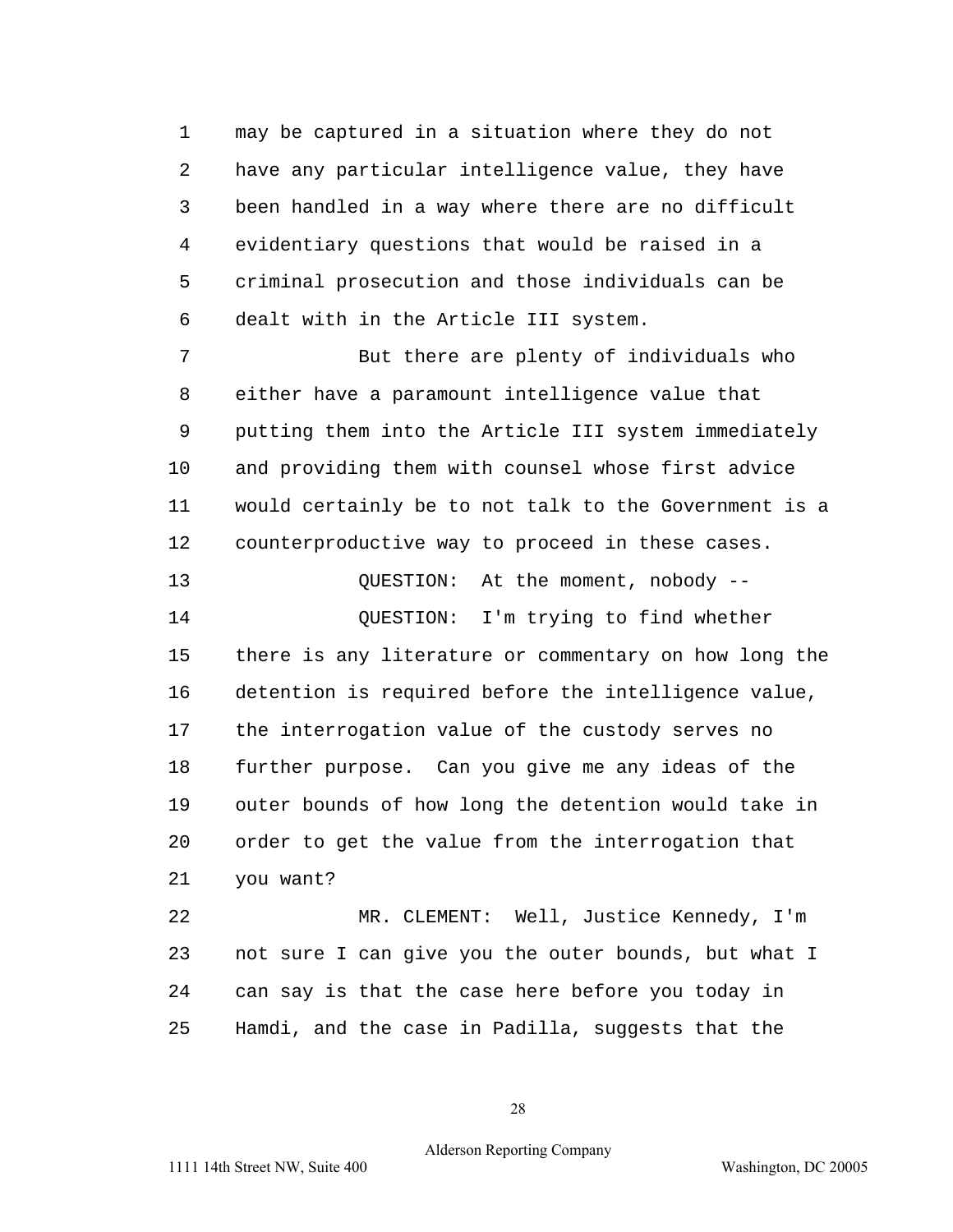1 amount of time that is necessary to allow for 2 interrogation without access to counsel in order to 3 get intelligence is not an indefinite period of time. 4 Both these individuals now have access to 5 counsel because the military intelligence experts who 6 make these judgments have made the judgment that 7 access to counsel at this point does not interfere 8 with the intelligence gathering process. 9 OUESTION: Would it be --10 OUESTION: Mr. Clement, how can you 11 assume --12 QUESTION: Would it be a helpful line of 13 inquiry for a district court, assuming that there is 14 some jurisdiction in the district court, which you 15 would contest, to have testimony as to how effective 16 interrogations are and how long it takes. And then 17 we could begin to get some understanding of this 18 process? 19 MR. CLEMENT: I suppose you could. One 20 thing I would point you to, Justice Kennedy, is the 21 declaration of Vice Admiral Jacoby, who is the director 22 of the Defense Intelligence Agency. That's at page 75 of 23 24 the Joint Appendix in the Padilla case. 25 And I think that -- there obviously are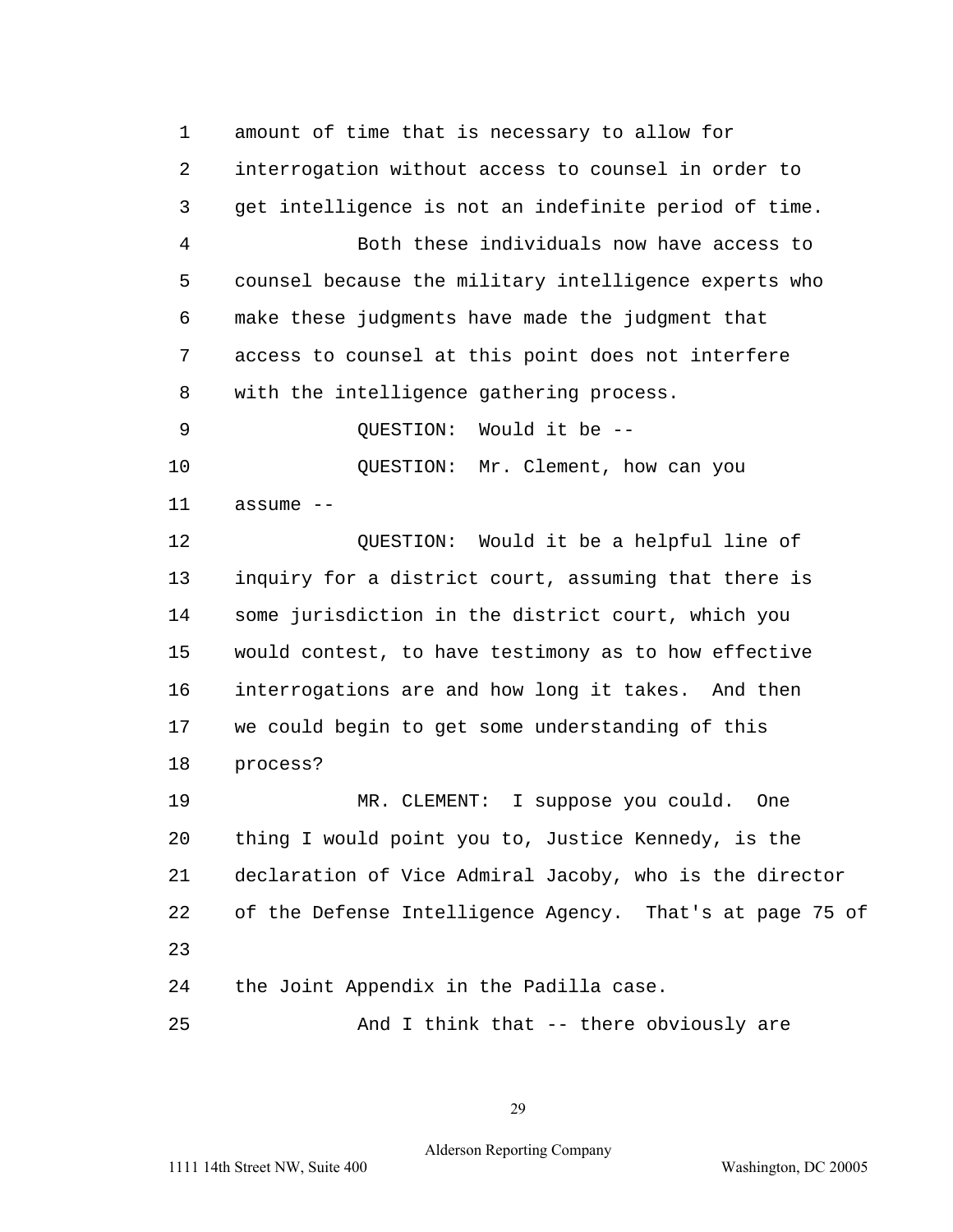1 various ways the courts could approach this. A court 2 in one proceeding could take evidence of the question 3 generally. I suppose if there were a situation in 4 which there was a habeas petition filed and there was 5 an initial period where there was no access to 6 counsel, if a judge for some reason thought that that 7 had taken too long, I suppose that judge could make 8 an inquiry of the Government, and in an ex parte 9 proceeding, they could make some kind of filing 10 explaining to the judge why it is that further 11 interrogation without counsel is necessary.

12 12 I think the important thing is twofold. 13 One, to recognize that there is a unique interest, 14 especially in the course of this conflict, where 15 intelligence is at unprecedented value, to have some 16 ability with some detainees to deal with them in a 17 way that allows us to get intelligence to prevent 18 future terrorist attacks, and not be limited just to 19 going after them retrospectively for past terrorist 20 attacks.

21 QUESTION: We can accept that, but what do 22 you, what do you make of Section 4001. I take it 23 it's the Government's position that it has absolutely 24 no application to the situation. That it simply 25 refers to the normal circumstances of the criminal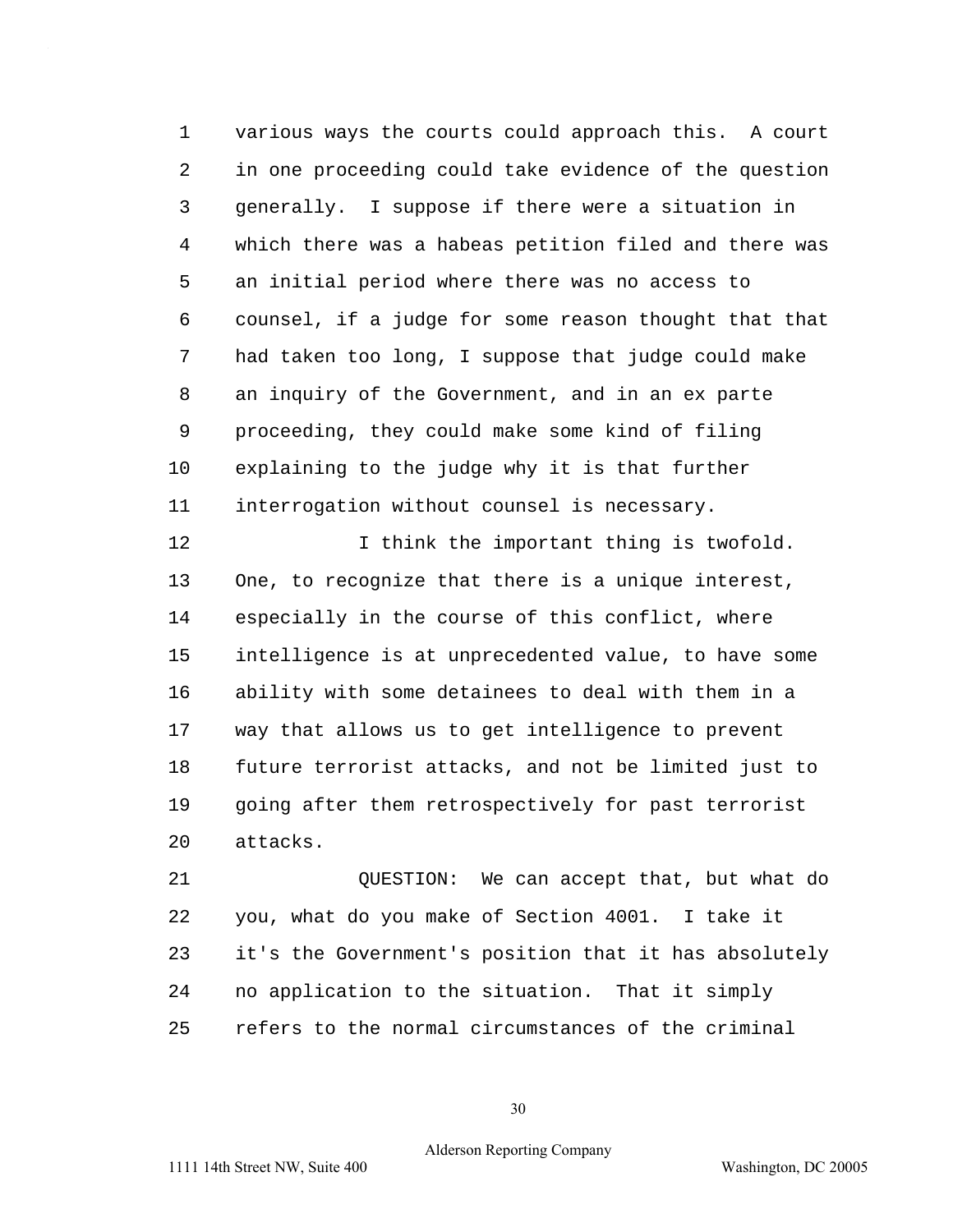1 law. Is that right?

2 MR. CLEMENT: That's right, Justice 3 Souter, but I would be quick to add that we -- I 4 mean, all 4001(a) says is that an individual must be 5 detained pursuant to an act of Congress. 6 QUESTION: Right. 7 MR. DUNHAM: If one needs an act of 8 Congress, and we question whether this really has 9 anything to do with the detention of enemy combatants 10 by the military, but to the extent an act of Congress 11 is necessary, as I think Justice O'Connor's questions 12 indicated, the Authorization of Force provides more 13 than ample statutory -- 14 QUESTION: It certainly did -- may I just 15 ask one more question? I will concede certainly at 16 least for the sake of argument that it did in the, in 17 the early stages of the period starting with 18 September 11th. I will assume for the sake of 19 argument that it did when it was passed. 20 It doesn't follow, however, that it is 21 adequate for all time. The fact is, I will assume 22 that on September 12th, without any authorization 23 from Congress at all, the President could have taken 24 action in relation to this individual, I mean, if he 25 had been fighting on a battlefield that the President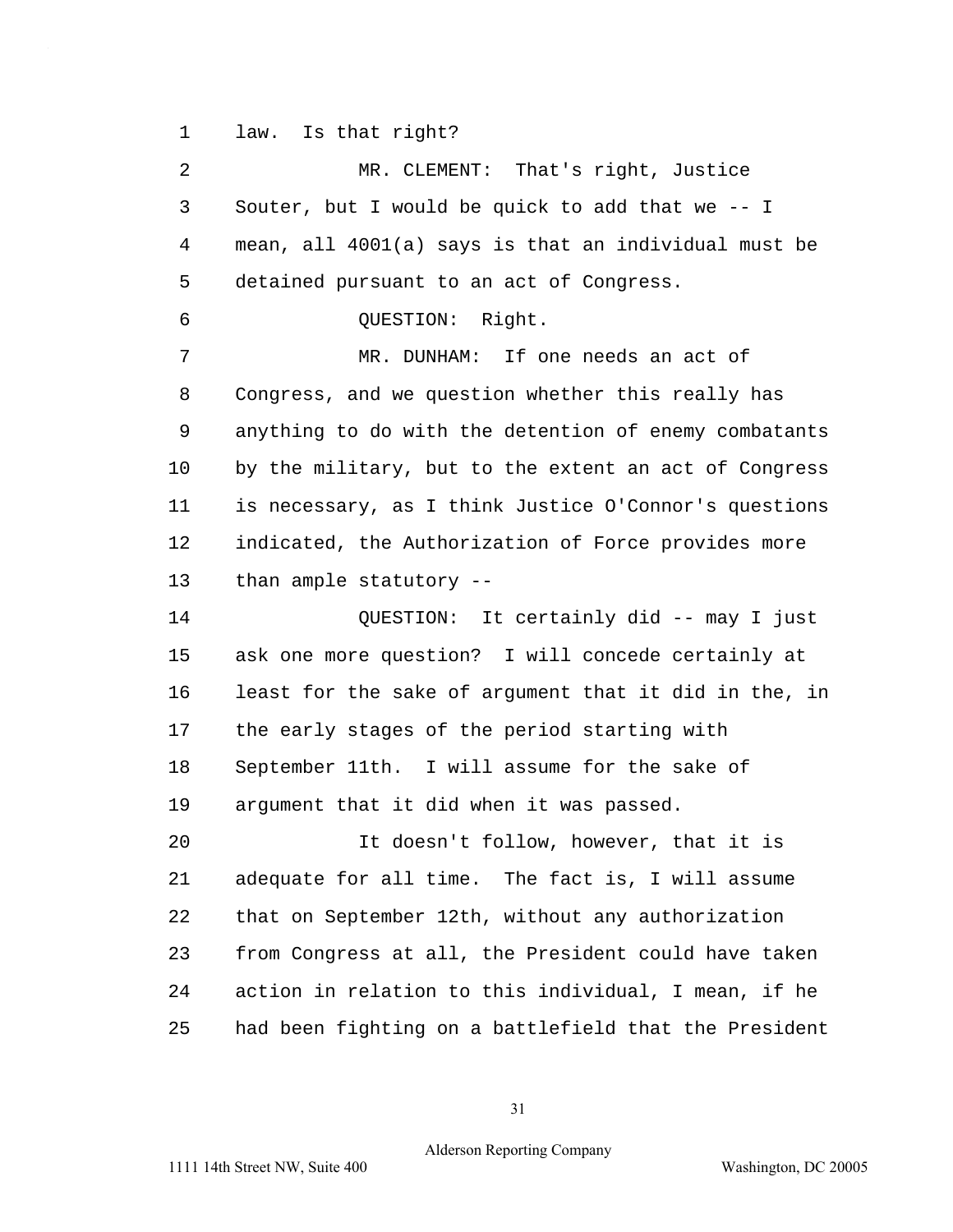1 took.

2 But it doesn't follow that the President's 3 authority to do that is indefinite for all time. And 4 I guess the question I would be interested in and 5 your response to is this. Is it reasonable to think 6 that the, that the authorization was sufficient at 7 the time that it was passed, but that at some point, 8 it is a Congressional responsibility, and ultimately 9 a constitutional right on this person's part, for 10 Congress to assess the situation and either pass a 11 more specific continuing authorization or at least to 12 come up with the conclusion that its prior 13 authorization was good enough. Doesn't Congress at 14 some point have a responsibility to do more than pass 15 that resolution? 16 MR. CLEMENT: Well, Justice Souter, I 17 would say a couple of things. One is there may be 18 some difficult questions down the road, but if there 19 is emphasis that 10,000 United States troops remain 20 on the battlefield in Afghanistan --21 QUESTION: Well, there are 10,000 troops 22 there, but it's two and a half years later. And it 23 may very well be that the, that the constitutional 24 obligation and the constitutional demand that his 25 client can make is that the political branch take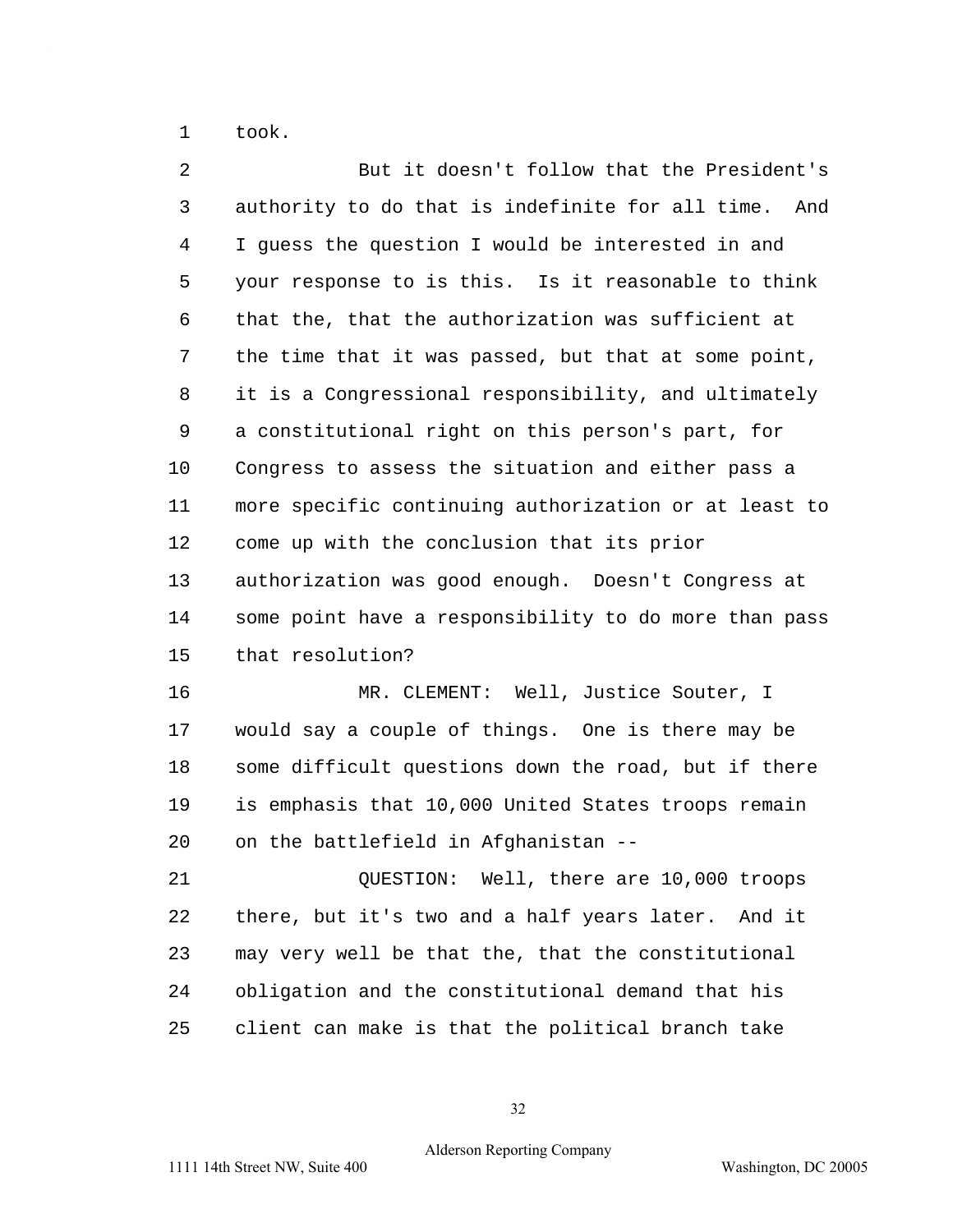1 a -- make a further assessment and a more specific 2 one. I'm not denying that there is a lot going on, 3 but there has also been time.

4 MR. CLEMENT: I realize that, Justice 5 Souter. Let me say one other thing. And then if I 6 have time, I'd come back to the 10,000 troops still 7 on the ground. What I would say is Congress has been 8 open with whatever appropriate recesses every day 9 since September 18th, 2001 when they passed the joint 10 resolution.

11 If they were to pass some specific statute 12 that either provided for more finely reticulated 13 procedures for dealing with enemy combatants or tried 14 to preclude the detention of certain individuals, 15 then I think one of two things would happen, either 16 the executive branch would follow those more 17 reticulated provisions, or I suppose if there was a 18 judgment by Congress that this authority was denied 19 all together and the President thought that that 20 authority was absolutely necessary to the fighting of 21 the battle in Afghanistan, then you might have a 22 situation where we came to this Court in a situation 23 that Justice Jackson would say the executive's power 24 is at its lowest ebb.

25 But here we come to the Court with that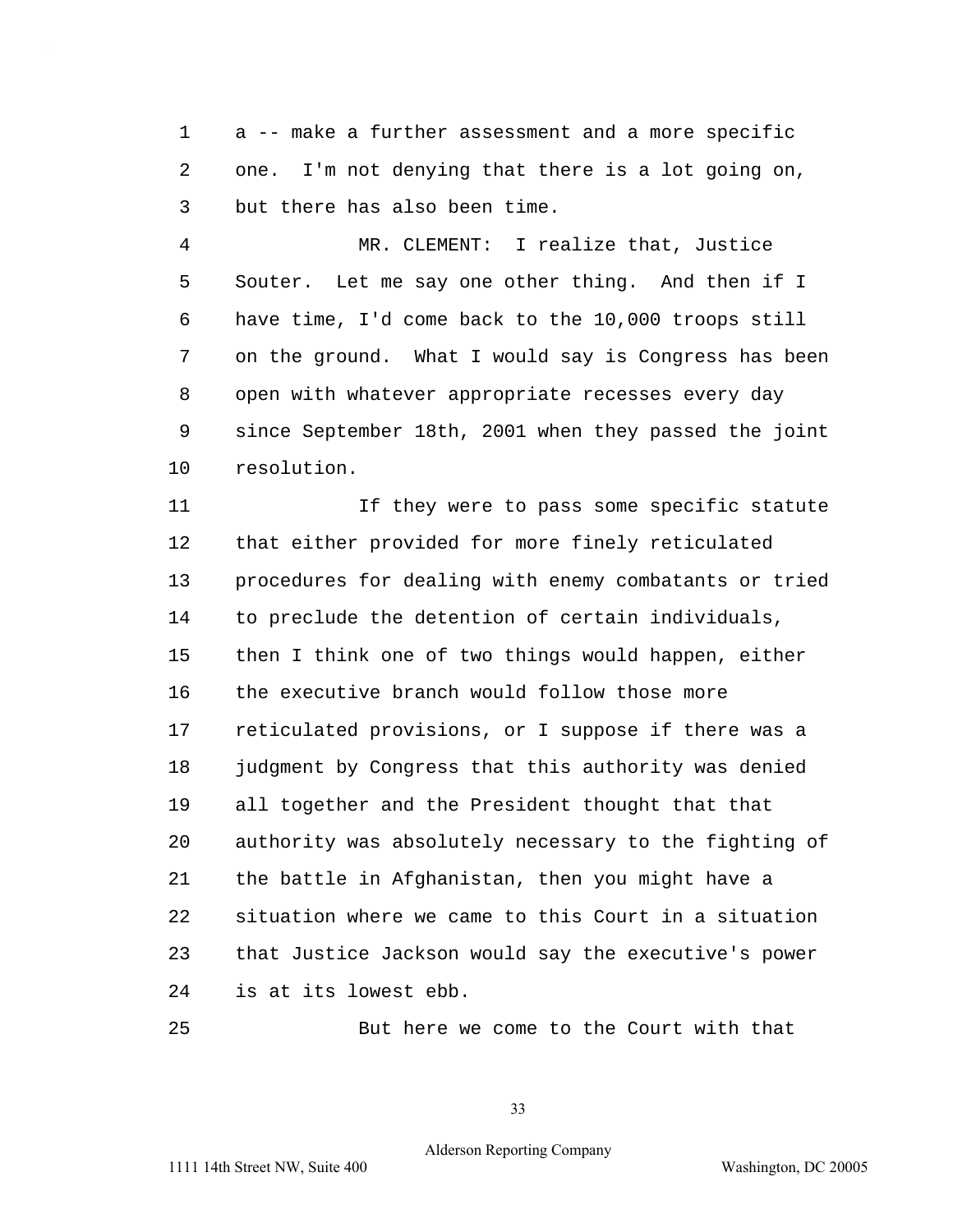1 authorization that the President relied on.

2 QUESTION: You come with an authorization 3 that the President relied on and which I will assume 4 he quite rightly relied on at the time it was passed. 5 But my question is a timing question. Is it not 6 reasonable to at least consider whether that 7 resolution needs, at this point, to be supplemented 8 and made more specific to authorize what you are 9 doing?

10 MR. CLEMENT: Well, again, Justice Souter, 11 I can't imagine that the rule is that the executive 12 somehow suffers if Congress doesn't fill the breach. 13 Because the last word from Congress is that -- that 14 all necessary and appropriate force is authorized. 15 QUESTION: Yes, but when you say the 16 executive suffers, I think your response is assuming that 17 the 18 executive has the power. And it may very well be 19 that the executive has power in the early exigencies 20 of an emergency. But that at some point in the 21 indefinite future, the other political branch has got 22 to act if that, if power is to continue. 23 MR. CLEMENT: But Justice Souter, they 24 have authorized the use of force. They recognize, if

25 you took --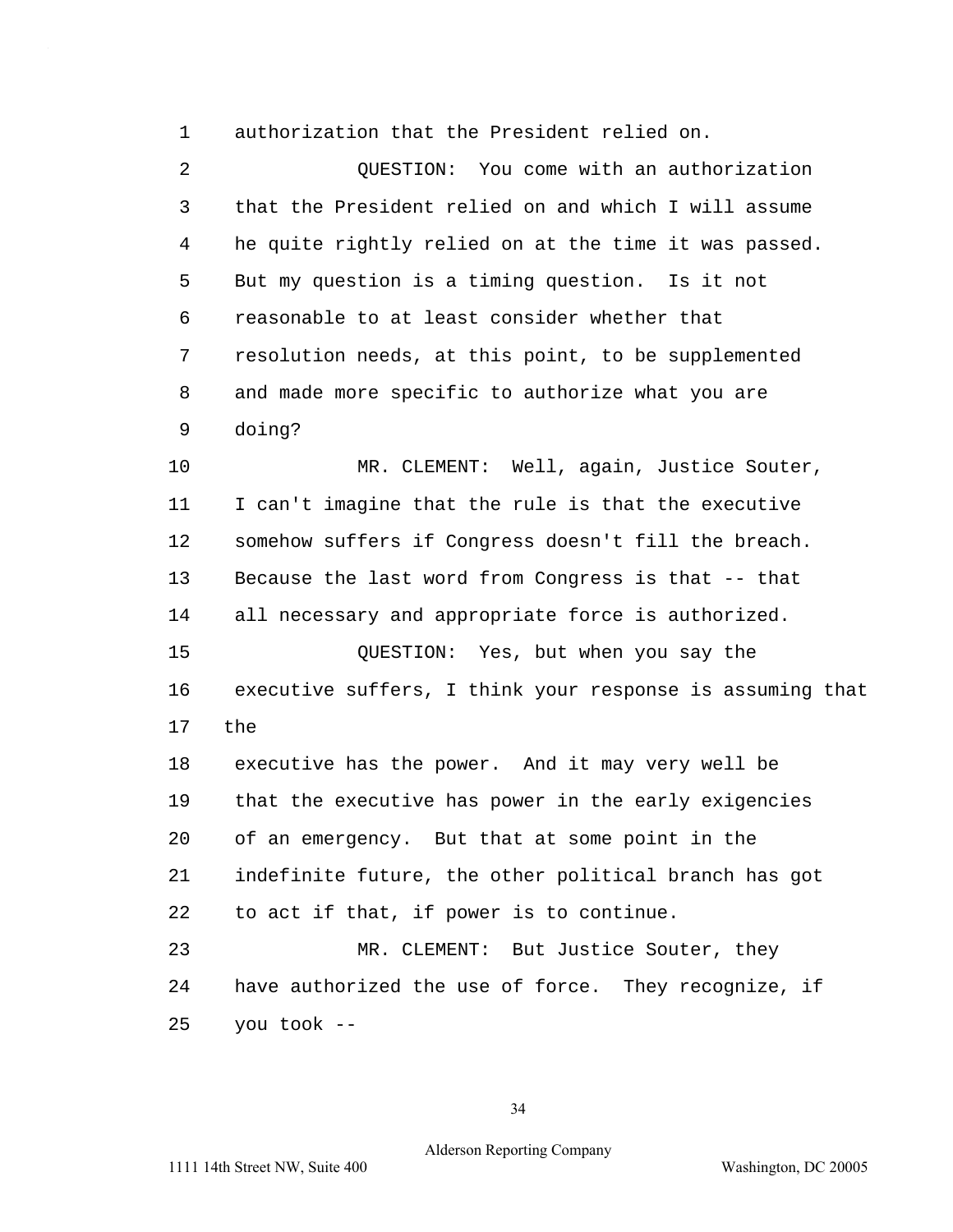1 QUESTION: Without any specific reference 2 to this situation, without any specific reference to 3 keeping American citizens detained indefinitely. I 4 mean, that's the problem. 5 QUESTION: Mr. Clement, this Section 4001 6 doesn't relate to a hearing, it relates to the 7 President's power to detain, doesn't it? 8 MR. CLEMENT: Well, absolutely. 9 QUESTION: So if it expires after two and 10 a half years, it would just not mean you have to give 11 them counsel after two and a half years or give them 12 a hearing after two and a half years. It means you 13 would have to let them go back to Afghanistan after 14 two and a half years, wouldn't it? 15 MR. CLEMENT: It would, Justice Scalia --16 QUESTION: It would, but it uses --17 MR. CLEMENT: And that's why I find it so 18 remarkable that we have to confront this question 19 when our troops are still on the ground in 20 Afghanistan. 21 QUESTION: Wait. You're also -- the words 22 are necessary and appropriate. And also the words in 23 the Constitution are due process of law. And also 24 the words in the Magna Carta were according to law. 25 And whatever form of words in any of those documents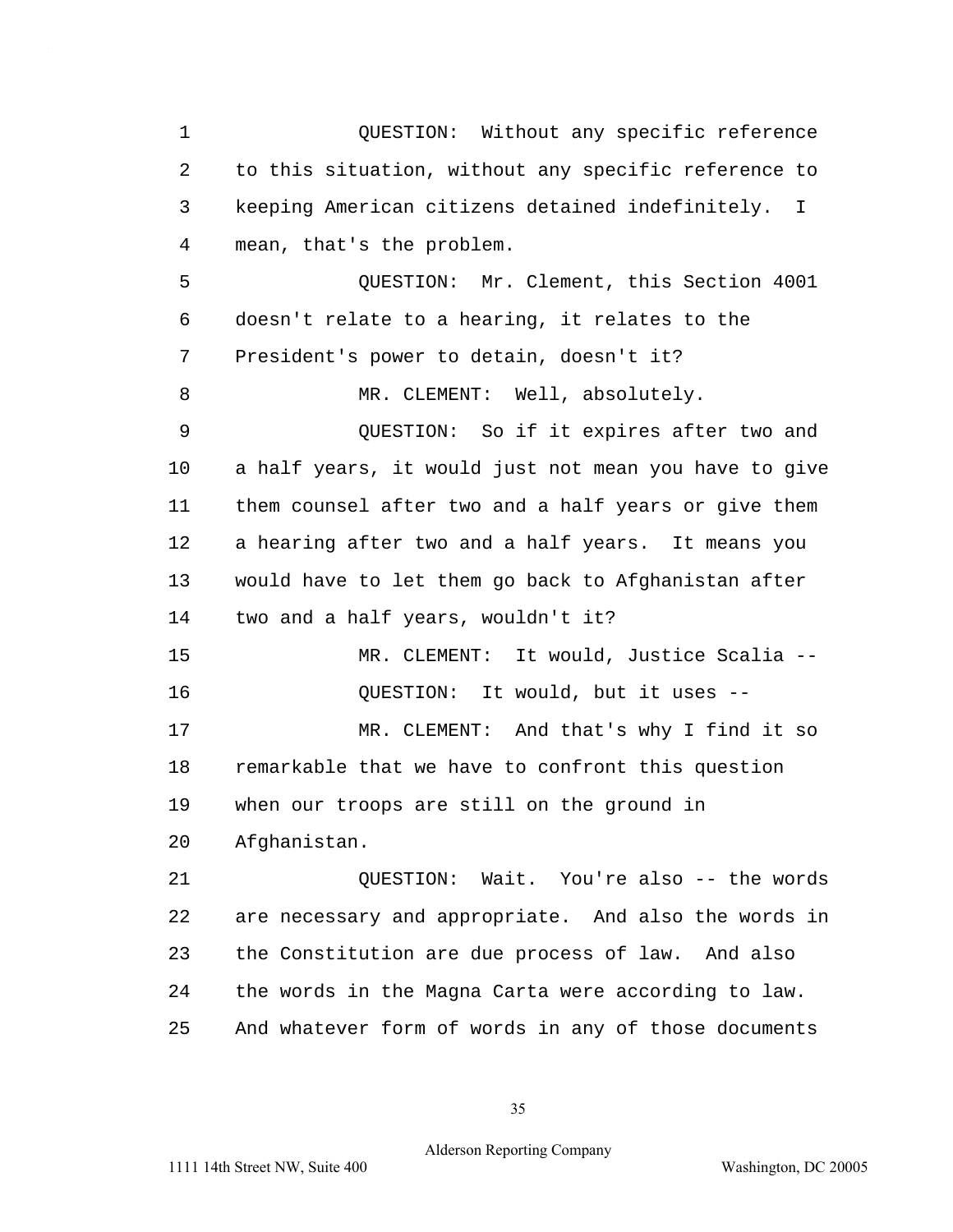1 there are, it seemed to refer to one basic idea 2 that's minimum. That a person who contests something 3 of importance is entitled to a neutral decision maker 4 and an opportunity to present proofs and arguments.

5 You have heard, in the last hour, people 6 talking about the military itself recognizing that 7 basic principle with tribunals in what is called Army 8 Reg 190.8. Now, is there any reason why, when a 9 person says I am not a combatant, I was a relief 10 worker, I wasn't even there, I was sold into this by 11 people who wanted a bounty, is there any reason why 12 you could not have that kind of proceeding, the kind 13 of proceeding that was given in the Gulf War on the 14 battlefield in hundreds of instances, that was given 15 in Iraq in hundreds of instances, the kind of 16 proceeding that the military itself has given over 17 and over and over.

18 Now, is there any reason why that isn't 19 necessary and appropriate, or why that isn't in 20 accordance with law or due process of law?

21 MR. CLEMENT: Justice Breyer, let me say 22 several things. One is that the regulations that are 23 being bandied about are the regulations that the Army 24 uses to comply with their obligations under Article V 25 of the Geneva Convention.

36

## Alderson Reporting Company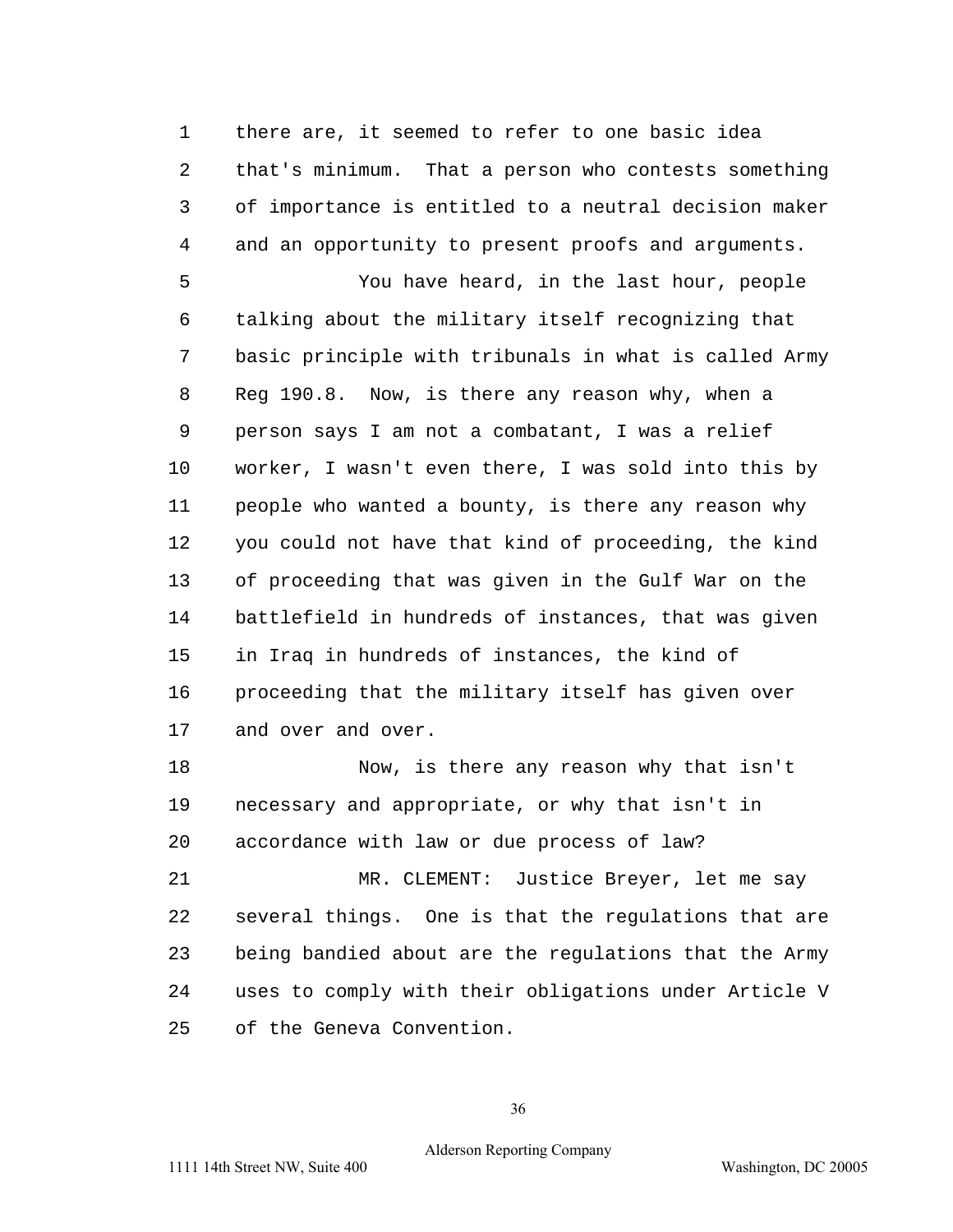1 Now, Article V of the Geneva Convention 2 does not apply here, and let me address why in a 3 minute, but let me say very clearly that these 4 individuals have gotten military process. It might 5 not have been the exact process -- 6 QUESTION: That wasn't the question I 7 asked. The question I asked, is there any reason why 8 the Army itself could not give a comparable basic 9 proceeding where you have a neutral decision maker, 10 and a practical, but fair opportunity to present 11 proofs and arguments? Not some kind of thing on the 12 battlefield, something two years later, not some kind 13 of thing where you haul in witnesses, but something 14 that's practical insofar as you get evidence that's 15 reasonably available. 16 MR. CLEMENT: Well, Justice Breyer -- 17 QUESTION: I want a practical answer. I 18 don't want a -- yes. 19 MR. CLEMENT: I understand that. But the 20 practical answer that you are looking for assumes a 21 process that's never been provided. There has never 22 been a process that's removed from the battlefield. 23 What Article V provides and what the military 24 regulations provide is immediately adjunct to the 25 battlefield, you have three military officers who do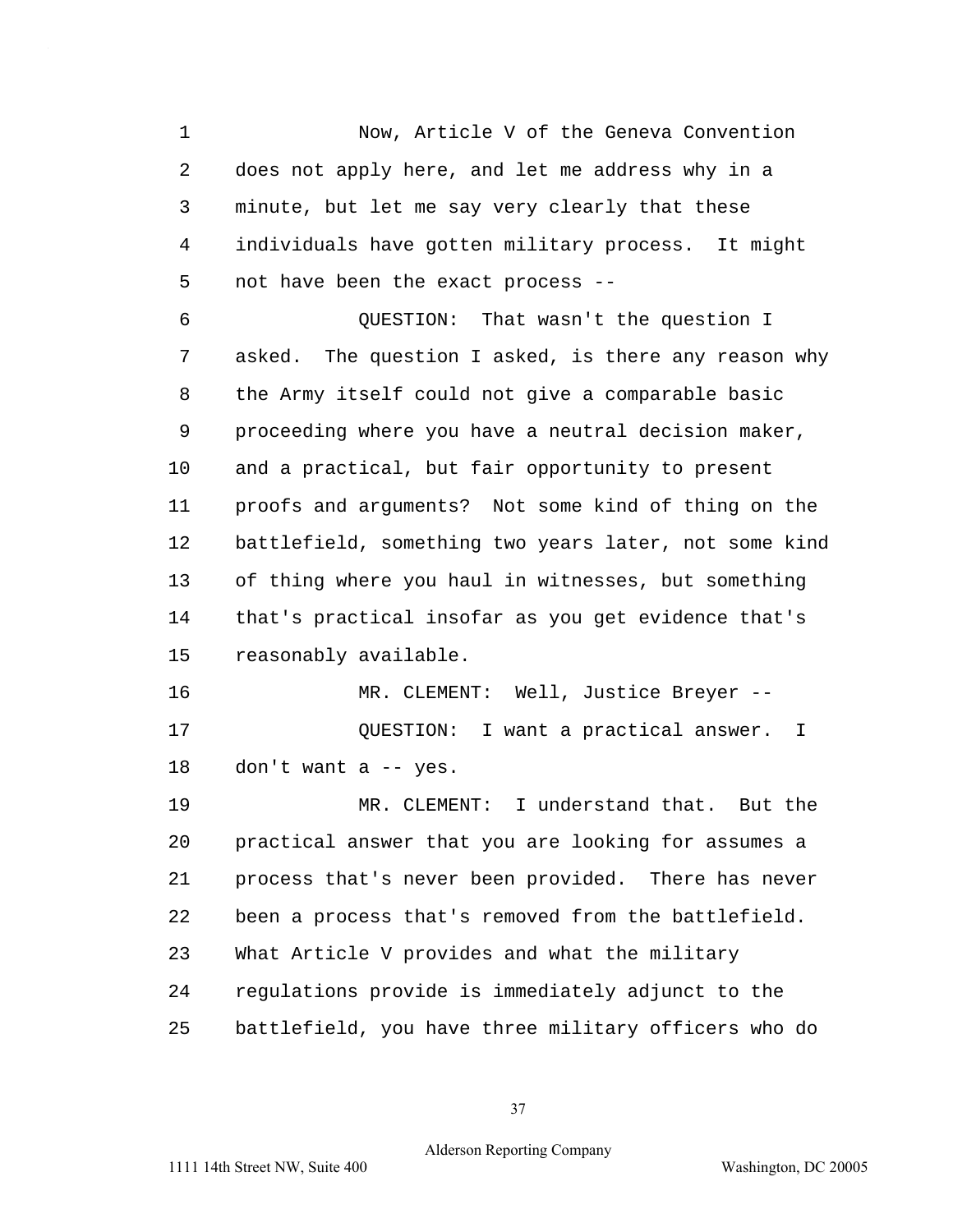1 a very quick hearing, the purpose of which primarily 2 is to figure out not whether somebody is completely 3 innocent, but to figure out whether they are properly 4 classified as a prisoner of war, as opposed to an 5 unlawful enemy combatant.

6 QUESTION: So you say the regulations in 7 place provide for that battlefield type review? 8 MR. CLEMENT: They do, Justice O'Connor -- 9 QUESTION: Did this Petitioner have that 10 type of review?

11 MR. CLEMENT: This Petitioner, Justice 12 O'Connor, did not get that precise type of review, 13 and the reason is because, based on a Presidential 14 determination, the military officers understood that 15 Article V of the Geneva Convention has no application 16 here. Again, that provision, and I think it's worth  $17 - -$ 18 QUESTION: Well, perhaps not, but we are 19 here on habeas. Do you agree that, that he is

20 entitled to bring a habeas action?

21 MR. CLEMENT: We do agree that he is 22 entitled to bring a --

23 OUESTION: Okay.

24 MR. CLEMENT: -- habeas action.

25 QUESTION: So then we have to decide then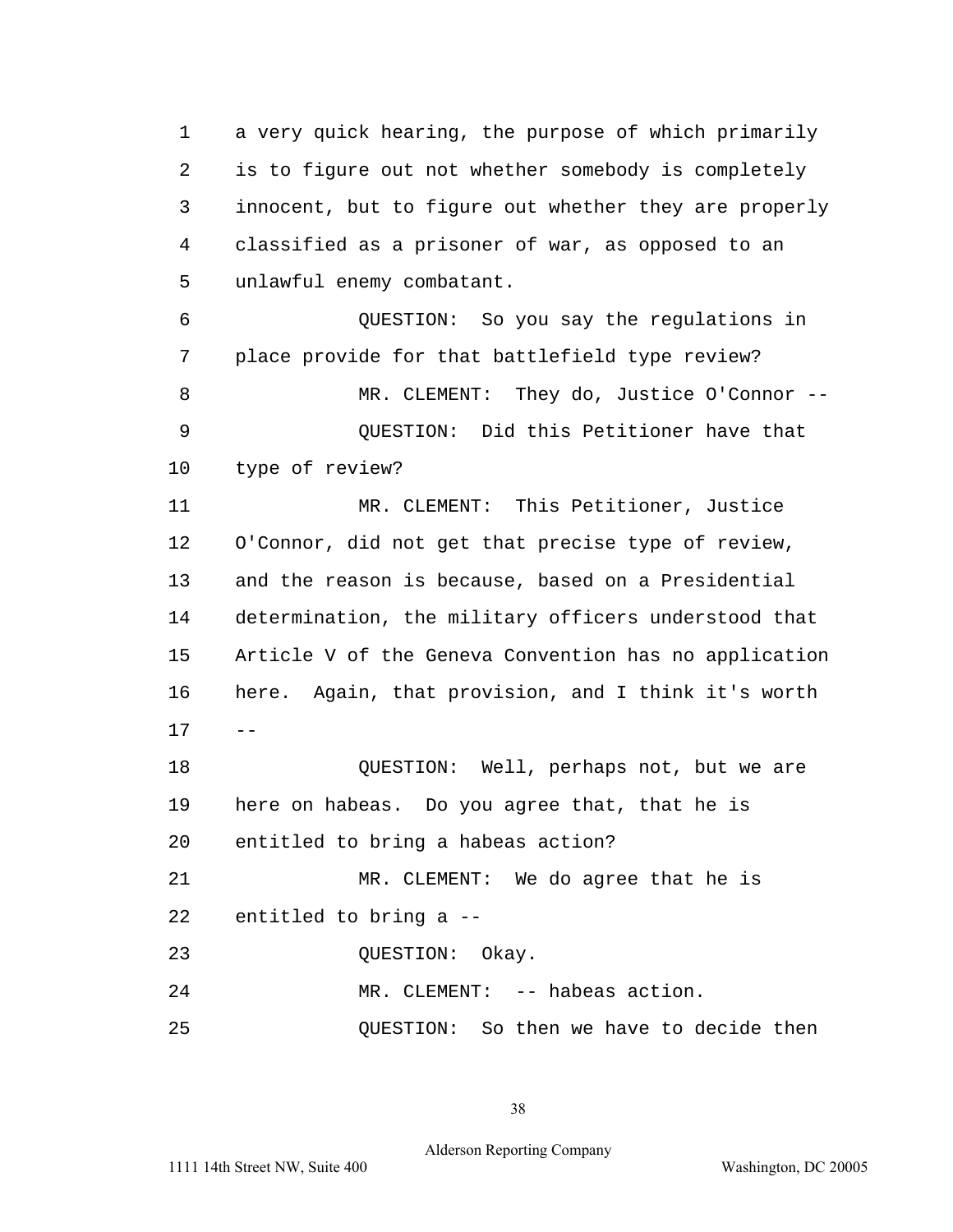1 to what is he entitled, and even that minimal review 2 by the military, you think, is not required? 3 MR. CLEMENT: Well, I don't think it's 4 required, especially in a situation like this, where 5 although Hamdi did not receive an Article V hearing 6 because it was inapplicable, he did receive military 7 process. When he was originally turned over to the 8 United States forces by the Northern Alliance, our 9 military allies, there was a screening process on the 10 ground in Afghanistan. Now, that process screened 11 out 10,000 individuals out of U.S. custody. So he 12 received that process.

13 Now, to be sure, it's a military process, 14 but it is the kind of process that prisoners of war 15 and enemy combatants have always gotten. Now, 16 because of the nature of this war, Hamdi got 17 additional process. And it's important to point out 18 that this Article V process that other prisoners of 19 war traditionally get is a one-shot deal. It's done 20 off the battlefield and that's it. You are under 21 detention for the remainder of the battle. And 22 there's no reason for Congress to have to go in with 23 a new resolution. You are there for the remainder of 24 the war.

25 Now, in this context, because we recognize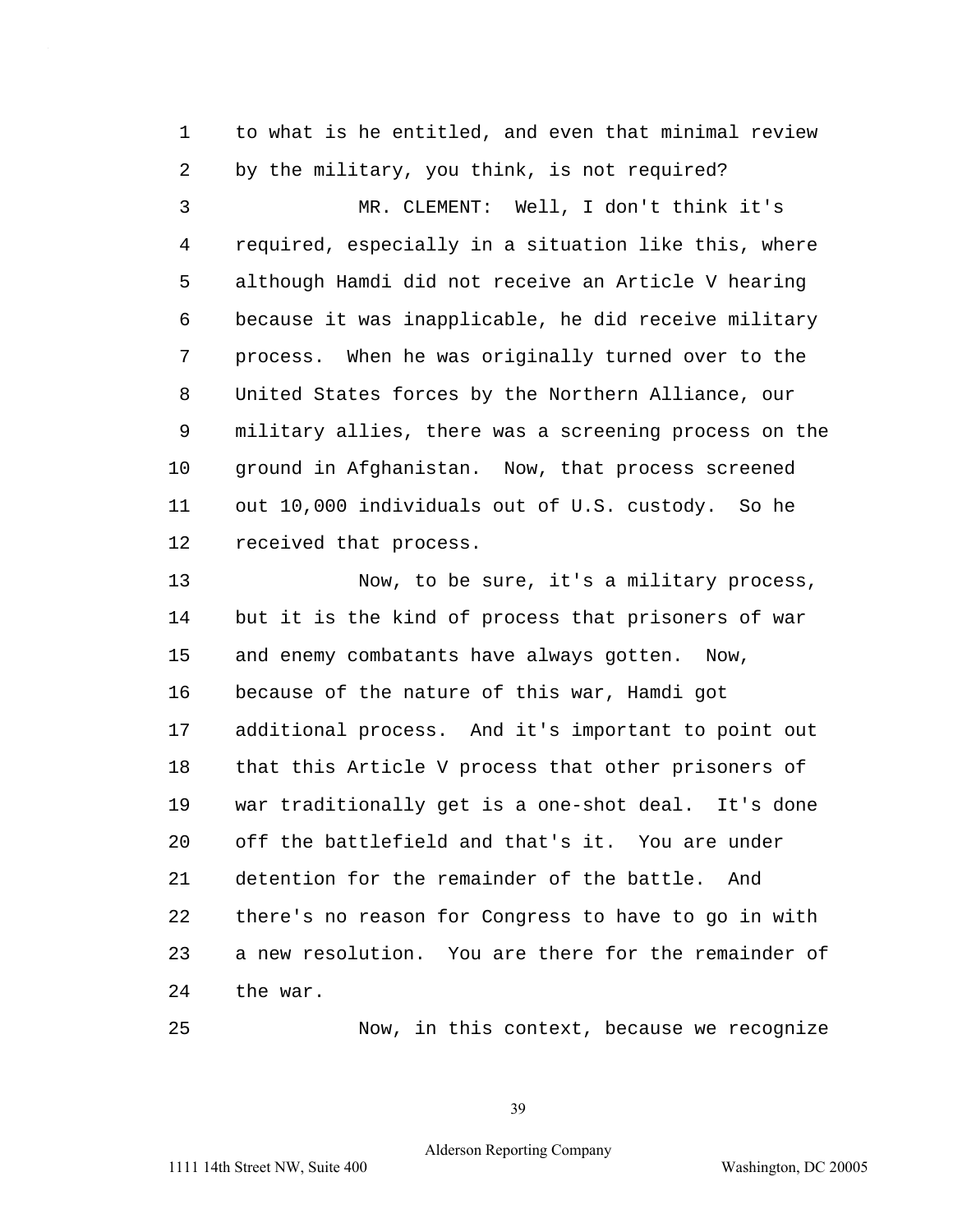1 that there are some unusual aspects of this war, and 2 also because the United States military has no 3 interest in detaining any individual who is not an 4 enemy combatant or who does not present a continuing 5 threat, when Hamdi got to Guantanamo, he was given 6 additional screening processes. That screened him in 7 as well. Did not screen him out.

8 Then it may not seem what you think of as 9 traditional due process in an Article III sense, but 10 the interrogation process itself provides an 11 opportunity for an individual to explain that this 12 has all been a mistake. And as the affidavit that's 13 in the record here shows --

14 QUESTION: Do you say he had that 15 opportunity?

16 MR. CLEMENT: Absolutely, Justice 17 O'Connor. And the affidavit that's filed here 18 represents, by Mr. Mobbs, that the interrogation 19 process, in that process, his story confirmed that he 20 was on the battlefield and surrendered with the 21 Taliban military unit while armed.

22 QUESTION: Do you concede that you have 23 the obligation to make the representation that you 24 have just made to the habeas court? 25 MR. CLEMENT: Justice Kennedy, I'm not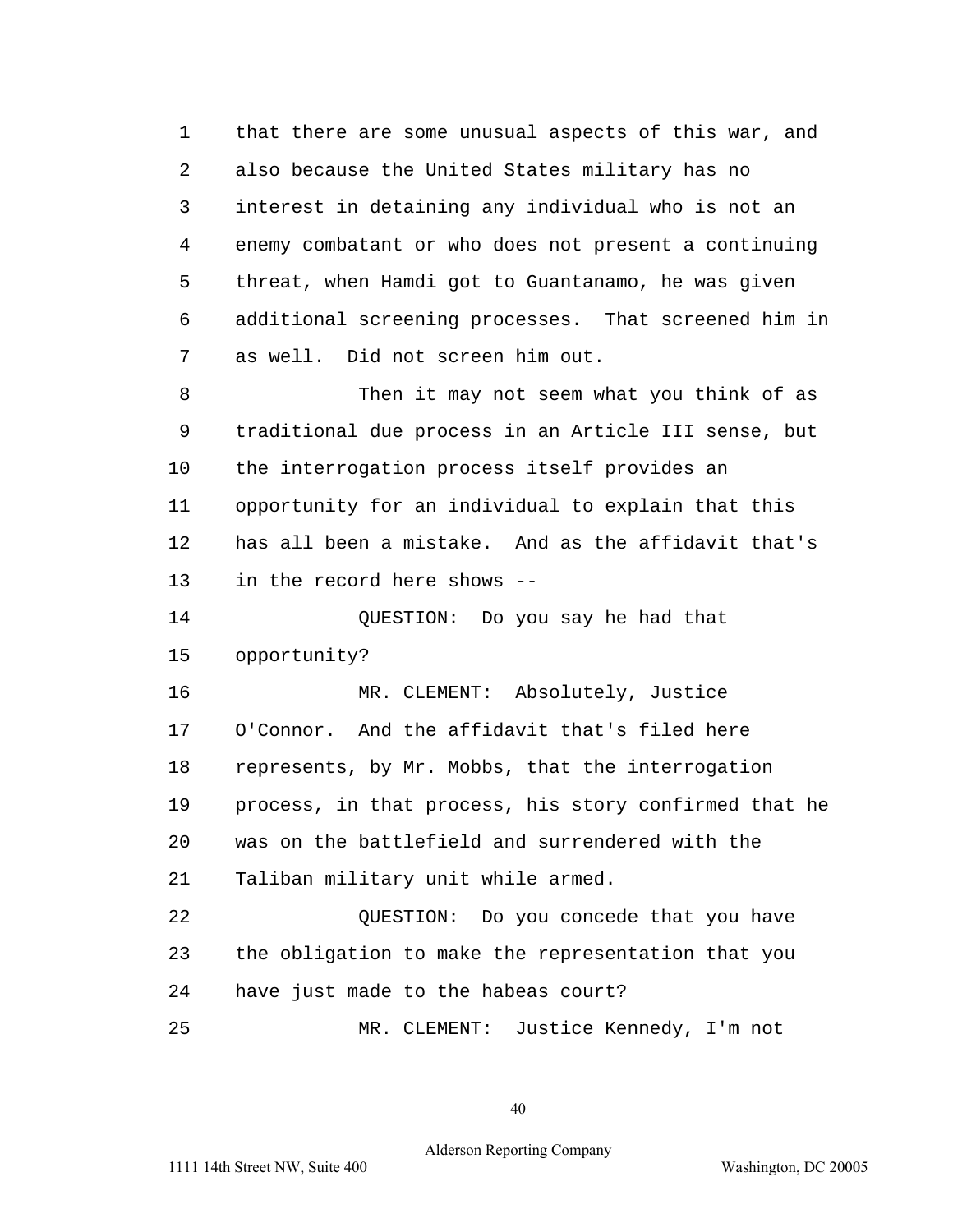1 positive what the ultimate minimum that the habeas 2 statutes would require in this context, but we do 3 think that an appropriate balance of individual 4 rights, the traditional role of habeas, that the 5 overwhelming military imperatives of this situation 6 are that the habeas corpus writ is available, first 7 to make legal challenges to the detention along the 8 lines of 4001(a) categorically precludes this, and 9 those challenges have been open.

10 We also think it appropriate for the 11 United States to come in with a declaration that 12 explains the basis for the military's decision. And 13 particularly, I think what it does is it provides an 14 explanation that if believed, provides a basis for a 15 court to police the line that separates Quirin on the 16 one hand from Milligan on the other.

17 And obviously, a situation like this with 18 a battlefield detainee who surrendered while armed on 19 the battlefield is a classic case of an enemy 20 combatant.

21 OUESTION: Is there any --

22 QUESTION: In Quirin, in Quirin, the 23 defendants were heard, and that's -- the Mobbs 24 affidavit is, I take it your position is, yes, 25 habeas, and yes, the Government has to come forward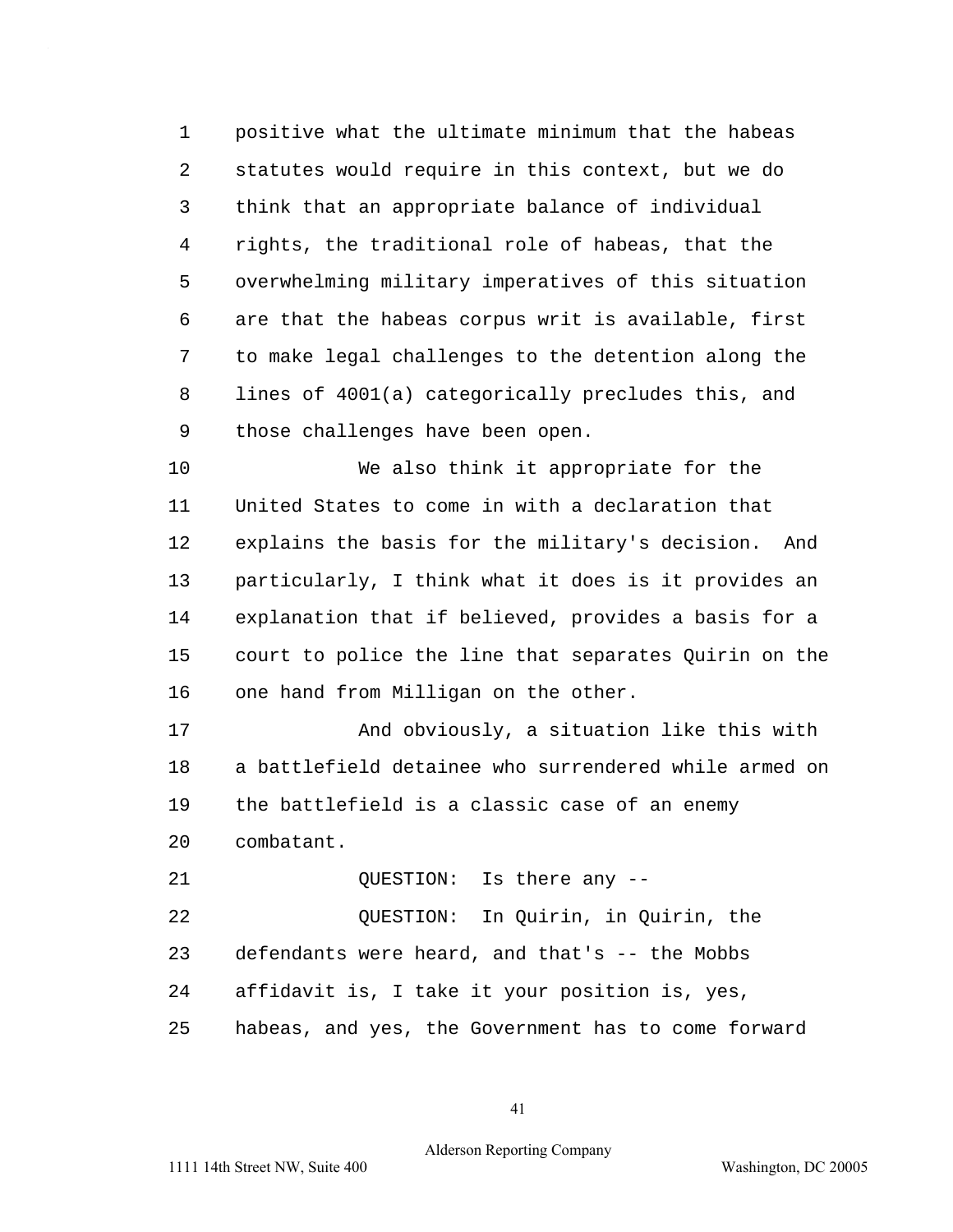1 with something. And the something they came forward 2 with is the Mobbs affidavit, which is hearsay, 3 because Mobbs doesn't know what happened on the 4 battlefield either. And that there is no statement 5 at any point from Hamdi, although the claim before us 6 is that he would dispute what's in the Mobbs 7 affidavit, but he doesn't have an opportunity to do 8 that. 9 MR. CLEMENT: Well, Justice Ginsburg, I 10 mean, there actually is, I mean, it would be 11 something like double hearsay, but there is a 12 statement in the Mobbs declaration itself where Mobbs 13 is summarizing that Hamdi himself --14 QUESTION: Yes, but that certainly is 15 double hearsay. 16 MR. CLEMENT: It certainly is, but this 17 is --18 QUESTION: The person who is locked up, 19 doesn't he have a right to bring before some tribunal 20 himself his own words, rather than have a Government 21 agent say what was told to him that somebody else 22 said. 23 MR. CLEMENT: With respect, Justice 24 Ginsburg, he has an opportunity to explain it in his 25 own words. Now, it may not --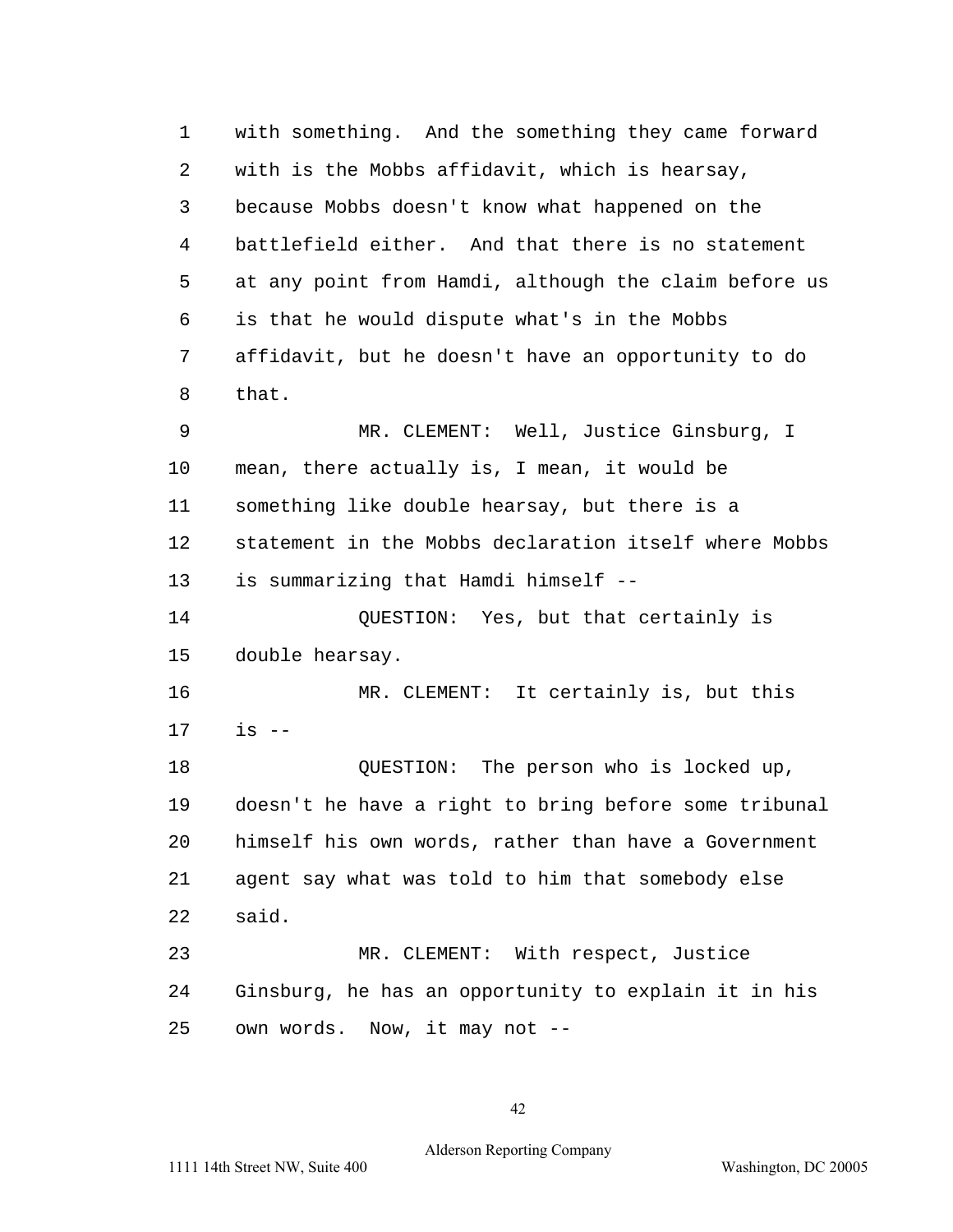1 OUESTION: During interrogation? 2 MR. CLEMENT: During interrogation. 3 QUESTION: I mean, is that your point? 4 MR. CLEMENT: During interrogation. 5 During the initial screening. During the screening 6 in Guantanamo. 7 QUESTION: How about to a neutral decision 8 maker of some kind, perhaps in the military? Is that 9 so extreme that it should not be required? 10 MR. CLEMENT: No, Justice O'Connor. And 11 let me say two things. One is when the initial 12 screening criteria are applied in the field, for all 13 intents and purposes, that is a neutral decision 14 maker. 15 I mean, as I said before, the Army is not 16 interested in holding people as enemy combatants that 17 don't qualify for that and don't pose a threat. The 18 second thing I would say, though, is that as I 19 understand it, the plan on a going-forward basis 20 reflecting the unique situation of this battle is to 21 provide individuals like Hamdi, like Padilla, with 22 the equivalent of the annual review process that's 23 laid out in the briefs --24 QUESTION: Well, let's talk about that for 25 just a moment. What is it that the Government is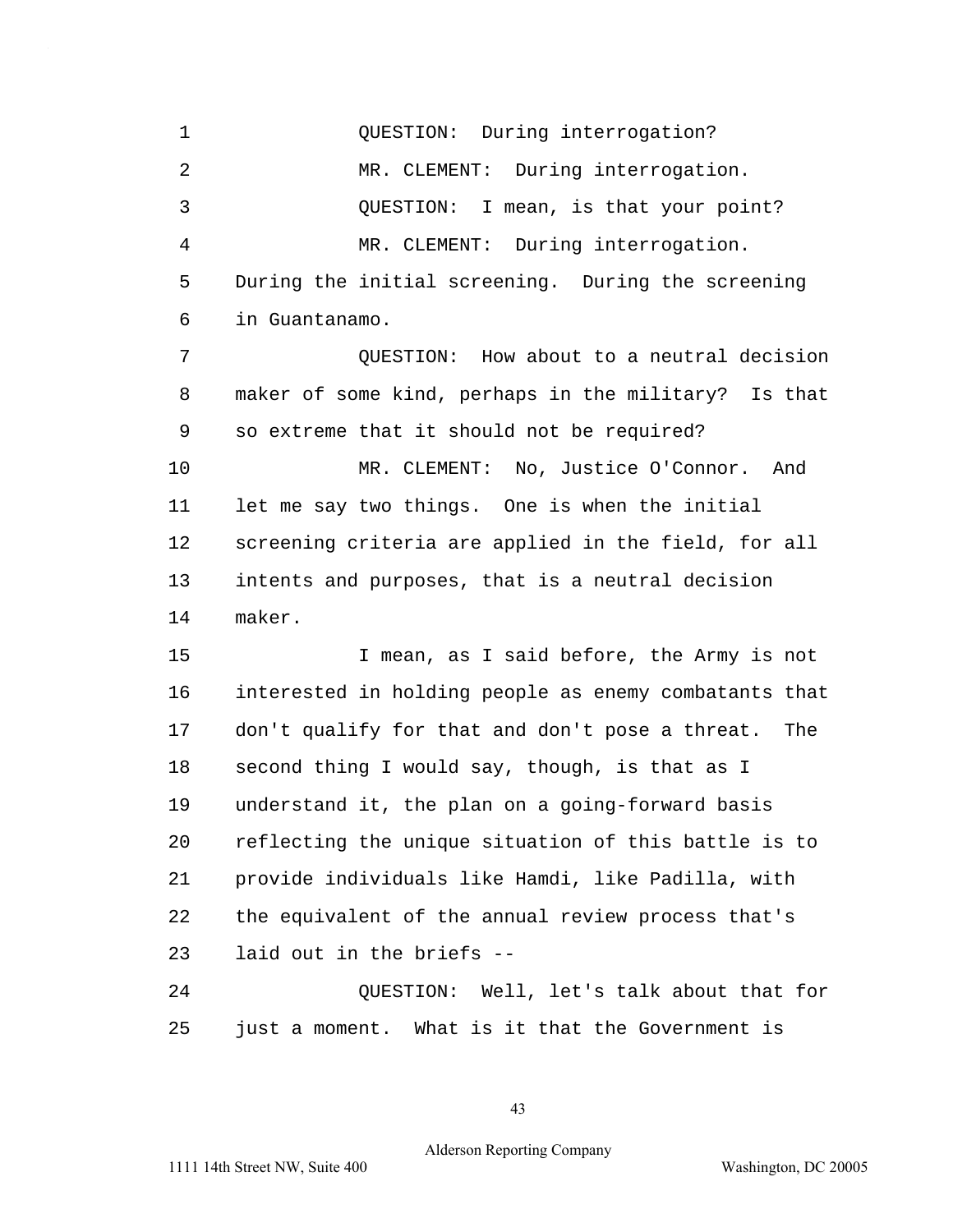1 saying will be provided?

2 MR. CLEMENT: Well, Justice O'Connor, 3 those regulations are still in draft form. 4 OUESTION: So we don't know? 5 MR. CLEMENT: We don't know for sure. I 6 think what's envisioned is an opportunity to go 7 before a neutral tribunal, some opportunity to 8 present -- 9 QUESTION: Yes, but Mr. Clement, you're 10 assuming he has no right to counsel, aren't you? 11 MR. CLEMENT: Justice Stevens, what we're 12 assuming is that he has no right to counsel that is 13 automatic and as of right --14 QUESTION: If he could get his own 15 counsel, would he be entitled to consult with his 16 counsel during the preliminary stages of his 17 detention? 18 MR. CLEMENT: Not at the preliminary 19 stages if the Government has made a determination 20 that access to counsel would interfere with the 21 intelligence gathering process. 22 QUESTION: Are there any cases -- it 23 sounds from your argument that the principle 24 interests that the Government wants to advance is the 25 ability to interrogate the person for a sufficient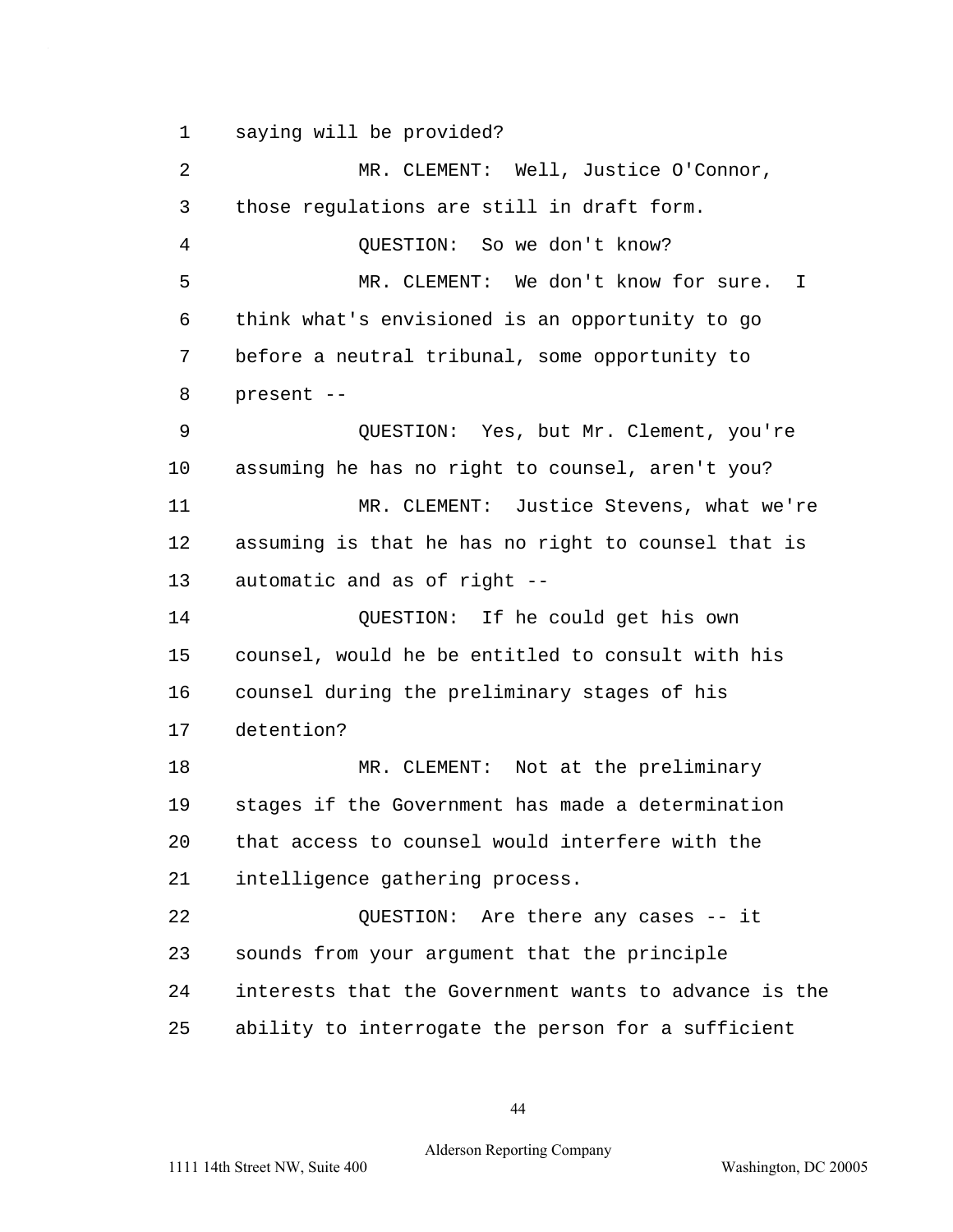1 length of time to determine whether they get valuable 2 information out of them or not.

3 And to deny him counsel during that 4 period, because he may not be as willing to talk. 5 Now, it seems to me there are two things about that I 6 wanted to ask you about. One, have you considered 7 the possibility that perhaps a lawyer would have 8 explained to this man that if you do give some 9 information, you won't have to stay here 10 incommunicado for two or three years? That might be 11 a motivation to talk. That's one possibility. 12 And the second thing I want to ask you 13 about, are there any cases in the international field 14 or the law anywhere, explaining that the interest in 15 detaining a person incommunicado for a long period of 16 time for the purpose of obtaining information from 17 them is a legitimate justification? 18 I understand for arresting on the 19 battlefield, that's perfectly clear. But is this 20 prolonged detention for that purpose the subject of 21 judicial writing anywhere that you know about? 22 MR. CLEMENT: Let me answer both parts of 23 your question, Justice Stevens. Certainly it has 24 occurred to us and we have considered the possibility 25 that in some circumstances with some individuals, the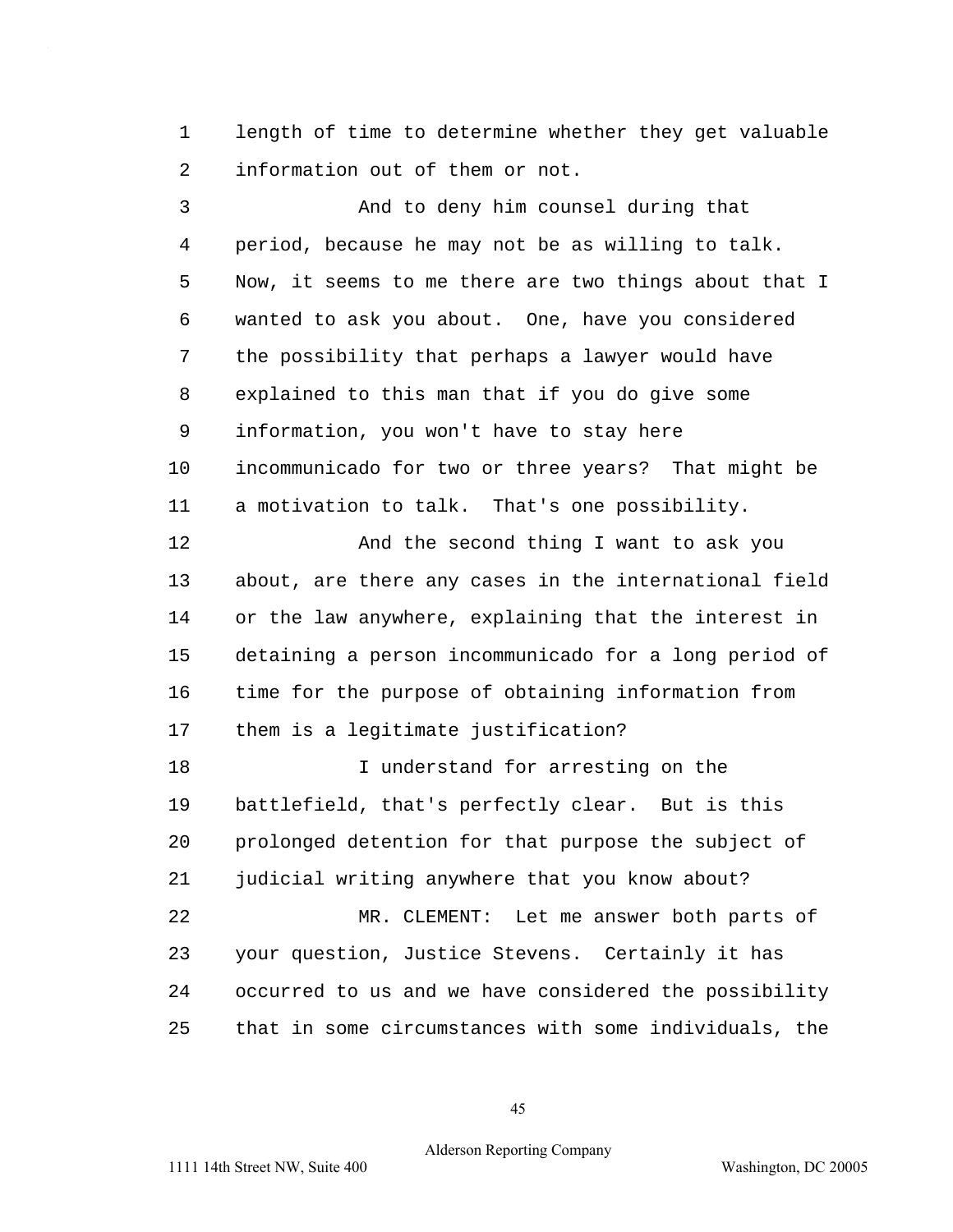1 best way to get them to cooperate and provide 2 information is to give them a lawyer who will tell 3 them, boy, you know, it's in your best interest to 4 plead to this relatively minor material support 5 charge or whatever and provide the Government with 6 everything that you have.

7 The South Mand that is part of the answer to 8 Justice Ginsburg's earlier question, is why is it 9 that there is this pattern that you look at and some 10 people are used in the Article III system and other 11 people are prosecuted or dealt with in preventative 12 detention in the military system.

13 And it reflects a judgment by people whose 14 job it is to make these judgments that certain 15 people, the best way to get them to cooperate, or 16 maybe with certain individuals after you've gotten a 17 certain amount of information from them, but you feel 18 there is one other area you're not going to get 19 unless the dynamic fundamentally changes, those 20 people may be best dealt with in the way that you 21 envisioned. Whereas other individuals, the only way 22 that the judgment of the intelligence experts had to 23 deal with them is to provide them without counsel and 24 to use an interrogation.

25 I think to get to your second part of the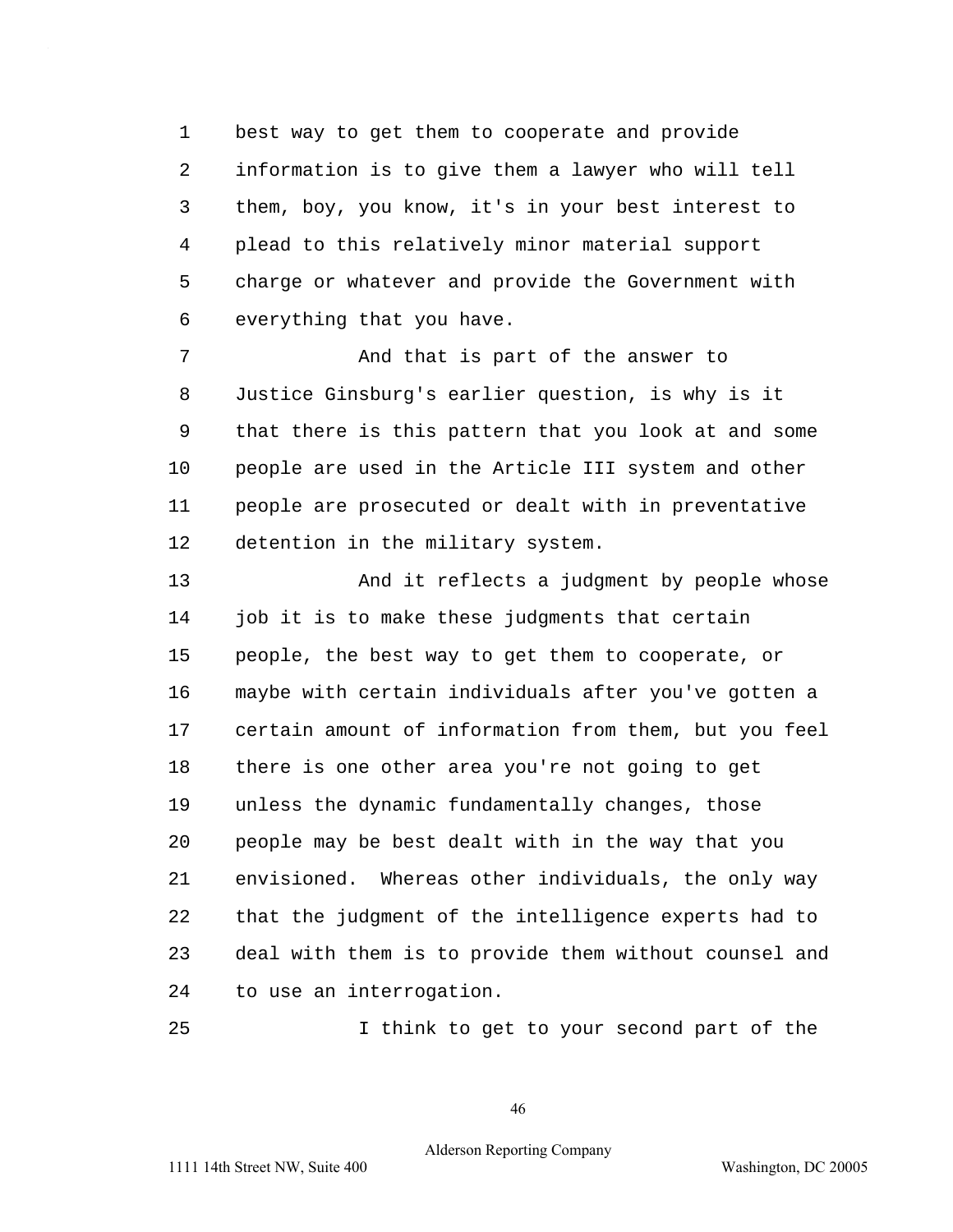1 question, I don't know that there are any authorities 2 that I'm aware of that address exactly what you're 3 talking about, but I think there are two types of 4 authority that we would point to as being very 5 important. First of all, it's long been recognized 6 that one of the major justifications for the 7 detention of enemy combatants or prisoners of war is 8 to gather intelligence. And we cite some sources to 9 that effect in the brief.

10 The second thing, and I think this is 11 important, is that it has never been the case that 12 prisoners of war are entitled to counsel to challenge 13 their capture or their detention. What has happened 14 historically, and what the Geneva Convention 15 provides, is that if one of those enemy combatants is 16 charged with a specific war crime, then at that point 17 they're entitled to counsel. But if they are just 18 being held in a preventative detention, then in that 19 circumstance, they are not entitled to counsel.

20 QUESTION: But have we ever had a 21 situation like this where presumably this status --22 war-like status could last for 25 years, 50 years, 23 whatever it is.

24 MR. CLEMENT: A couple of responses, 25 Justice O'Connor. First of all, in the midst of any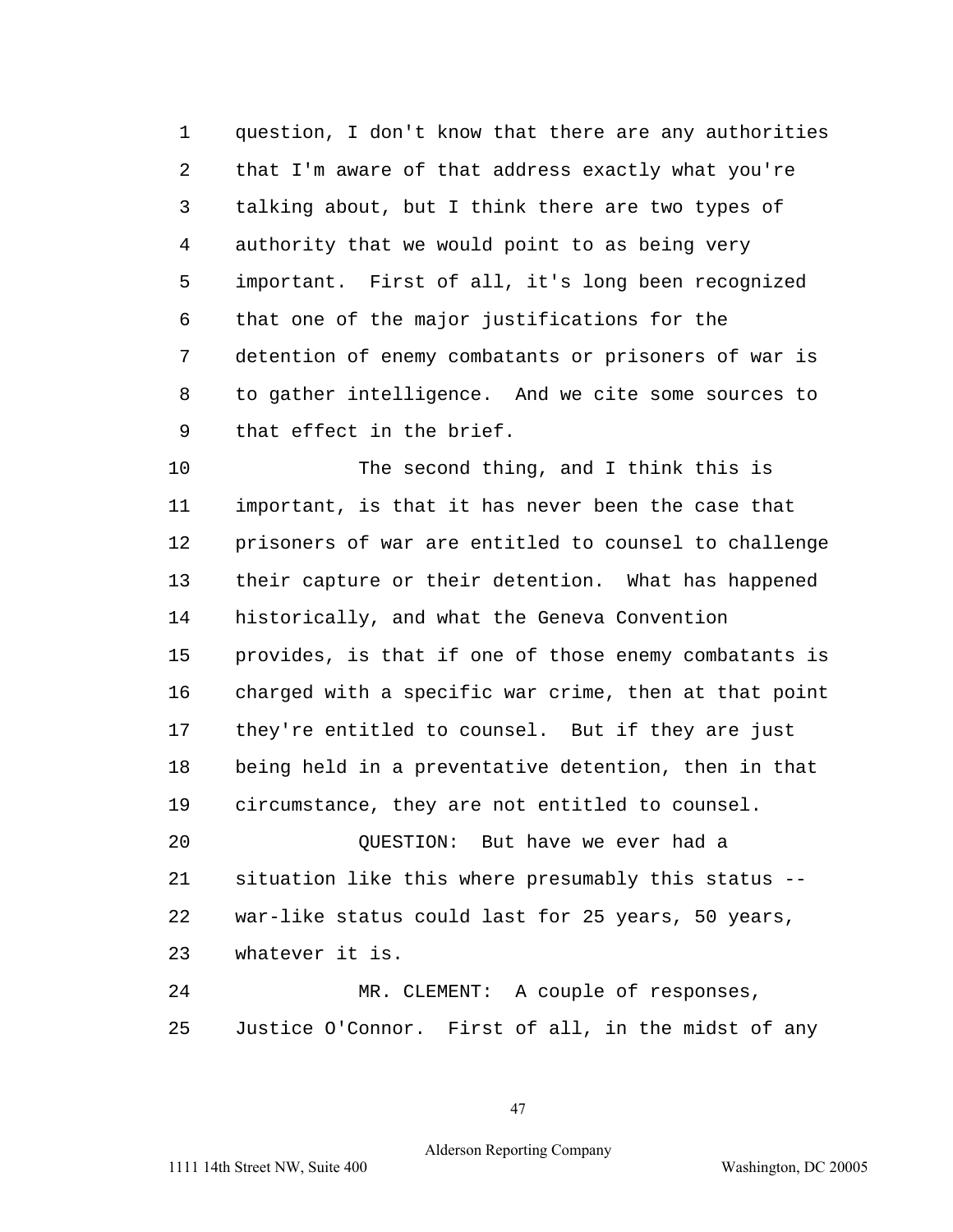1 war, the detention may seem like it's indefinite 2 because if you talk about a detainee in 1942, they're 3 not going to know how long World War II is going to 4 last. And their detention may seem indefinite but 5 those detentions have always been approved under the 6 law of war.

7 Second, with respect to Al Qaeda and 8 individuals who are hard core Al Qaeda operatives, 9 the end of the war is a very difficult thing to 10 perceive. But with respect to somebody who is 11 captured on the battlefield with the Taliban, this 12 war may eventually -- the executive may make the 13 judgment or Congress may help us make the judgment 14 that the war in Afghanistan is effectively over.

15 And individuals who only really posed a 16 danger of rejoining the battle in Afghanistan would 17 be released. Now, there may be a few individuals 18 who, as I say, are hard core Al Qaeda operatives and 19 they're going to join the battle against the 20 United States wherever it's waged. They're just in 21 Afghanistan because that's where the action is. 22 OUESTION: May I ask just one other 23 question, I think it's just relevant. But do you 24 think there is anything in the law that curtails the

25 method of interrogation that may be employed?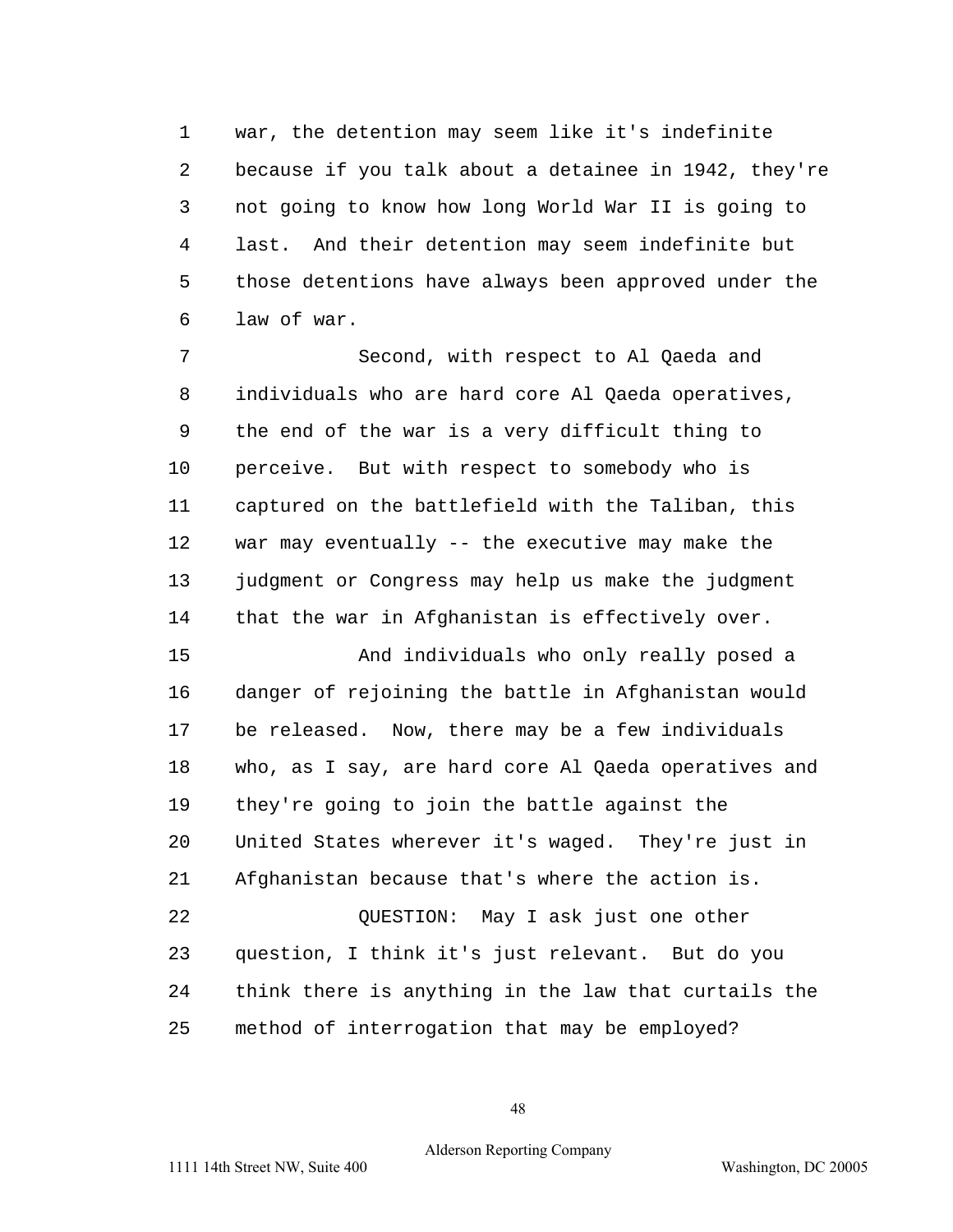1 MR. CLEMENT: Well, I think there is, 2 Justice Stevens. I mean --3 QUESTION: And what is that? 4 MR. CLEMENT: Well, just to give one 5 example, I think that the United States is signatory 6 to conventions that prohibit torture and that sort of 7 thing. And the United States is going to honor its 8 treaty obligations. The other thing that's worth 9 mentioning of course --10 QUESTION: But you said something about 11 self-executing. In connection with the Geneva 12 Convention, you said, well, it's not self-executing. 13 Would you say the same thing about the torture 14 convention? 15 MR. CLEMENT: Justice Ginsburg, I actually 16 have the sense that the torture victims -- you have 17 the Torture Victim Protection Act, of course, which I 18 think doesn't actually apply to the United States. 19 So I'm not sure that there would be any other basis 20 for bringing a private cause of action against the 21 United States. 22 But as this Court noted in footnote 14 of 23 the Eisentrager opinion, the idea that a treaty is 24 going to be enforced through means other than a 25 private cause of action doesn't mean that it's not a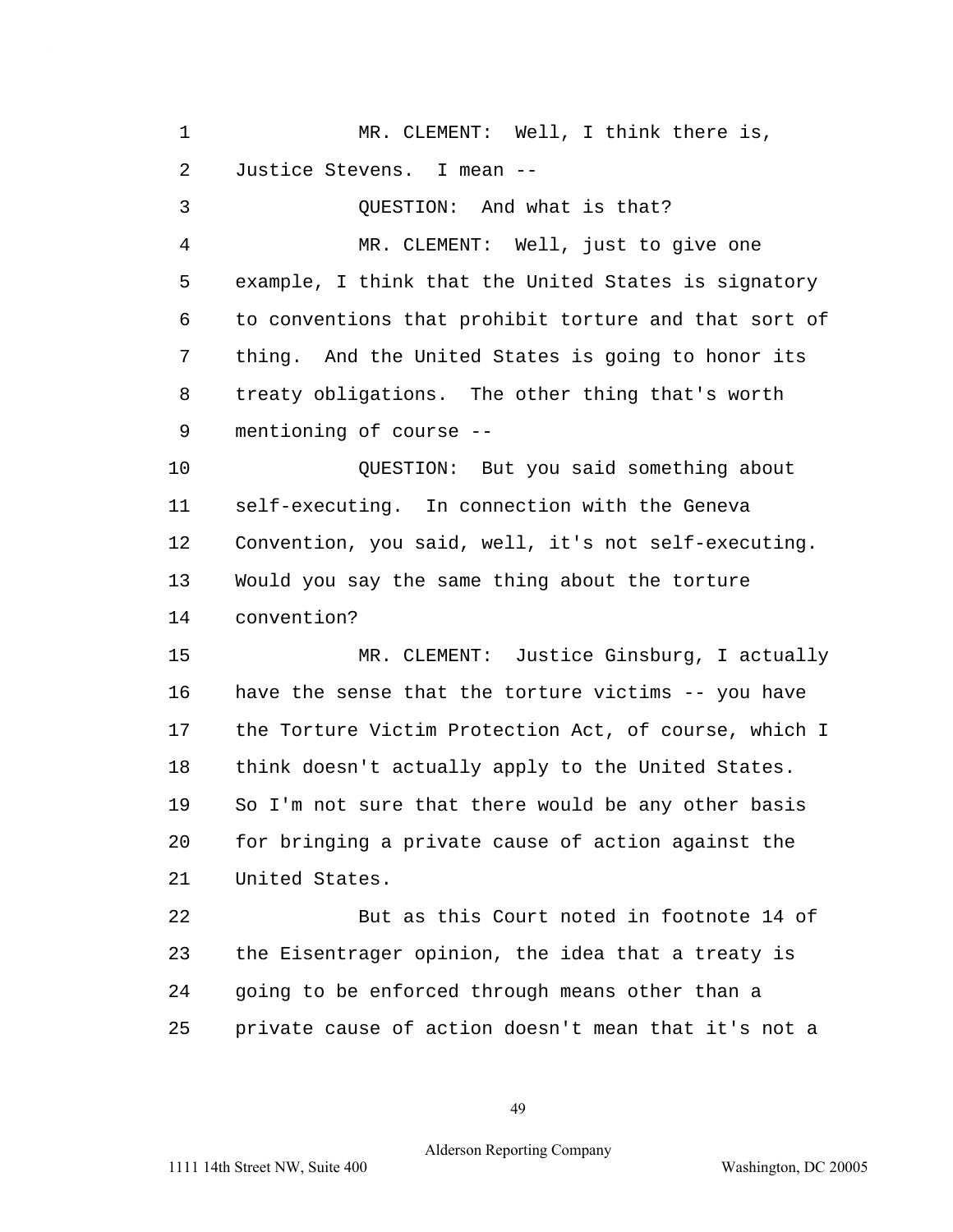1 binding treaty, doesn't mean that it's not going to 2 constrain the actions of the executive branch.

3 Just to finish up my answer to Justice 4 Stevens' question, I wouldn't want there to be any 5 misunderstanding about this. It's also the judgment 6 of those involved in this process that the last thing 7 you want to do is torture somebody or try to do 8 something along those lines.

9 I mean, if there were an artificial -- if 10 you did that, you might get information more quickly, 11 but you would really wonder about the reliability of 12 the information you were getting. So the judgment of 13 the people who do this as their responsibility is 14 that the way you would get the best information from 15 individuals is that you interrogate them, you try to 16 develop a relationship of trust.

17 **QUESTION:** But doesn't the Court have some 18 business intervening at some point, if it's the 19 Hundred Years War or something?

20 MR. CLEMENT: Well, Justice Breyer, I 21 mean, there may be a point where, depending on the 22 nature of the war -- I mean, I'm not quite sure what 23 you have in mind that they would intervene on. 24 QUESTION: At some point, if you're 25 holding people without a lawyer, with the only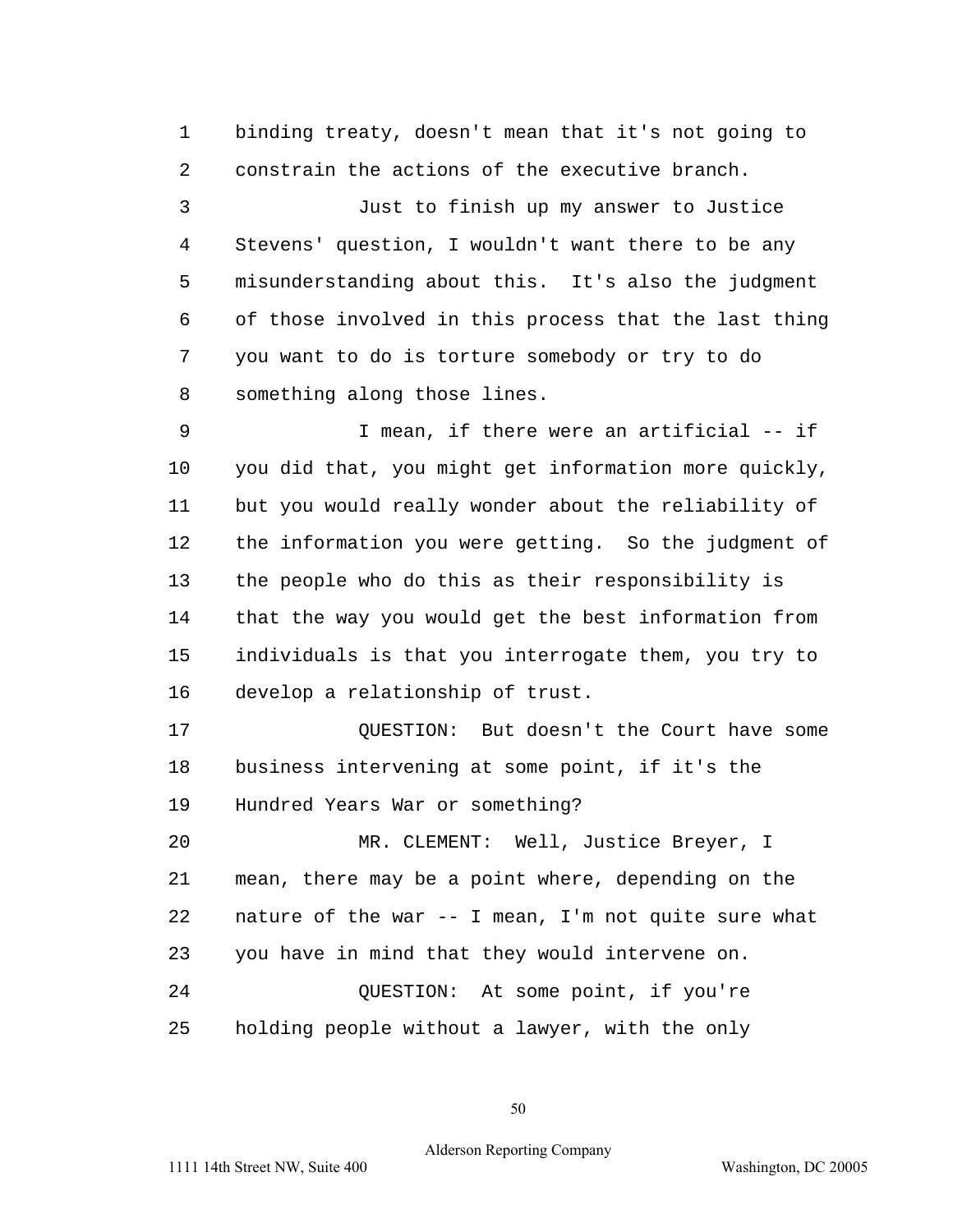1 neutral decision maker being an interrogator, with no 2 opportunity to present proofs and evidence, with no 3 opportunity to hear the other side, in your opinion, 4 if that goes on and on, let's say it's the Hundred 5 Years War, is there no opportunity for a court, in 6 your view, to say that this violates, for an American 7 citizen, the elementary due process that the 8 Constitution guarantees?

9 MR. CLEMENT: Well, as I indicated 10 earlier, Justice Breyer, the courts remain open. We 11 recognize the viability of the writ of habeas corpus. 12 There certainly is a challenge that can be brought to 13 the length of the detention at some point. And the 14 courts would be open to hear claims --

15 QUESTION: But your answer to Justice 16 O'Connor, I thought, was, we don't have to worry or a 17 court should not be worrying about the indefiniteness 18 of the time because it may well be that the President 19 or Congress will at some point say the war in 20 Afghanistan is no longer a matter of concern and, 21 therefore, we don't have to hold the Hamdis. 22 I think that's the only answer that you 23 have given so far to Justice Breyer's question and 24 Justice O'Connor's question. Am I wrong? 25 MR. CLEMENT: Justice Souter, a couple of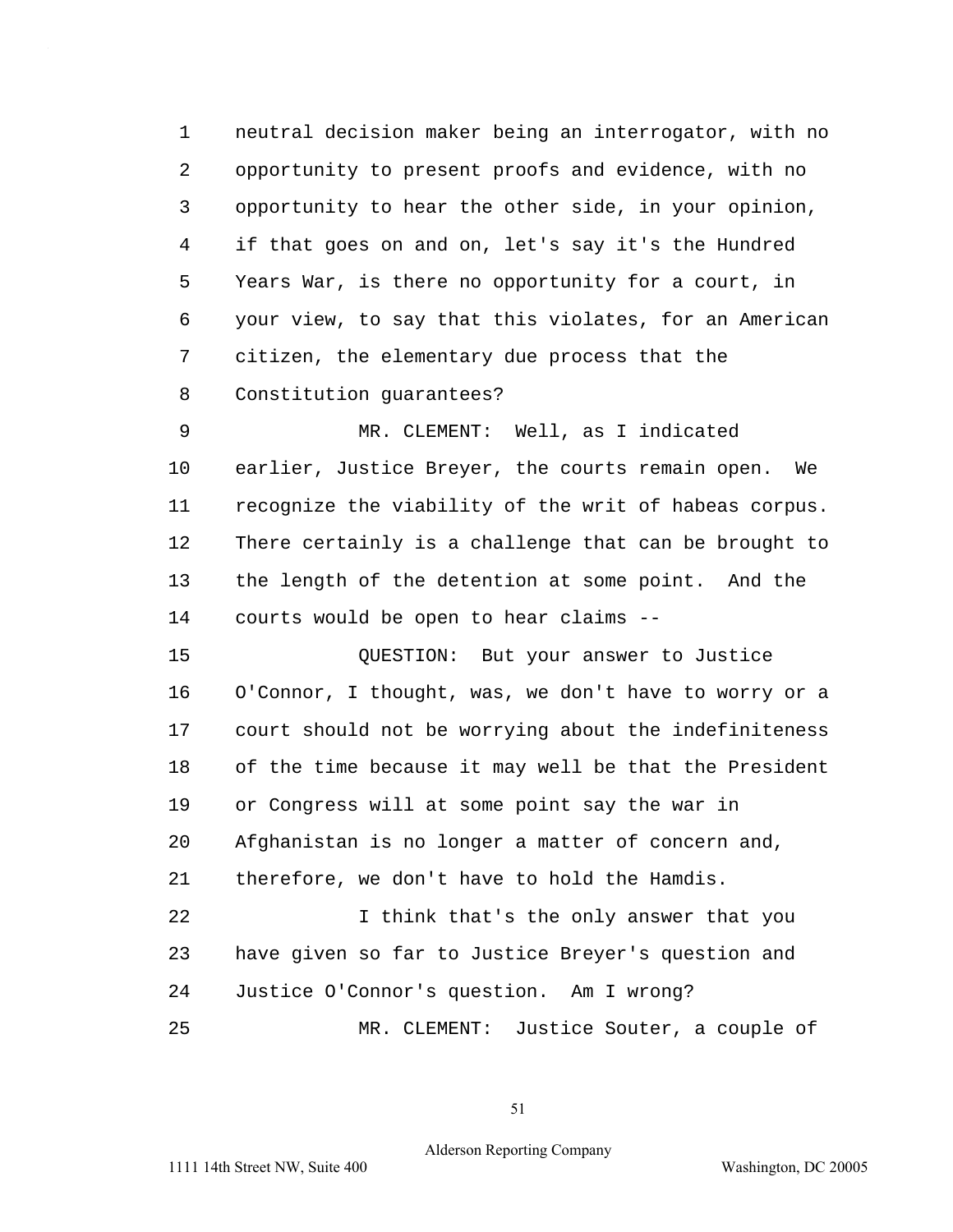1 points. One is, I don't think there is any 2 contradiction with that and my answer to Justice 3 Breyer's question. I mean, you can imagine a 4 situation where the evidence in the Government's own 5 affidavit shows that somebody is only detained with 6 regard to war in Afghanistan. And then you can 7 imagine that that has been signed, sealed and 8 delivered, it's over, the President says so, Congress 9 says so and there is an effort to continue to detain 10 that individual.

11 QUESTION: I can imagine it and I can also 12 imagine that the concern about Afghanistan will go on 13 as long as there is concern about Al Qaeda, and there 14 is no endpoint that we can see at this point to that. 15 So that it seems to me your answer boils down to 16 saying, don't worry about the timing question, we'll 17 tell you when it's over.

18 MR. CLEMENT: With respect, Justice 19 Souter, I continue to think that there may be a role 20 for the courts in dealing with the timing question at 21 some point. I think that would be --

22 OUESTION: I'm taking away from the 23 argument the impression, and please correct me if I'm 24 wrong, that you think there is a continuing role for 25 the courts to examine the reasonableness of the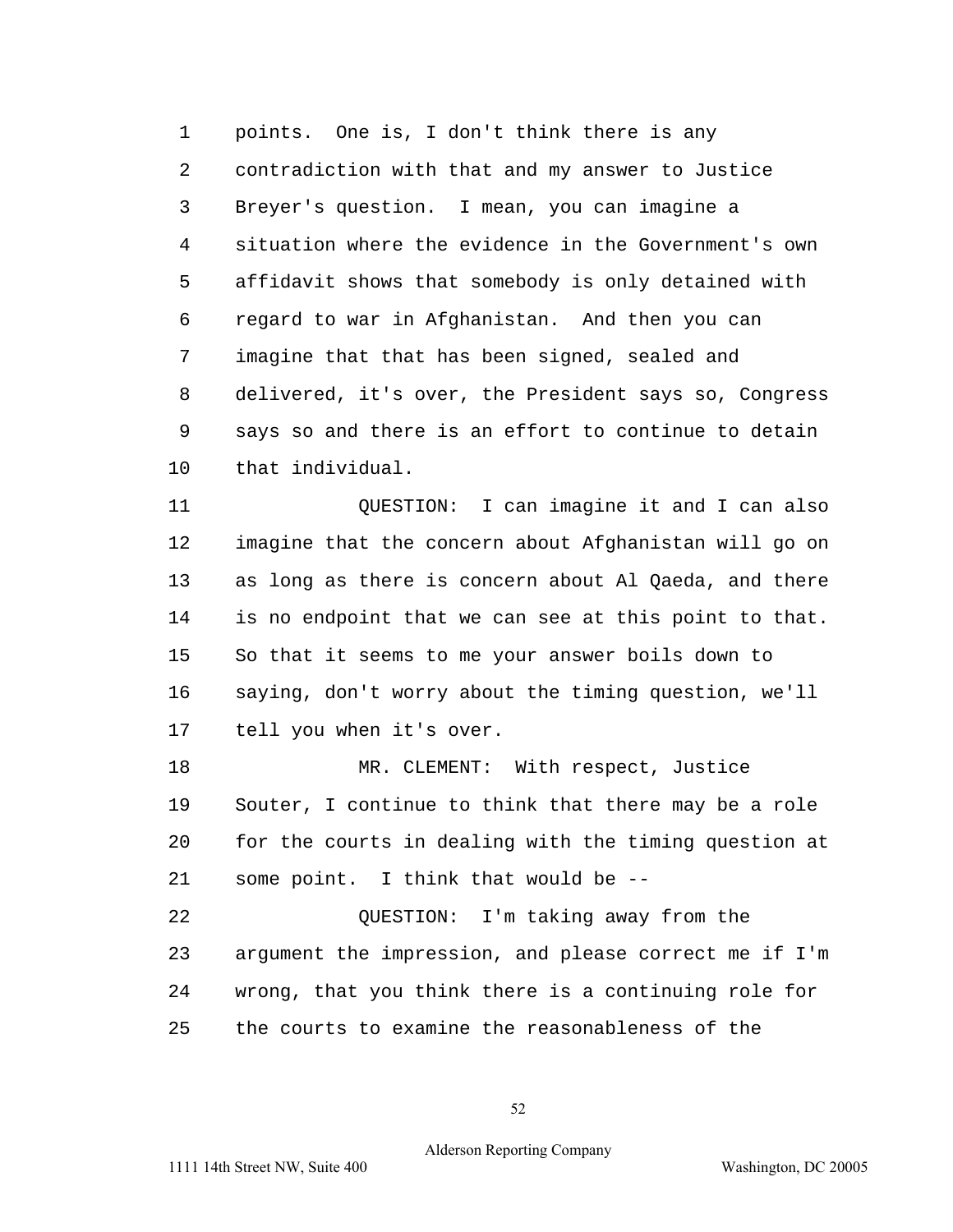1 period of detention.

2 MR. CLEMENT: Well, I wouldn't take that 3 away, Justice Kennedy. What I'm saying is there is a 4 continuing but modest role for the courts. The 5 habeas courts will remain open. I mean, the import 6 of one of Justice Souter's questions is that it's 7 already too long and if somebody raised that claim, 8 if there is another petition filed, a direct petition 9 now that Hamdi has counsel that's filed in this 10 claim, and that claim is raised, we would be in court 11 vehemently saying there is no role for the habeas 12 court there. There are troops still on the ground in 13 Afghanistan. It makes no sense whatsoever to release 14 an individual detained as an enemy combatant in 15 Afghanistan while the troops are still on the ground 16 in Afghanistan. 17 QUESTION: But it may make every bit of 18 sense to have an opportunity on the part of that 19 individual, before someone other than an 20 interrogator, to say, I am not the kind of person 21 that they claim I am on the basis of which they are 22 holding me. 23 MR. CLEMENT: Well, again -- 24 QUESTION: The alternative is not give him 25 some kind of a hearing or release him.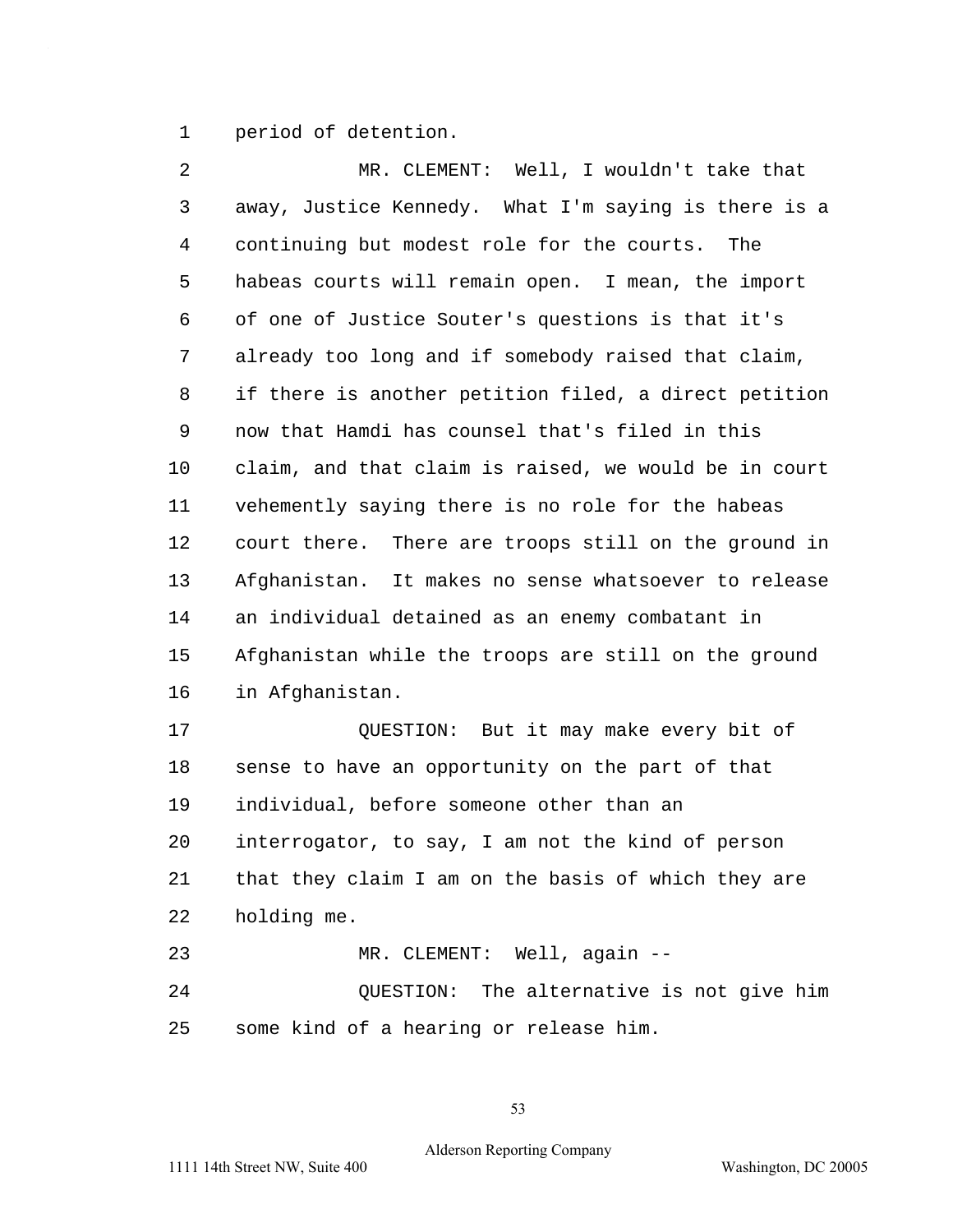1 MR. CLEMENT: No, but the alternative is 2 to provide a means of allowing for a military process 3 to go forward. It's not just the interrogator. It's 4 the original screening team on the ground in 5 Afghanistan that, as I said before, released 10,000 6 individuals out of U.S. custody. It's the screening 7 team in Guantanamo and then it is this annual review 8 process that will go forward. Now that is a 9 tremendous amount of process that the executive 10 branch is providing. 11 QUESTION: That we don't have yet. It's 12 still on the drawing board, the annual review. 13 MR. CLEMENT: That's quite correct, 14 Justice Ginsburg, but I would say that for the time 15 being, everything provided to date is more than 16 sufficient. 17 OUESTION: Thank you, Mr. Clement. 18 Mr. Dunham, you have four minutes remaining. 19 REBUTTAL ARGUMENT OF FRANK W. DUNHAM, JR. 20 ON BEHALF OF PETITIONERS 21 MR. DUNHAM: May it please the Court. 22 Mr. Clement is a worthy advocate and he can stand up 23 here and make the unreasonable sound reasonable. But 24 when you take his argument at core, it is, "Trust 25 us." And who is saying trust us? The executive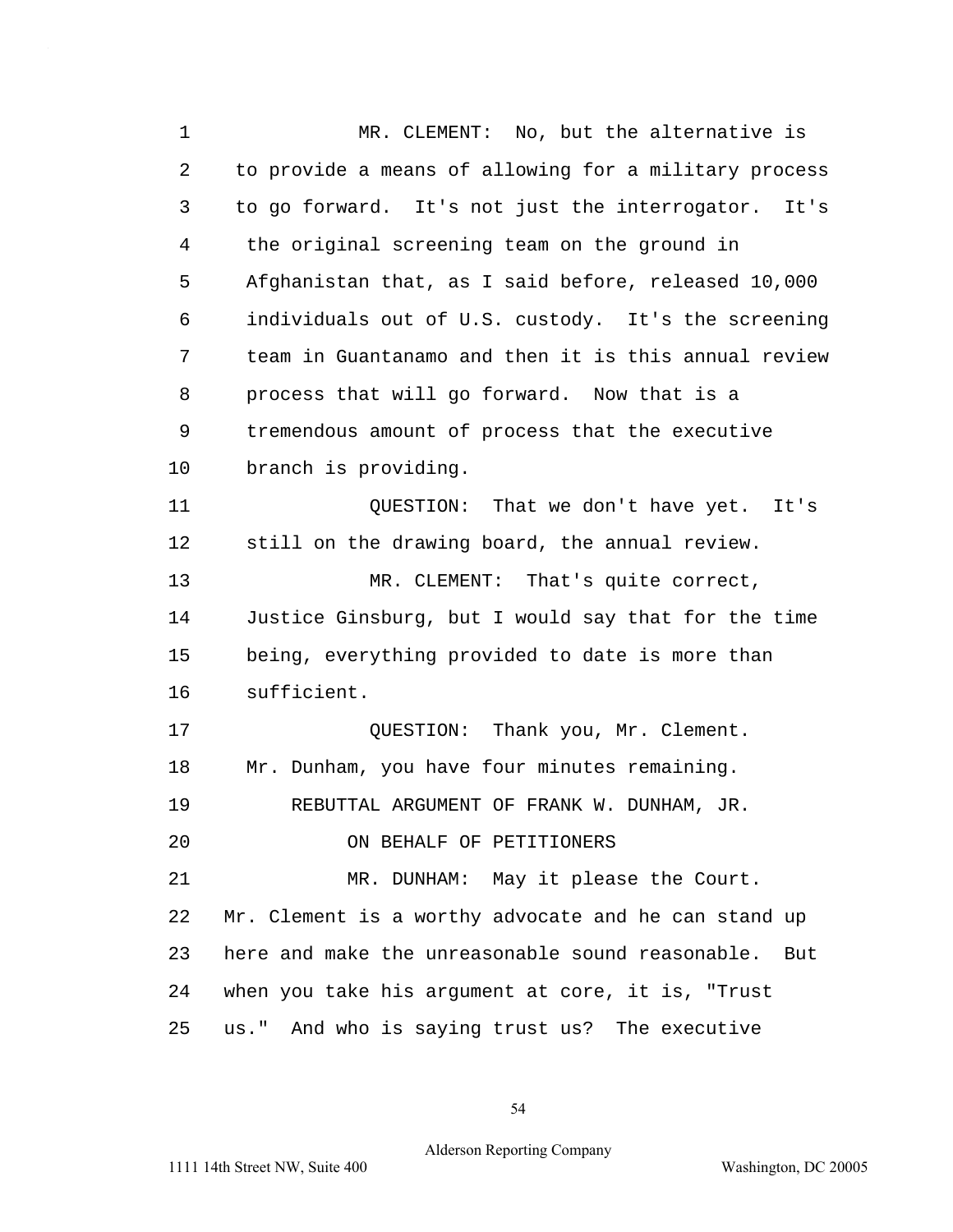1 branch. And why do we have the great writ? We have 2 the great writ because we didn't trust the executive 3 branch when we founded this Government. That's why 4 the Government is saying trust us is no excuse for 5 taking away and driving a truck through the right of 6 habeas corpus and the Fifth Amendment that no man 7 shall be deprived of liberty except upon due process 8 of law.

9 We have a small problem here. One 10 citizen. We're not talking about thousands. One 11 citizen caught up in a problem in Afghanistan. Is it 12 better to give him rights or is it better to start a 13 new dawn of saying there are circumstances where you 14 can't file a writ of habeas corpus and there are 15 circumstances where you can't get due process. I 16 think not.

17 I would urge the Court not to go down that 18 road. I would urge the Court to find that citizens 19 can only be detained by law. And here there is no 20 law. If there is any law at all, it is the 21 executive's own secret definition of whatever enemy 22 combatant is. And don't fool yourselves into 23 thinking that that means somebody coming off a 24 battlefield because they've used it in Chicago, 25 they've used it in New York and they've used it in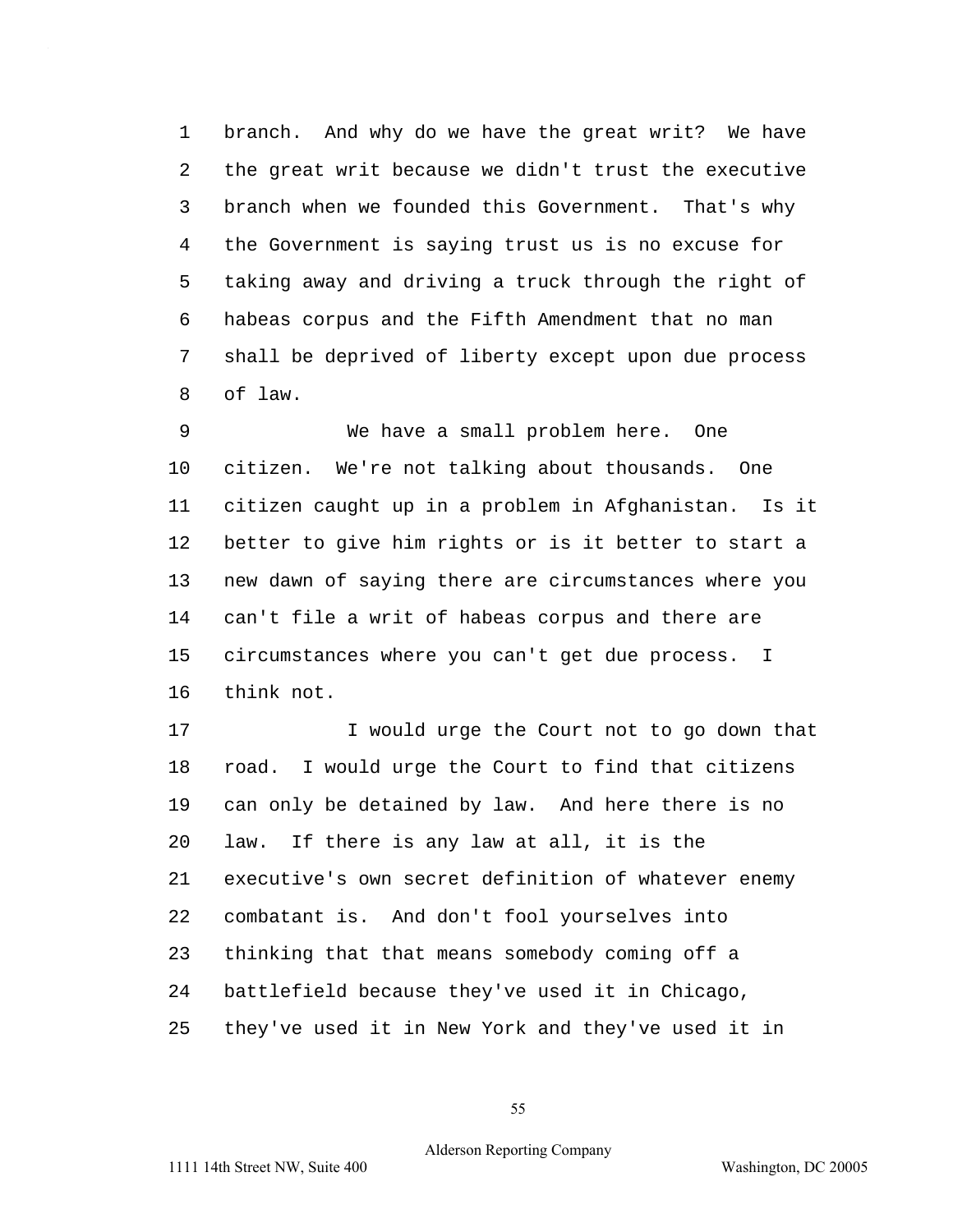1 Indiana.

 $\hat{\mathcal{A}}$ 

| 2  | The Congress needs to act here. Justice               |
|----|-------------------------------------------------------|
| 3  | Souter was on point when he was talking about the     |
| 4  | fact that we're two years into this thing and         |
| 5  | Congress leaves all the laws on the books that relate |
| 6  | to habeas corpus and how a habeas corpus proceeding   |
| 7  | is supposed to go. They leave the $4001(a)$ on the    |
| 8  | books that says no executive detention. But we        |
| 9  | ignore those laws, we don't enforce them. We don't    |
| 10 | require Congress to fill a gap.                       |
| 11 | Congress tomorrow could take these                    |
| 12 | military regs and they could say, this is the law, we |
| 13 | authorize the executive to detain people and to give  |
| 14 | them hearings the way the military says, and then it  |
| 15 | would be lawful.                                      |
| 16 | But Congress hasn't done that and I                   |
| 17 | respectfully submit, Your Honors, that until Congress |
| 18 | does act, these detentions are not lawful. And I      |
| 19 | would respectfully ask this Court to step up to the   |
| 20 | plate and say so.                                     |
| 21 | QUESTION: Thank you, Mr. Dunham.<br>The               |
| 22 | case is submitted.                                    |
| 23 | (Whereupon, at $11:19$ a.m., the case in the          |
| 24 | above-entitled matter was submitted.)                 |
| 25 |                                                       |
|    |                                                       |